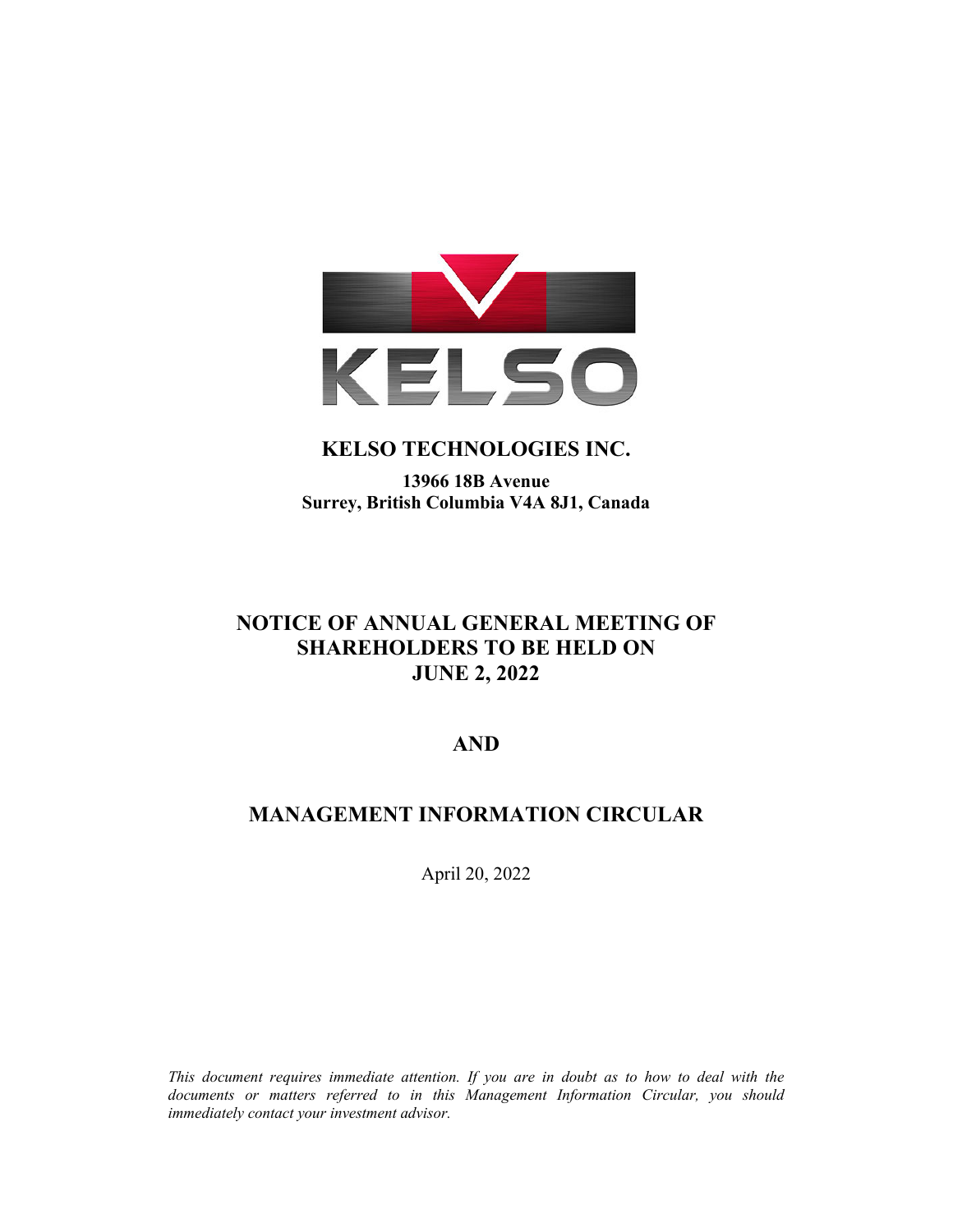

### **NOTICE OF ANNUAL GENERAL MEETING**

NOTICE IS HEREBY GIVEN that the annual general meeting (the "**Meeting**") of holders (the "**Shareholders**") of common shares (the "**Common Shares**") of Kelso Technologies Inc. ("**Kelso**" or the "**Corporation**") will be held at the offices of Clark Wilson LLP, Suite 900, 885 West Georgia Street, Vancouver, British Columbia, Canada V6C 3H1 on Thursday, June 2, 2022, at the hour of 11:00 a.m. Pacific time for the following purposes:

- 1. To receive the audited consolidated financial statements of the Corporation for the financial year ended December 31, 2021 and accompanying report of the auditor, and the management's discussion and analysis of the Corporation for the year ended December 31, 2021;
- 2. to appoint Smythe LLP, Chartered Professional Accountants, as the auditors of the Corporation for the ensuing year at a remuneration to be fixed by the directors of the Corporation;
- 3. To elect the seven (7) nominees of the Corporation standing for election as directors of the Corporation to hold office until the next annual meeting of Shareholders or until their successor is duly elected or appointed; and
- 4. to transact such other business as may properly come before the meeting or any postponement or adjournment thereof.

The Management Information Circular accompanying this Notice of Meeting provides additional information relating to the matters to be dealt with at the Meeting and is supplemental to, and expressly made a part of this Notice of Meeting. Also accompanying this Notice of Meeting is either a form of proxy for registered shareholders or a voting instruction form for non-registered shareholders.

Your vote is important. It is recommended that you vote your shares in advance of the meeting. For various reasons, including the potential for government recommendations and/or orders for physical distancing and restrictions on group gatherings and non-essential travel, we believe it is in the best interests of our shareholders, directors and employees for shareholders to communicate their votes and their opinions with the Corporation in advance of, instead of at, the meeting. Only registered shareholders and duly appointed proxyholders will be permitted access to the meeting. The Corporation is not aware of any items of business to be brought before the Meeting other than those noted above and further described in the accompanying Management Information Circular. There will be no management presentation on the business or operations of the Corporation at the Meeting.

The directors of the Corporation have fixed April 14, 2022 as the record date for the Meeting (the "**Record Date**"). Only Shareholders of record at the close of business on the Record Date are entitled to vote at the Meeting or any adjournment thereof.

### Whether or not you expect to attend the Meeting or any postponement or adjournment thereof, **PLEASE SIGN, DATE AND RETURN THE ENCLOSED PROXY PROMPTLY IN THE ENCLOSED ENVELOPE OR VOTE BY PROXY USING THE TELEPHONE OR INTERNET BY FOLLOWING THE INSTRUCTIONS PROVIDED IN THE ACCOMPANYING FORM OF PROXY**.

To be effective, proxies must be received by Computershare Trust Company of Canada, Proxy Department, at 100 University Avenue, 8th Floor, Toronto, Ontario, Canada M5J 2Y1 by 11:00 a.m. Pacific time on Tuesday, May 31, 2022 or at least 48 hours (excluding Saturdays, Sundays and holidays) before the time that the Meeting is to be reconvened after any adjournment of the Meeting. Late proxies may be accepted or rejected by the Chair of the Meeting in their discretion, and the Chair is under no obligation to accept or reject any particular late proxy.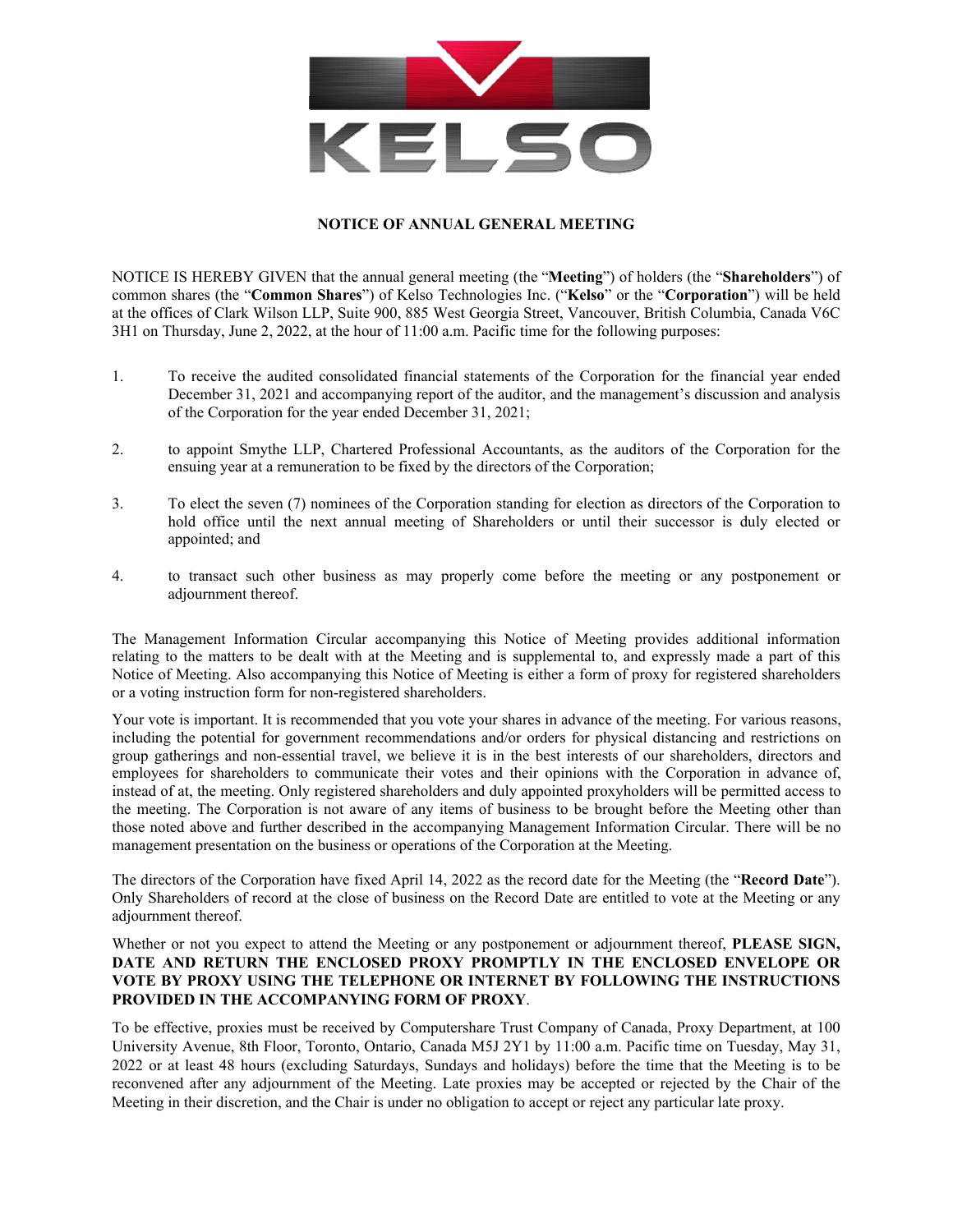If you are a registered shareholder, whether or not you are able to attend the Meeting in person, we ask you to complete, sign and return the enclosed proxy. Please note that registered shareholders of the Corporation may vote in person at the Meeting and any postponement or any adjournment thereof even if you have previously returned the proxy.

If you are a non-registered shareholder and receive these materials through your broker, institution, participant, trustee or administrator of a retirement savings plan, retirement income fund, education savings plan or other similar savings or investment plan registered under the Income Tax Act (Canada) or a nominee of any of the foregoing that holds your securities on your behalf (the "**Intermediary**"), please complete and return the materials in accordance with the instructions provided to you by the Intermediary. Failure to do so may result in your Common Shares not being eligible to be voted by proxy at the Meeting. Note that the deadlines set by your Intermediary for submitting your voting instruction form may be earlier than the dates described above.

Your promptness in returning the proxy will assist in the expeditious and orderly processing of proxies and will ensure that your Common Shares are represented.

If you have any questions about the procedures required to qualify to vote at the Meeting or about obtaining and depositing the required form of proxy, you should contact Computershare Trust Company of Canada by telephone at 1-800-564-6253 (toll-free in Canada and U.S.) or by e-mail at service@computershare.com.

DATED at Kelowna, British Columbia as of the 20<sup>th</sup> day of April, 2022.

### **BY ORDER OF THE BOARD OF DIRECTORS KELSO TECHNOLOGIES INC.**

*"James R. Bond"* 

**James R. Bond President, Chief Executive Officer and Director**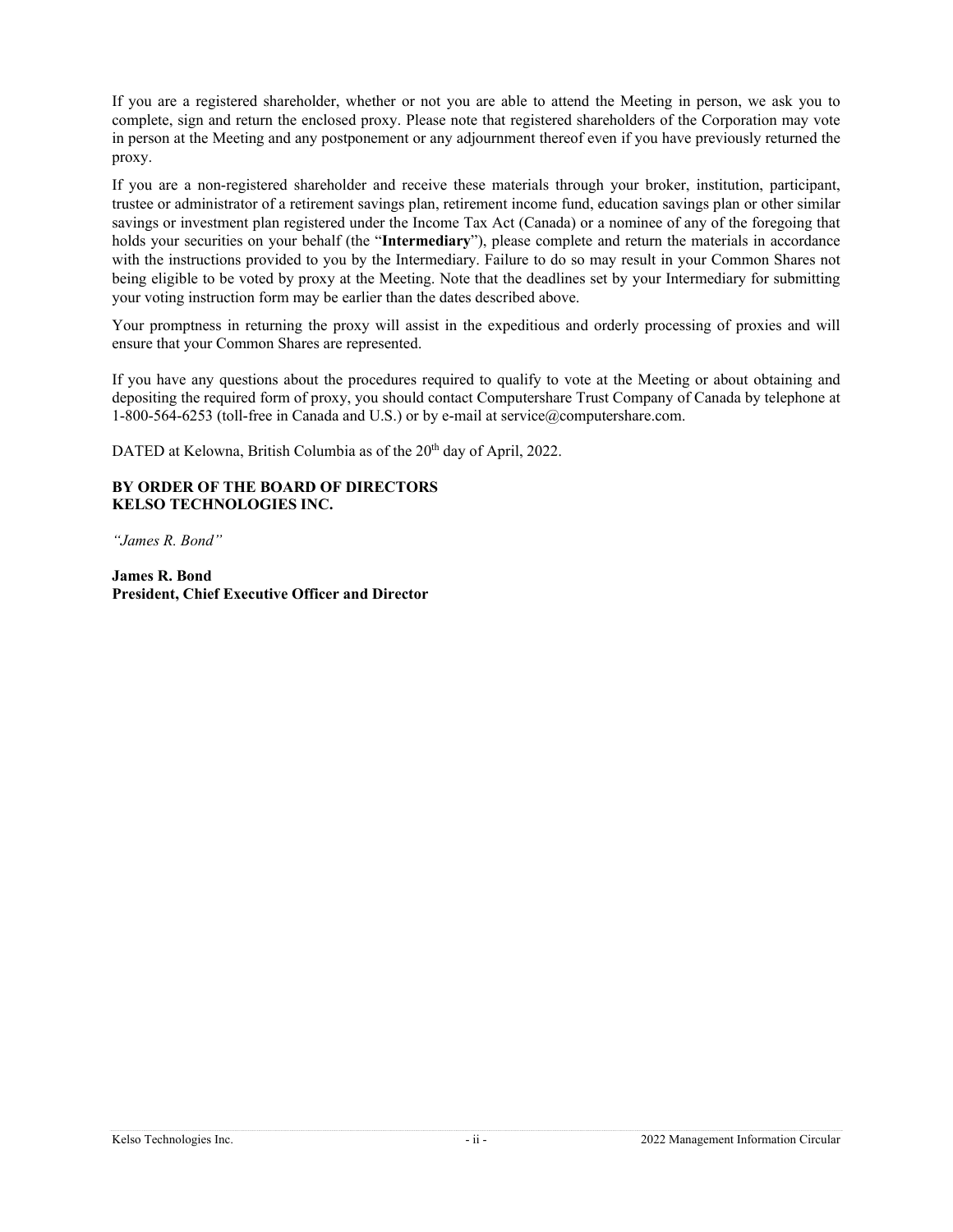

# **MANAGEMENT INFORMATION CIRCULAR INTRODUCTION**

**This Management Information Circular (the "Proxy Circular") accompanies the Notice of Annual General Meeting given to the holders (the "Shareholders") of common shares (the "Common Shares") of Kelso Technologies Inc. ("Kelso" or the "Corporation") in respect of the annual general and special meeting (the "Meeting") of Shareholders to be held on Thursday, June 2, 2022 at the** offices of Clark Wilson LP, Suite 900, 885 West Georgia Street, Vancouver, British Columbia, Canada V6C 3H1 on Thursday, June 2, 2022, at the hour of 11:00 a.m. Pacific time.

The contents and the sending of this Proxy Circular have been approved by the directors of the Corporation.

Figures in this Proxy Circular are expressed in United States dollars ("**US\$**") or in Canadian dollars ("**C\$**"), unless otherwise stated. As at December 31, 2021 the value of the Canadian dollar, based on the Bank of Canada's daily rate of exchanges, was US\$0.7854.

#### **PROXIES AND VOTING RIGHTS**

#### **Solicitation of Proxies**

The solicitation of proxies is being made on behalf of Management. Costs of the solicitation of proxies for the Meeting will be borne by the Corporation. It is expected that solicitations of proxies will be made primarily by mail but proxies may also be solicited by telephone or other personal contact by directors, officers and employees of the Corporation without special compensation. In addition to the use of mail, proxies may be solicited by personal interviews, personal delivery, telephone or any form of electronic communication or by directors, officers and employees of the Corporation who will not be directly compensated, therefore. The Corporation has arranged for Intermediaries (as defined below) to forward Meeting Materials (as defined below) to Non-Registered Shareholders (as defined below) by those Intermediaries as the Registered Shareholders (as defined below) and the Corporation may reimburse the Intermediaries for their reasonable fees and disbursements in that regard.

**Only a Shareholder whose name appears on the certificate(s) representing its Common Shares (a "Registered Shareholder") or its duly appointed proxy nominee is permitted to vote at the Meeting. A Shareholder is a nonregistered Shareholder (a "Non-Registered Shareholder") if its Common Shares are registered in the name of an intermediary, such as an investment dealer, brokerage firm, bank, trust company, trustee, custodian, administrator or other nominee, or a clearing agency in which the intermediary participates (each, an "Intermediary"). Accordingly, most Shareholders of the Corporation are Non-Registered Shareholders because the Common Shares they own are not registered in their names but are instead registered in the name of the Intermediary through which they own the Common Shares.** 

More particularly, a person is a Non-Registered Shareholder in respect of Common Shares which are held on behalf of that person, but which are registered either: (a) in the name of an Intermediary that the Non-Registered Shareholder deals in respect of the Common Shares; or (b) in the name of a clearing agency (such as The Canadian Depository for Securities Limited ("CDS")) of which the Intermediary is a participant. In Canada, the vast majority of securities are registered under the name of CDS, which acts as nominee for many Canadian brokerage firms. Common Shares so held by brokers or their nominees can only be voted (for or against resolutions) upon the instructions of the Non-Registered Shareholder. Without specific instructions, Intermediaries are prohibited from voting Common Shares held for Non-Registered Shareholders.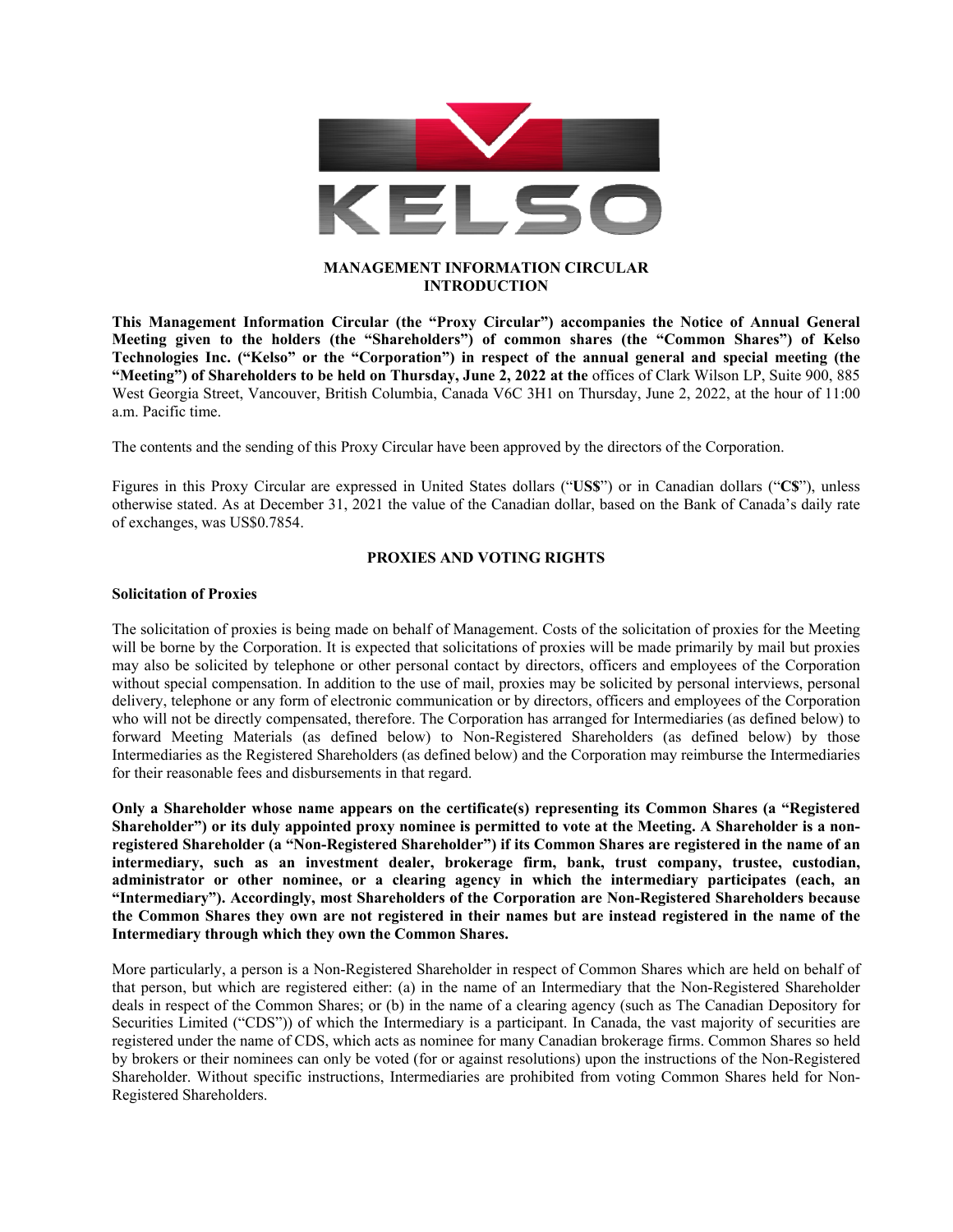These proxy solicitation materials are being sent to both Registered Shareholders and Non-Registered Shareholders. If the Corporation or its agent has sent these materials directly to a Non-Registered Shareholder, such Non-Registered Shareholder's name and address and information about its holdings of Common Shares have been obtained in accordance with the requirements under applicable securities laws from the Intermediary holding the Common Shares on such Non-Registered Shareholder's behalf.

Non-Registered Shareholders who have not objected to their Intermediary disclosing certain information about them to the Corporation are referred to as non-objecting beneficial owners ("**NOBOs**"), whereas Non-Registered Shareholders who have objected to their Intermediary disclosing ownership information about them to the Corporation are referred to as objecting beneficial owners ("**OBOs**"). In accordance with National Instrument 54-101 Communication with Beneficial Owners of Securities of a Reporting Issuer ("**NI 54-101**"), the Corporation has elected to send the Notice of Meeting, this Proxy Circular and the related form of proxy or voting instruction form (collectively, the "**Meeting Materials**") indirectly to the NOBOs and to the OBOs through their Intermediaries.

# **If you are unsure if you are a Registered Shareholder or a Non-Registered (or Beneficial) Shareholder, please contact Computershare at:**

Computershare Investor Services Inc. 8th Floor, 100 University Avenue Toronto, Ontario, M5J 2Y1 1-800-564-6253 (toll-free in Canada and U.S.) 1-514-982-7555 (international) service@computershare.com

### **How to Vote**

Your vote is important. It is recommended that you vote your shares in advance of the meeting. For various reasons, including the potential for government recommendations and/or orders for physical distancing and restrictions on group gatherings and non-essential travel, we believe it is in the best interests of our shareholders, directors and employees for shareholders to communicate their votes and their opinions with the Corporation in advance of, instead of at, the meeting. Only registered shareholders and duly appointed proxyholders will be permitted access to the meeting. The Corporation is not aware of any items of business to be brought before the Meeting other than those noted above and further described in the accompanying Management Information Circular. There will be no management presentation on the business or operations of the Corporation at the Meeting.

Registered Shareholders can vote their Common Shares by proxy, by mail, by telephone or on the Internet. If you vote your Common Shares by proxy by mail, completed forms of proxies must be received by the Corporation's transfer agent, Computershare Trust Company of Canada, Proxy Department, at 100 University Avenue, 8th Floor, Toronto, Ontario, Canada M5J 2Y1. Telephone and Internet voting can also be completed 24 hours a day, 7 days a week which is noted on your proxy form. If you vote by telephone, you cannot appoint anyone other than the appointees named on the proxy form as your proxyholder. For internet voting, go to www.investorvote.com and follow the instructions on the screen. For either telephone or internet voting, you will need your 15-digit control number which is noted on your proxy form. Duly completed forms of proxy or a vote using the telephone or over the Internet must be completed no later than by 11:00 a.m. Pacific time on Tuesday, May 31, 2022 or forty-eight (48) hours (excluding Saturdays, Sundays and holidays) before the time of the Meeting or any adjournment thereof.

Non-Registered Shareholders will receive voting instructions from the Intermediary through which they hold their Common Shares. Please follow the instructions provided on your voting instruction form to vote your Common Shares.

### Registered Shareholders

The persons named in the accompanying form of proxy are nominees of the Corporation's Management. **A Shareholder has the right to appoint a person or company (who need not be a Shareholder) to attend and act for and on the Shareholder's behalf at the Meeting other than the persons designated as proxyholders in the accompanying form of proxy. To exercise this right, the Shareholder must either:** 

**(a) on the accompanying form of proxy, strike out the printed names of the individuals specified as proxyholders and insert the name of the Shareholder's nominee in the blank space provided; or**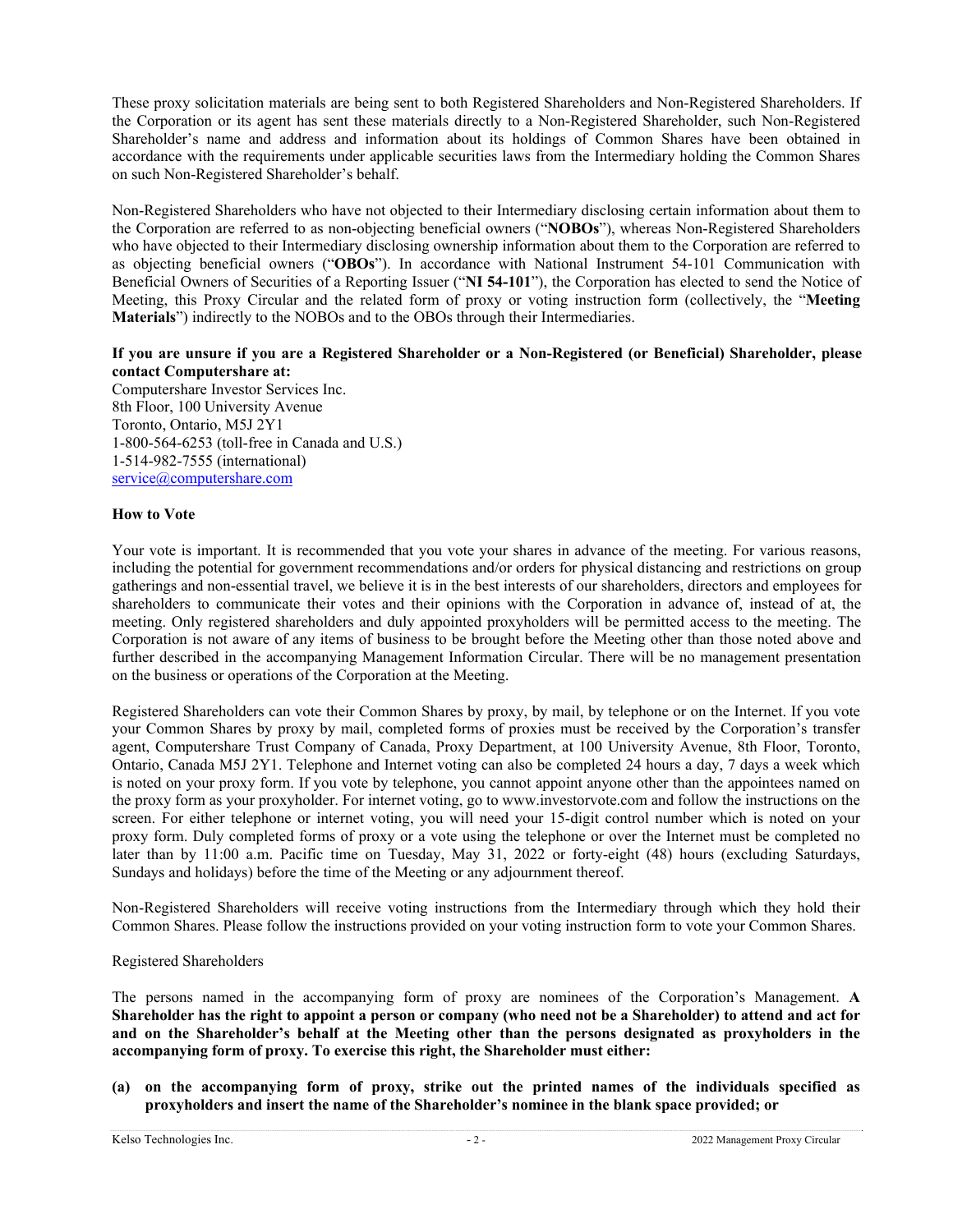### **(b) complete another proper form of proxy.**

In either case, to be valid, a proxy must be dated and signed by the Shareholder or by the Shareholder's attorney authorized in writing. In the case of a company, the proxy must be signed by a duly authorized officer of, or attorney for, the company.

The completed proxy, together with the power of attorney or other authority, if any, under which the proxy was signed, or a notarially certified copy of the power of attorney or other authority, must be delivered to Computershare Trust Company of Canada, Proxy Department, at 100 University Avenue, 8th Floor, Toronto, Ontario, Canada M5J 2Y1 by 11:00 a.m. Pacific time on Tuesday, May 31, 2022, or by telephone, internet or facsimile (in accordance with the instructions provided in the form of proxy delivered herewith), by 11:00 a.m. Pacific time on Tuesday, May 31, 2022 or at least 48 hours (excluding Saturdays, Sundays and holidays) before the time that the Meeting is to be reconvened after any adjournment of the Meeting. The deadline for the deposit of proxies may be waived or extended by the Chair of the Meeting at the Chair's discretion without notice.

## Non-Registered Shareholders

### **Only Registered Shareholders or duly appointed proxyholders for Registered Shareholders are permitted to vote at the Meeting. Non-Registered Shareholders (whether NOBOs or OBOs) are advised that only proxies from Shareholders of record can be recognized and voted at the Meeting.**

The Intermediary holding Common Shares on behalf of a Non-Registered Shareholder is required to forward the Meeting Materials to such Non-Registered Shareholder (unless such Non-Registered Shareholder has waived its right to receive the Meeting Materials) and to seek such Non-Registered Shareholder's instructions as how to vote its Common Shares in respect of each of the matters described in this Proxy Circular to be voted on at the Meeting. Each Intermediary has its own procedures which should be carefully followed by Non-Registered Shareholders to ensure that their Common Shares are voted by the Intermediary on their behalf at the Meeting. The instructions for voting will be set out in the form of proxy or voting instruction form provided by the Intermediary. Non-Registered Shareholders should contact their Intermediary and carefully follow the voting instructions provided by such Intermediary. Alternatively, Non-Registered Shareholders who wish to vote their Common Shares in person at the Meeting may do so by appointing themselves as the proxy nominee by writing their own name in the space provided on the form of proxy or voting instruction form provided to them by the Intermediary and following the Intermediary's instructions for return of the executed form of proxy or voting instruction form.

All references to Shareholders in this Proxy Circular and the accompanying Notice of Meeting and form of proxy are to Shareholders of record at the close of business on the Record Date (as defined below) unless specifically stated otherwise.

# Revocation of Proxies

A Shareholder who has given a proxy may revoke it at any time before the proxy is exercised:

- (a) by an instrument in writing that is:
	- (i) signed by the Shareholder, the Shareholder's legal personal representative or trustee in bankruptcy or, where the Shareholder is a company, a duly authorized officer of, or attorney for, the company; and
	- (ii) delivered to Computershare Trust Company of Canada, Proxy Department, at 100 University Avenue, 8th Floor, Toronto, Ontario, Canada M5J 2Y1 or to the registered office of the Corporation located at Suite 900 - 885 West Georgia Street, Vancouver, British Columbia, V6C 3H1 at any time up to and including the last business day preceding the day of the Meeting or any adjournment of the Meeting;
- (b) by sending another proxy form with a later date to Computershare Trust Company of Canada, Proxy Department, at 100 University Avenue, 8th Floor, Toronto, Ontario, Canada M5J 2Y1 before 11:00 a.m. Pacific time on Tuesday, May 31, 2022 or at least 48 hours (excluding Saturdays, Sundays and holidays) before any adjourned or postponed Meeting;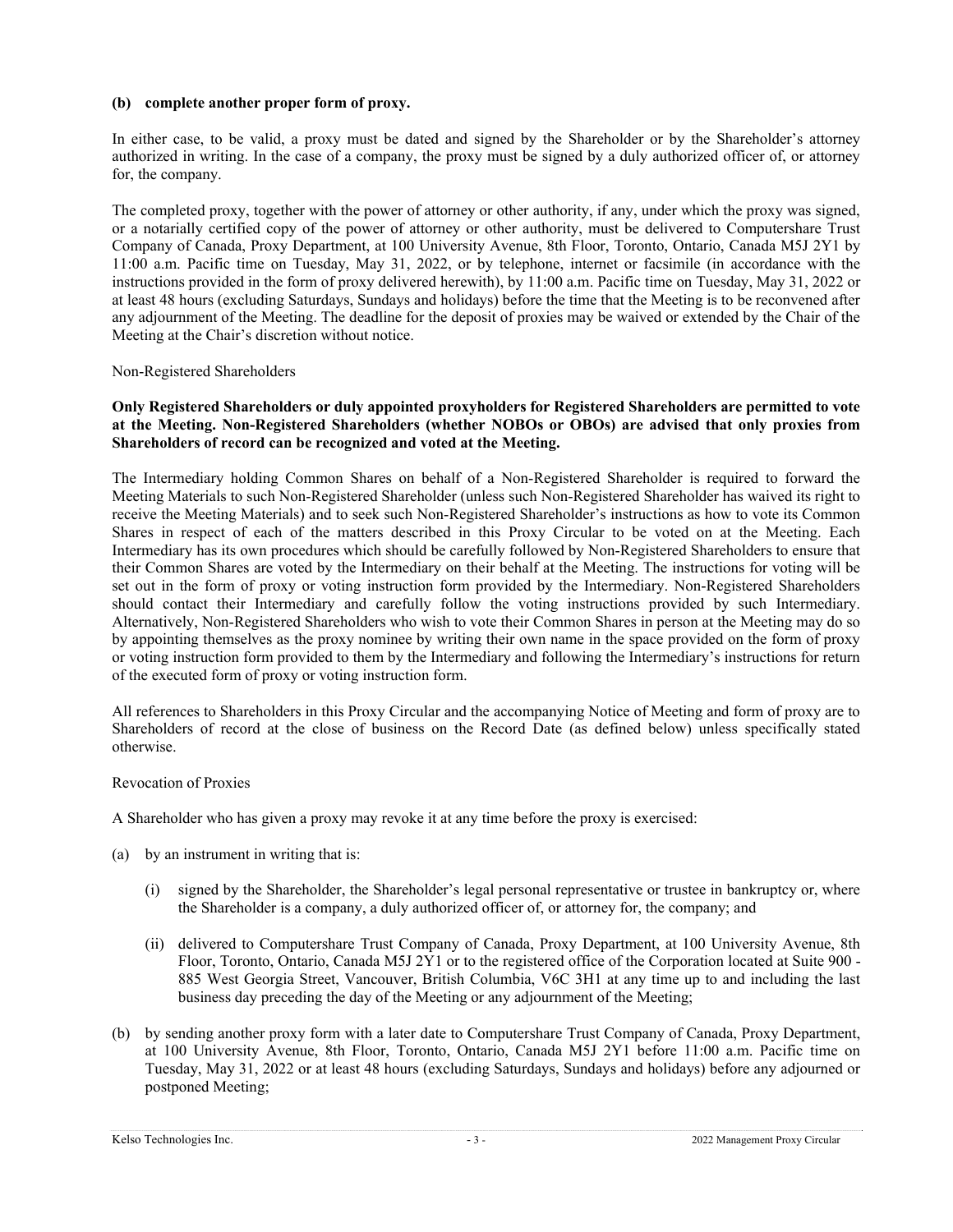- (c) by attending the Meeting and notifying the Chair of the Meeting in writing prior to the commencement of the Meeting that the Shareholder has revoked its proxy; or
- (d) in any other manner provided by law.

A revocation of a proxy does not affect any matter on which a vote has been taken prior to the revocation.

### **Voting and Exercise of Discretion by Proxyholders**

A Shareholder may indicate the manner in which the persons named in the accompanying form of proxy are to vote with respect to a matter to be acted upon at the Meeting by marking the appropriate space. **The Common Shares represented by the proxy will be voted for, against, or withheld from voting in accordance with the instructions given by the Shareholder in the proxy on any ballot that may be called for.** 

**If the Shareholder specifies a choice in the proxy with respect to a matter to be acted upon, then the Common Shares represented thereby will be voted for, against, or withheld from the vote on that matter accordingly. If no choice is specified in the proxy with respect to a matter to be acted upon, it is intended that the proxyholder named by Management in the accompanying form of proxy will vote the Common Shares represented by the proxy in favour of each matter identified in the proxy and for the nominees for election to the Corporation's Board of Directors and auditor.** 

The accompanying form of proxy also confers discretionary authority upon the named proxyholder with respect to amendments or variations to the matters identified in the accompanying Notice of Meeting and with respect to any other matters which may properly come before the Meeting. **As of the date of this Proxy Circular, Management of the Corporation is not aware of any such amendments or variations, or any other matters that will be presented for action at the Meeting other than those referred to in the accompanying Notice of Meeting. If, however, other matters that are not now known to Management properly come before the Meeting, then the persons named in the accompanying form of proxy intend to vote on them in accordance with their best judgment.** 

The Corporation is not relying on the notice-and-access delivery procedures outlined in NI 54-101 to distribute copies of Meeting Materials.

# **INTEREST OF CERTAIN PERSONS IN MATTERS TO BE ACTED UPON**

Except as may be disclosed herein, no director or executive officer of the Corporation, or any person who has held such a position since the beginning of the last completed financial year end of the Corporation, nor any nominee for election as a director of the Corporation, nor any associate or affiliate of the foregoing persons, has any substantial or material interest, direct or indirect, by way of beneficial ownership of securities or otherwise, in any matter to be acted upon at the Meeting.

# **VOTING SECURITIES AND PRINCIPAL HOLDERS OF VOTING SECURITIES**

The Corporation is authorized to issue an unlimited number of common shares (the "Common Shares") without par value, of which 54,320,086 are issued and outstanding as of April 20, 2022, and an unlimited number of Class "A" preference shares (the "Preference Shares") without par value, of which 5,000,000 are designated Class "A" convertible voting preference, series 1 shares (the "Convertible Shares") without par value.

The Common Shares have been listed posted for trading on the TSX under the symbol "**KLS**" since May 22, 2014, prior to which the Common Shares traded on the TSX Venture Exchange ("**TSXV**") since October 23, 2020. The Common Shares have traded on the NYSE American ("NYSE American") under the symbol "**KIQ**" since October 14, 2014, prior to which the Common Shares traded on the U.S. OTCQX over the counter market ("**OTCQX International**") under the symbol "**KEOSF**".

In accordance with applicable laws, the board of directors of the Corporation (the "**Board**") has fixed a record date as at April 16, 2022 (the "**Record Date**") for the purposes of determining Shareholders entitled to receive notice of, and to vote at, the Meeting, and has obtained a list of all persons who are Registered Shareholders at the close of business on the Record Date and the number of Common Shares registered in the name of each Registered Shareholder on that date. Each Registered Shareholder as at the close of business on the Record Date will be entitled to receive notice of the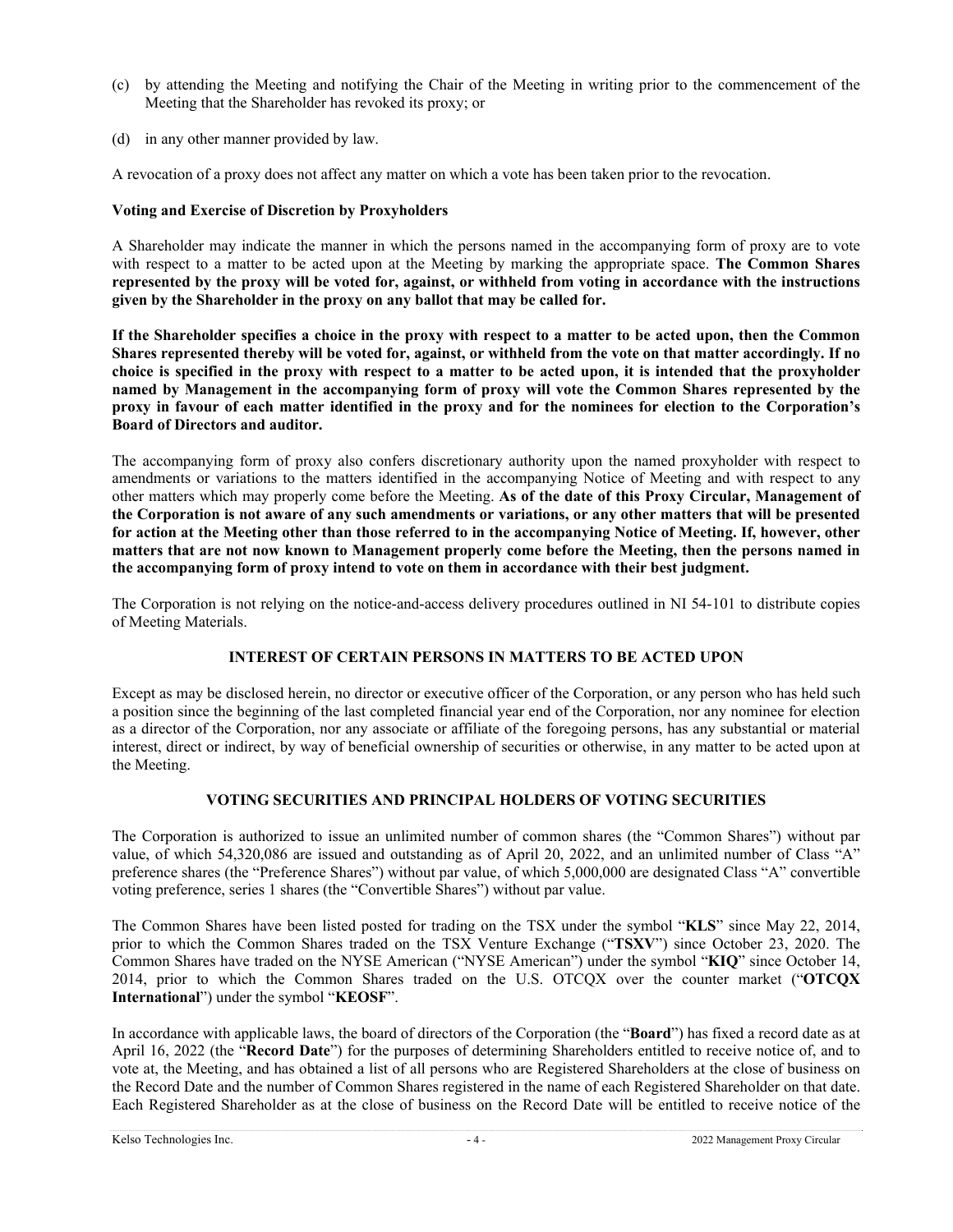Meeting and will be entitled to one vote at the Meeting for each Common Share registered in his or her name as it appears on the list.

To the knowledge of the directors and executive officers of the Corporation, as at the Record Date, no person or company beneficially owns, directly or indirectly, or exercises control or direction over, securities carrying 10% or more of the voting rights attached to all outstanding voting securities of the Corporation:

## **BUSINESS OF THE MEETING**

# **Receipt of Financial Statements**

The audited consolidated annual financial statements of the Corporation for the year ended December 31, 2021 and accompanying auditor's report (the "Financial Statements") will be tabled at the Meeting. Copies of the Financial Statements have been provided to Shareholders who have opted to receive such materials. The Financial Statements can also be found on the Corporation's website at www.kelsotech.com and are also available under the Corporation's profile on SEDAR at www.sedar.com in Canada and on EDGAR at www.sec.gov in the United States. No vote by the Shareholders is required to be taken with respect to the Financial Statements.

### **Appointment and Remuneration of Auditors**

Unless otherwise instructed, the proxies given pursuant to this solicitation will be voted for the appointment of Smythe, LLP as auditors of the Corporation to hold office until the close of the next annual meeting of the Corporation, at a remuneration to be fixed by the directors of the Corporation. Smythe, LLP were first appointed as auditors of the Corporation on November 16, 2009. **The Board recommends a vote "FOR" the appointment of Smythe, LLP, as the auditor of the Corporation to hold office until the close of the next annual meeting of Shareholders and to authorize the directors to fix the auditor's remuneration.** 

# **ELECTION OF DIRECTORS**

The term of office of each of the present directors expires at the Meeting. The Board proposes to nominate the persons named in the table below for re-election as directors of the Corporation. The nominees consist of the existing directors of the Corporation.

Each director elected will hold office until the next annual general meeting of the Corporation or until their successor is duly elected or appointed, unless the office is earlier vacated in accordance with the Articles of the Corporation or the Business Corporations Act (British Columbia) or he or she becomes disqualified to act as a director.

### **Advance Notice Policy**

On June 5, 2013, the Shareholders approved the adoption of new articles of the Corporation (the "**New Articles**") which replaced the then existing Articles in their entirety. The New Articles contained an Advance Notice Policy (the "**ANP**"), which includes, among other things, a provision that requires advance notice be given to the Corporation in circumstances where nominations of persons for election to the Board are made by shareholders of the Corporation. The New Articles which contain the ANP are posted on the Corporation's website at www.kelsotech.com. As at the date of this Circular, the Corporation has not received notice of any director nominations pursuant to the ANP. Accordingly, at this time, the only persons eligible to be nominated for election to the Board at the Meeting are the below nominee**s.** 

### **Majority Voting Policy**

In accordance with good corporate governance practices and procedures, the Board of directors of the Corporation adopted a Majority Voting Policy at a meeting of the Board on March 23, 2015. The Majority Voting Policy provides that each director of the Corporation must be elected by the vote of a majority of the Corporation's Common Shares, represented in person or by Proxy, at any meeting held for the election of directors. Forms of Proxy for the election of directors will permit a shareholder to vote in favour of, or to withhold from voting, separately for each director nominee.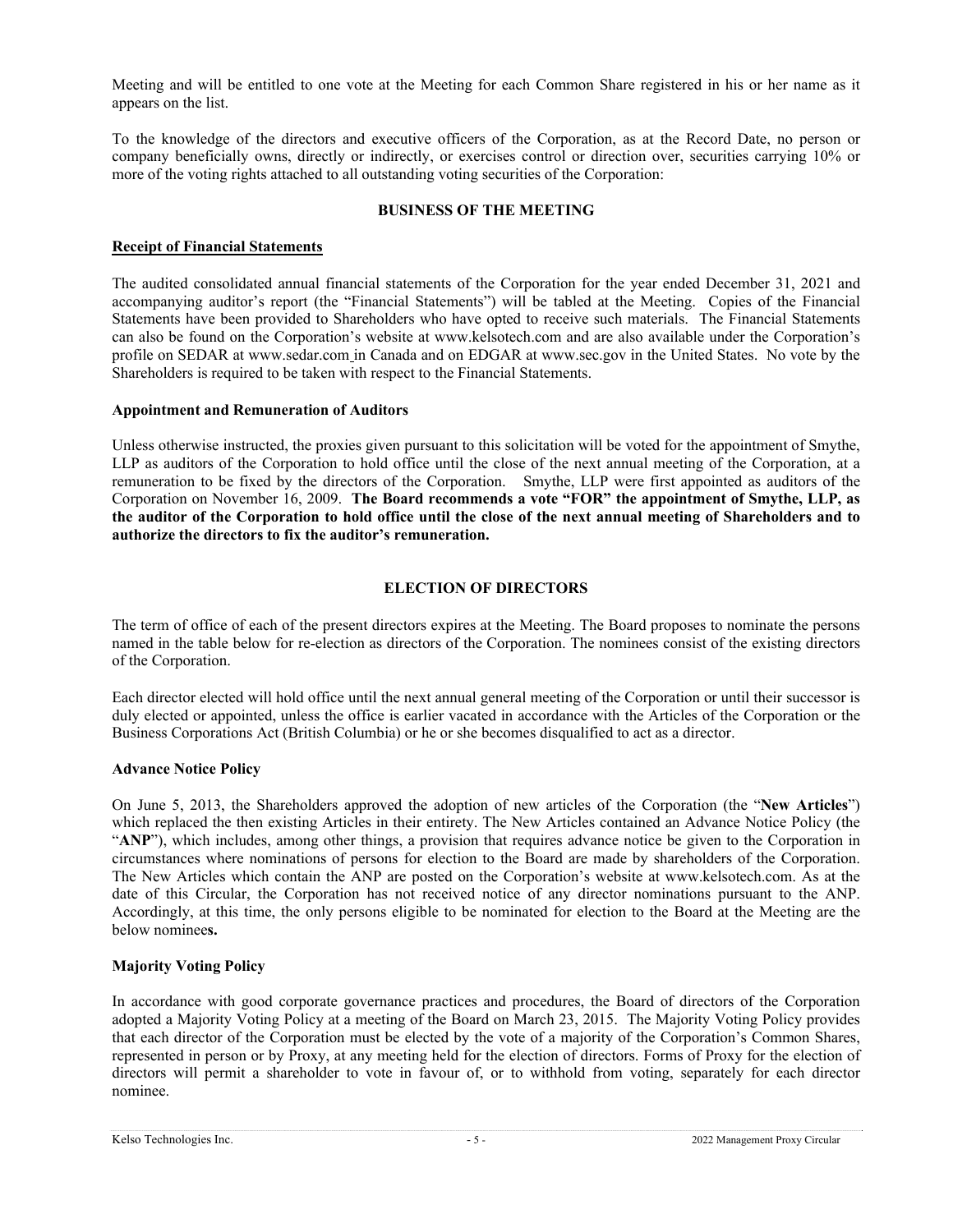If any nominee for director does not receive a majority vote in favour of their election from the Common Shares voted at the meeting in person or by Proxy, that director must immediately tender their resignation. The Corporate Governance and Nominating Committee of the Corporation will expeditiously consider whether to recommend to the Board whether or not to accept the resignation. In making this recommendation, the Corporate Governance and Nominating Committee of the Corporation may consider such extenuating circumstances as it deems appropriate including without limitation circumstances relating to the composition of the Board or the voting results.

The Board shall determine whether or not to accept the resignation within ninety days of the relevant shareholders' meeting. The Board shall accept the resignation absent exceptional circumstances. The resignation will be effective when accepted by the Board. A director who tenders a resignation pursuant to this policy will not participate in any meetings of the Board or any sub-committee of the Board at which the resignation is considered.

The Corporation shall promptly issue a news release with the Board's decision, a copy of which must be provided to the Toronto Stock Exchange (the "**TSX**"). If the Board determines not to accept a resignation, the news release must fully state the reasons for that decision.

#### **Director Nominees**

The following table provides the name, residence, participation on the Corporation's Board and Board committees, number of Common Shares beneficially owned or controlled or directed as of the date of this Proxy Circular and principal occupation during the preceding five years of each of the nominated directors of the Corporation. The Corporation has been advised that each of the nominated directors is willing to serve on the Board for the ensuing year. Each director has provided the information about the securities that he or she owns or over which he or she exercises control or direction.

**The Board recommends a vote "FOR" the appointment of each of the following nominees as directors. In the absence of a contrary instruction, the person(s) designated by management of the Corporation in the enclosed form of proxy intend to vote FOR the election as directors of the proposed nominees whose names are set forth below, each of whom has been a director since the date indicated below opposite the proposed nominee's name.** 

| Name and Jurisdiction of<br><b>Residence</b> | <b>Current Occupation/Age/Biography</b>                                                                                                                                                                                                                                                                                                                                                                                                                                                                                                                                                                                                                                                                                                                                                                                            | Served as a<br><b>Director Since</b> | <b>Number of Voting</b><br><b>Securities of the</b><br>Corporation<br><b>Beneficially Owned or</b><br><b>Controlled or Directed,</b><br>Directly or Indirectly <sup>(1)</sup> |
|----------------------------------------------|------------------------------------------------------------------------------------------------------------------------------------------------------------------------------------------------------------------------------------------------------------------------------------------------------------------------------------------------------------------------------------------------------------------------------------------------------------------------------------------------------------------------------------------------------------------------------------------------------------------------------------------------------------------------------------------------------------------------------------------------------------------------------------------------------------------------------------|--------------------------------------|-------------------------------------------------------------------------------------------------------------------------------------------------------------------------------|
| James R. Bond<br>British Columbia, Canada    | <b>Occupation:</b> Director, President and CEO of the Corporation<br>Age: $68$<br><b>Biography:</b> President and CEO of the Corporation from April<br>2010 to present; director of SiQ Mountain Industries Inc., a<br>company listed on the NEX board of the TSX Venture Exchange<br>(the "NEX"). Mr. Bond is the President of Bondwest Enterprises<br>Inc., a Canadian company established in 1988 that specializes in<br>corporate architecture, financial networking, entrepreneurial<br>management, strategic business development and distress<br>turnarounds. Over the past 36 years he has served in advisory,<br>consulting, executive management, director and corporate officer<br>roles in numerous private and public companies conducting<br>business in the technology, manufacturing and processing<br>industries. | April 7, 2010                        | 1,368,300 Common<br>Shares <sup>(2)</sup>                                                                                                                                     |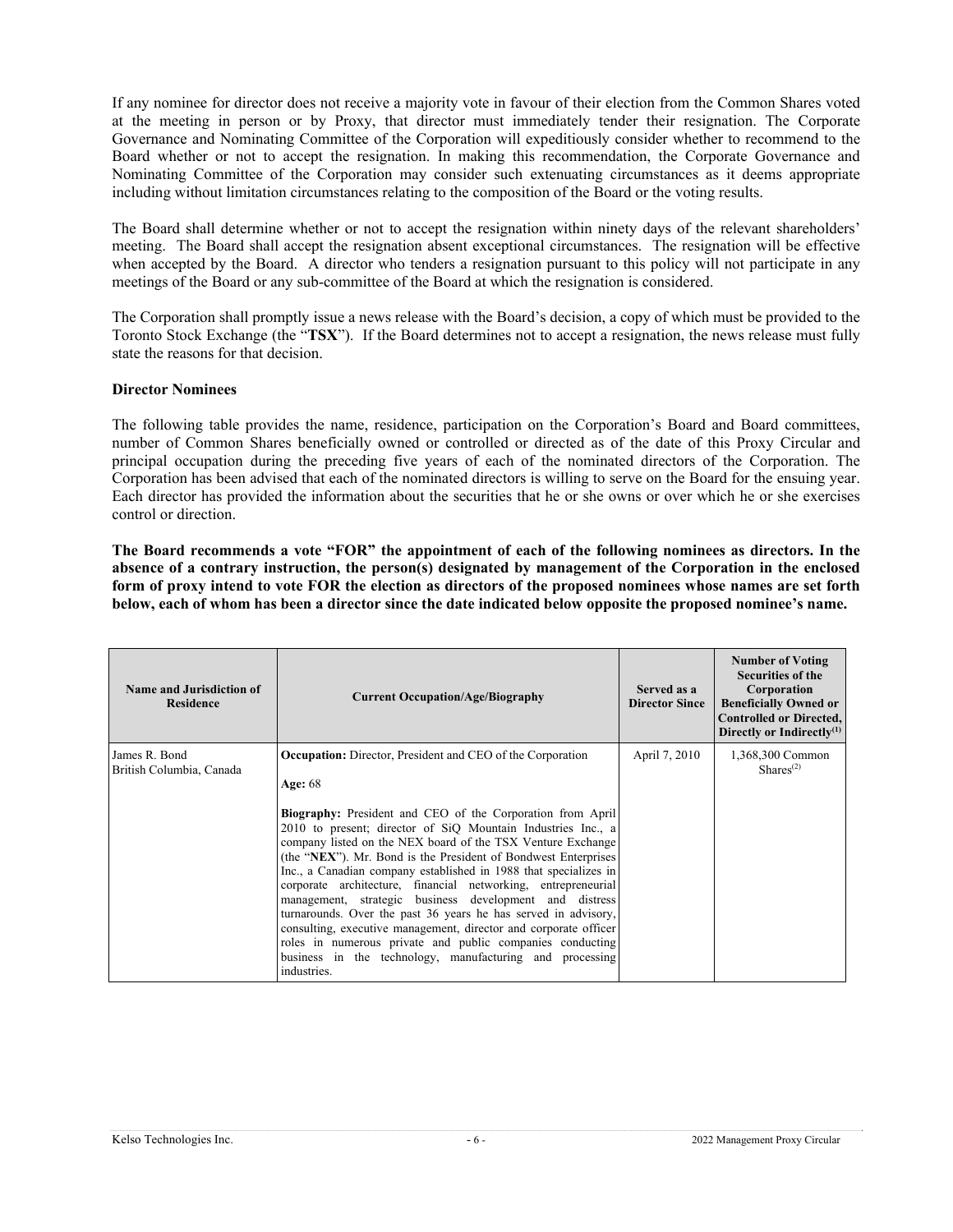| <b>Name and Jurisdiction of</b><br><b>Residence</b>     | <b>Current Occupation/Age/Biography</b>                                                                                                                                                                                                                                                                                                                                                                                                                                                                                                                                                                                                                                                                                                                                                                                              | Served as a<br><b>Director Since</b> | <b>Number of Voting</b><br>Securities of the<br>Corporation<br><b>Beneficially Owned or</b><br><b>Controlled or Directed,</b><br>Directly or Indirectly $(1)$ |
|---------------------------------------------------------|--------------------------------------------------------------------------------------------------------------------------------------------------------------------------------------------------------------------------------------------------------------------------------------------------------------------------------------------------------------------------------------------------------------------------------------------------------------------------------------------------------------------------------------------------------------------------------------------------------------------------------------------------------------------------------------------------------------------------------------------------------------------------------------------------------------------------------------|--------------------------------------|---------------------------------------------------------------------------------------------------------------------------------------------------------------|
| Peter Hughes $(4)$<br>British Columbia, Canada          | <b>Occupation:</b> Lead Director of the Corporation; Self-employed<br>businessman                                                                                                                                                                                                                                                                                                                                                                                                                                                                                                                                                                                                                                                                                                                                                    | October 4, 2010                      | 16,000 Common Shares                                                                                                                                          |
|                                                         | Age: 60                                                                                                                                                                                                                                                                                                                                                                                                                                                                                                                                                                                                                                                                                                                                                                                                                              |                                      |                                                                                                                                                               |
|                                                         | <b>Biography:</b> Mr. Hughes has 35 years' business experience<br>including senior-level executive and director positions in both<br>private and public companies specializing in pharmaceuticals,<br>alternative energy, mining, aquaculture and sports technology. Mr.<br>Hughes is a graduate of the University of British Columbia with a<br>Bachelors' degree in Science, Canadian Securities Course and<br>Director's and Officer's Course. Mr. Hughes currently serves as<br>CEO and director of SIQ Mountain Industries Inc., President, CEO<br>and a director of Happy Creek Minerals Inc., CEO and director of<br>Gourmet Ocean Products Inc. and a director of Navion Capital<br>Inc., all of which are on the TSXV, as well as a director of<br>Plantable Health Inc., which is listed on the NEO Exchange in<br>Canada. |                                      |                                                                                                                                                               |
| Anthony ("Tony") Andrukaitis<br>Texas, USA              | Occupation: Director, Chief Operating Officer of the Corporation<br>from March 1, 2016 to present; Executive Vice-President Business<br>Development of the Corporation from January 2, 2015 to present                                                                                                                                                                                                                                                                                                                                                                                                                                                                                                                                                                                                                               | August 24, 2011                      | 264,000 Common<br>Shares                                                                                                                                      |
|                                                         | <b>Age: 67</b>                                                                                                                                                                                                                                                                                                                                                                                                                                                                                                                                                                                                                                                                                                                                                                                                                       |                                      |                                                                                                                                                               |
|                                                         | Biography: Mr. Andrukaitis has over 26 years of senior corporate<br>management experience in finance, accounting, strategic planning,<br>business development and turn-around activities. He was the Chief<br>Operations Officer of Trinity Rail and former President of Trinity<br>Tank Car, Inc., both subsidiaries of Trinity Industries of Dallas,<br>Texas. Prior to that, he was the President and CEO of GATX<br>Terminals Corporation of Chicago, IL. Mr. Andrukaitis is a CPA<br>and holds a Bachelor of Science degree in Accounting from the<br>University of Illinois and Master of Business Administration<br>degree from DePaul University.                                                                                                                                                                            |                                      |                                                                                                                                                               |
| Paul $\text{Cass}^{(3)(4)}$<br>British Columbia, Canada | Occupation:<br>Director of the<br>Corporation;<br>Independent<br>Businessman.                                                                                                                                                                                                                                                                                                                                                                                                                                                                                                                                                                                                                                                                                                                                                        | June 2, 2016                         | 79,000 Common Shares                                                                                                                                          |
|                                                         | <b>Age: 65</b>                                                                                                                                                                                                                                                                                                                                                                                                                                                                                                                                                                                                                                                                                                                                                                                                                       |                                      |                                                                                                                                                               |
|                                                         | Biography: Mr. Cass was formerly COO of Whitewater West<br>Industries, a privately held design/manufacturing firm specializing<br>in waterpark and amusement park equipment installations around<br>the world. Previously Mr. Cass was COO at Ballard Power<br>Systems Ltd., a public company specializing in the development<br>and manufacture of fuel cell technology for automotive and non-<br>automotive markets. Mr. Cass holds an MBA and BASc and is a<br>member of the Association of Professional Engineers and<br>Geoscientists of British Columbia (P.Eng).                                                                                                                                                                                                                                                             |                                      |                                                                                                                                                               |
| Laura Roach <sup>(4)(5)</sup><br>Texas, USA             | <b>Occupation:</b> Ms. Roach is an attorney and partner at McCathern<br>Law, a Law firm located in Frisco, Texas.                                                                                                                                                                                                                                                                                                                                                                                                                                                                                                                                                                                                                                                                                                                    | August 10, 2016                      | 56,390 Common Shares                                                                                                                                          |
|                                                         | <b>Age: 50</b>                                                                                                                                                                                                                                                                                                                                                                                                                                                                                                                                                                                                                                                                                                                                                                                                                       |                                      |                                                                                                                                                               |
|                                                         | Biography: Ms. Roach's practice consists of family law with a<br>primary focus on mediation, divorce and litigation. Ms. Roach is<br>also an entrepreneur, founding and running a referral and<br>marketing business. Ms. Roach has been recognized as one of D<br>Magazine's Best Lawyers in Texas and Texas Monthly magazine's<br>super lawyers every year since 2013. Ms. Roach earned a Juris<br>Doctor from St. Mary's University School of Law and a BSc from<br>the University of Arizona.                                                                                                                                                                                                                                                                                                                                    |                                      |                                                                                                                                                               |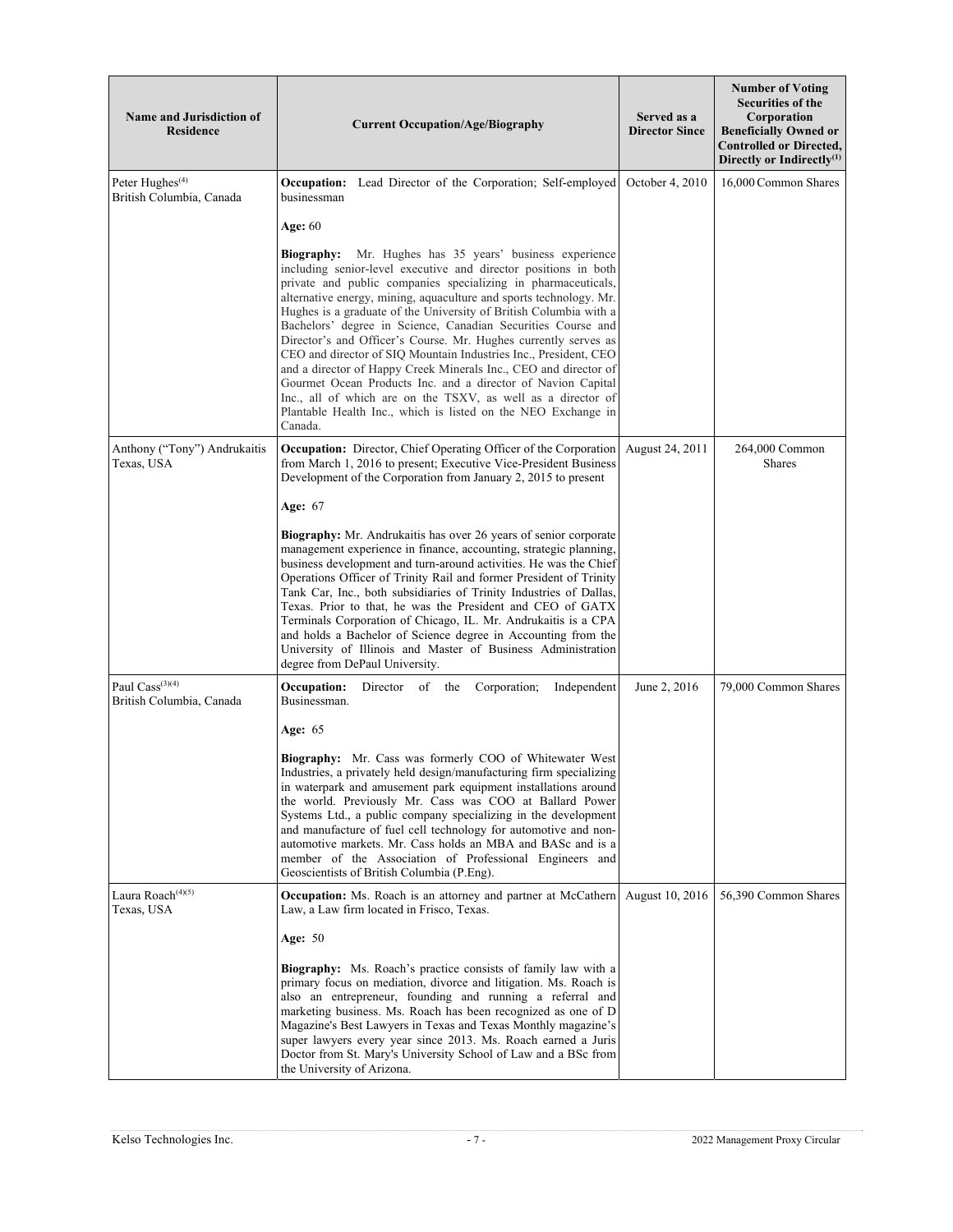| <b>Name and Jurisdiction of</b><br><b>Residence</b>       | <b>Current Occupation/Age/Biography</b>                                                                                                                                                                                                                                                                                                                                                                                                                                                                                                                                                                                                                                                                                                                                                                                                                                                                                                                                                                                                                                                                                                                                                                                                                                                                                                                                                                                                                                                                                                    | Served as a<br><b>Director Since</b> | <b>Number of Voting</b><br>Securities of the<br>Corporation<br><b>Beneficially Owned or</b><br><b>Controlled or Directed,</b><br>Directly or Indirectly <sup>(1)</sup> |
|-----------------------------------------------------------|--------------------------------------------------------------------------------------------------------------------------------------------------------------------------------------------------------------------------------------------------------------------------------------------------------------------------------------------------------------------------------------------------------------------------------------------------------------------------------------------------------------------------------------------------------------------------------------------------------------------------------------------------------------------------------------------------------------------------------------------------------------------------------------------------------------------------------------------------------------------------------------------------------------------------------------------------------------------------------------------------------------------------------------------------------------------------------------------------------------------------------------------------------------------------------------------------------------------------------------------------------------------------------------------------------------------------------------------------------------------------------------------------------------------------------------------------------------------------------------------------------------------------------------------|--------------------------------------|------------------------------------------------------------------------------------------------------------------------------------------------------------------------|
| Jesse V. Crews $(3)(5)$<br>California, USA                | Occupation:<br>Senior Adviser to Trinity Industries Leasing<br>Company ("TILC"). TILC is the railcar leasing subsidiary of<br>Trinity Industries Inc.                                                                                                                                                                                                                                                                                                                                                                                                                                                                                                                                                                                                                                                                                                                                                                                                                                                                                                                                                                                                                                                                                                                                                                                                                                                                                                                                                                                      | April 17, 2018                       | 122,125 Common<br>Shares                                                                                                                                               |
|                                                           | Age: 69                                                                                                                                                                                                                                                                                                                                                                                                                                                                                                                                                                                                                                                                                                                                                                                                                                                                                                                                                                                                                                                                                                                                                                                                                                                                                                                                                                                                                                                                                                                                    |                                      |                                                                                                                                                                        |
|                                                           | Biography: Mr. Mr. Crews was the Chief Investment Officer of<br>Trinity Industries Leasing Company ("TILC"), up until February<br>15, 2022 when he was appointed Senior Adviser to TILC. Mr.<br>Crews joined TILC in August 2011. During his tenure as Chief<br>Investment Officer, Mr. Crews was responsible for the leasing<br>company's long-term portfolio investment strategy, wide-ranging<br>capital market activities, as well as major transaction initiatives.<br>From 2009 to 2011, he served as the Chief Operating Officer and<br>Executive Vice President of Willis Lease Finance Corp. From<br>2004 to 2009, he served as a Managing Director for Fortress<br>Investment Group. Previously, he served as the President and<br>Chief Executive Officer of GATX Financial Corporation (formerly<br>GATX Capital Corporation). Mr. Crews joined GATX in 1977 as<br>a Financial Analyst and held a progression of positions through<br>2002, including Manager in Singapore, Regional Manager in New<br>Orleans/Houston, head of New Business Development in their San<br>Francisco main office, head of Corporate Finance, Chief<br>Investment Officer, and culminated in his election as Chief<br>Executive Officer in 1998. Mr. Crews is a member "Emeritus" of<br>the Board of Trustees for the Darden Graduate School of Business<br>at the University of Virginia. He earned a Master's in Business<br>Administration from the University of Virginia and a Bachelor of<br>Arts degree in Economics from Yale University. |                                      |                                                                                                                                                                        |
| Frank Busch <sup>(3)(5)</sup><br>British Columbia, Canada | <b>Occupation:</b> Chief Executive Officer of NationFUND Access<br>Capital Corporation.<br><b>Age: 43</b>                                                                                                                                                                                                                                                                                                                                                                                                                                                                                                                                                                                                                                                                                                                                                                                                                                                                                                                                                                                                                                                                                                                                                                                                                                                                                                                                                                                                                                  | February 11,<br>2020                 | 20,000                                                                                                                                                                 |
|                                                           | <b>Biography:</b> Mr. Busch's expertise is finance, business<br>development and Indigenous relations as Chief Executive Officer<br>of NationFUND Access Capital Corporation in Canada. Mr. Busch<br>received his Bachelor of Arts from the University of Manitoba and<br>has completed five specialized financial certificates from the<br>Canadian Securities Institute and a post-graduate Certificate in<br>Finance from Harvard University in preparation for entering the<br>Master of Liberal Arts in Extension Studies Field: Finance at<br>Harvard. Mr. Busch is an expert in the field of Indigenous<br>Engagement and Relations and has spoken publicly, published<br>articles and advised companies and organizations of all sizes on<br>the subject.                                                                                                                                                                                                                                                                                                                                                                                                                                                                                                                                                                                                                                                                                                                                                                           |                                      |                                                                                                                                                                        |

(1) Securities beneficially owned, directly or indirectly, or over which control or direction is exercised, as at April 20, 2022, based upon information furnished to the Corporation by the individual nominees.

(2) Mr. Bond holds 547,500 Common Shares directly; 660,800 Common Shares indirectly through Bondwest Enterprises Inc., a company owned and controlled by Mr. Bond; and 160,000 Common Shares jointly with Serena Sardar, Mr. Bond's spouse.

(3) Member of the Audit Committee.<br>  $\frac{1}{2}$  Member of the Commencation Co.

(4) Member of the Compensation Committee.<br>
Member of the Cornorate Governance and

Member of the Corporate Governance and Nominating Committee.

### *Corporate Cease Trade Orders or Bankruptcies*

No proposed director is, as of the date hereof, or has been, within ten years before the date of this Proxy Circular, a director, chief executive officer or chief financial officer of any company (including the Corporation), that:

(a) was subject to a cease trade order, an order similar to a cease trade order or an order that denied the relevant company access to any exemption under securities legislation, that was in effect for a period of more than 30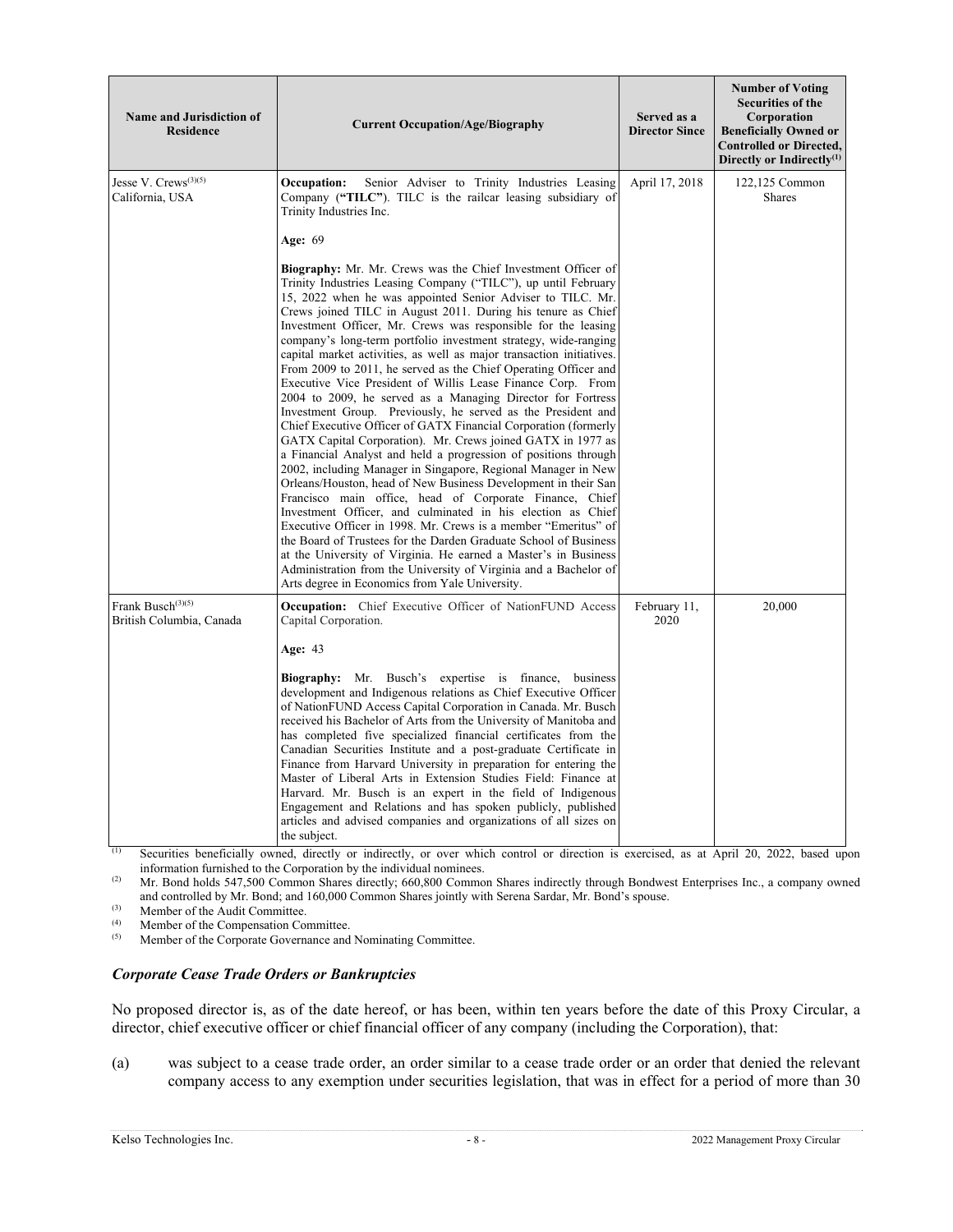consecutive days (each, an "**order**") that was issued while the proposed director was acting in the capacity as a director, chief executive officer or chief financial officer; or

(b) was subject to an order that was issued after the proposed director ceased to be a director, chief executive officer or chief financial officer and which resulted from an event that occurred while the proposed director was acting in the capacity as director, chief executive officer or chief financial officer.

No proposed director is, as of the date hereof, or has been, within ten years before the date of this Proxy Circular, a director or executive officer of any company (including the Corporation) that, while that person was acting in that capacity, or within a year of that person ceasing to act in that capacity, became bankrupt, made a proposal under any legislation relating to bankruptcy or insolvency or was subject to or instituted any proceedings, arrangement or compromise with creditors or had a receiver, receiver manager or trustee appointed to hold its assets.

### *Individual Bankruptcies*

No proposed director of the Corporation has, within ten years before the date of this Proxy Circular, become bankrupt, made a proposal under any legislation relating to bankruptcy or insolvency, or become subject to or instituted any proceedings, arrangement or compromise with creditors, or had a receiver, receiver manager or trustee appointed to hold the assets of that individual.

### *Penalties or Sanctions*

No proposed director of the Corporation has been subject to (a) any penalties or sanctions imposed by a court relating to securities legislation or by a securities regulatory authority or has entered into a settlement agreement with a securities regulatory authority, or (b) any other penalties or sanctions imposed by a court or regulatory body that would likely be considered important to a reasonable security holder in deciding whether to vote for the proposed director.

## *Conflicts of Interest*

Circumstances may arise where members of the Board are directors or officers of companies which are in competition to the interests of the Corporation. Pursuant to applicable law, directors who have an interest in a proposed transaction upon which the Board is voting are required to disclose their interests and refrain from voting on the transaction.

There is no family relationship between any of the individuals who are proposed nominees for election to the Board or executive officers of the Corporation.

As at the date of this Proxy Circular, the Corporation is not aware of any existing or potential material conflicts of interest between the Corporation and a subsidiary of the Corporation and a director or officer of the Corporation or of a subsidiary of the Corporation.

# **STATEMENT OF EXECUTIVE COMPENSATION**

### **Compensation Discussion and Analysis**

For the purposes of this Proxy Circular, a named executive officer ("**NEO**") of the Corporation means each of the following individuals: (a) the Chief Executive Officer of the Corporation ("**CEO**"), (b) the Chief Financial Officer of the Corporation ("**CFO**"), (c) each of the three most highly compensated executive officers of the Corporation including any of its subsidiaries, or the three most highly compensated individuals acting in a similar capacity, other than the CEO and CFO, at the end of the most recently completed financial year whose total compensation was, individually, more than \$150,000 as determined in accordance with subsection 1.3(6) of Form 51-102F6; and (d) each individual who would be an NEO under paragraph (c) but for the fact that the individual was neither an executive officer of the Corporation or its subsidiaries, nor acting in a similar capacity, at the end of the financial year, for the year ended December 31, 2021.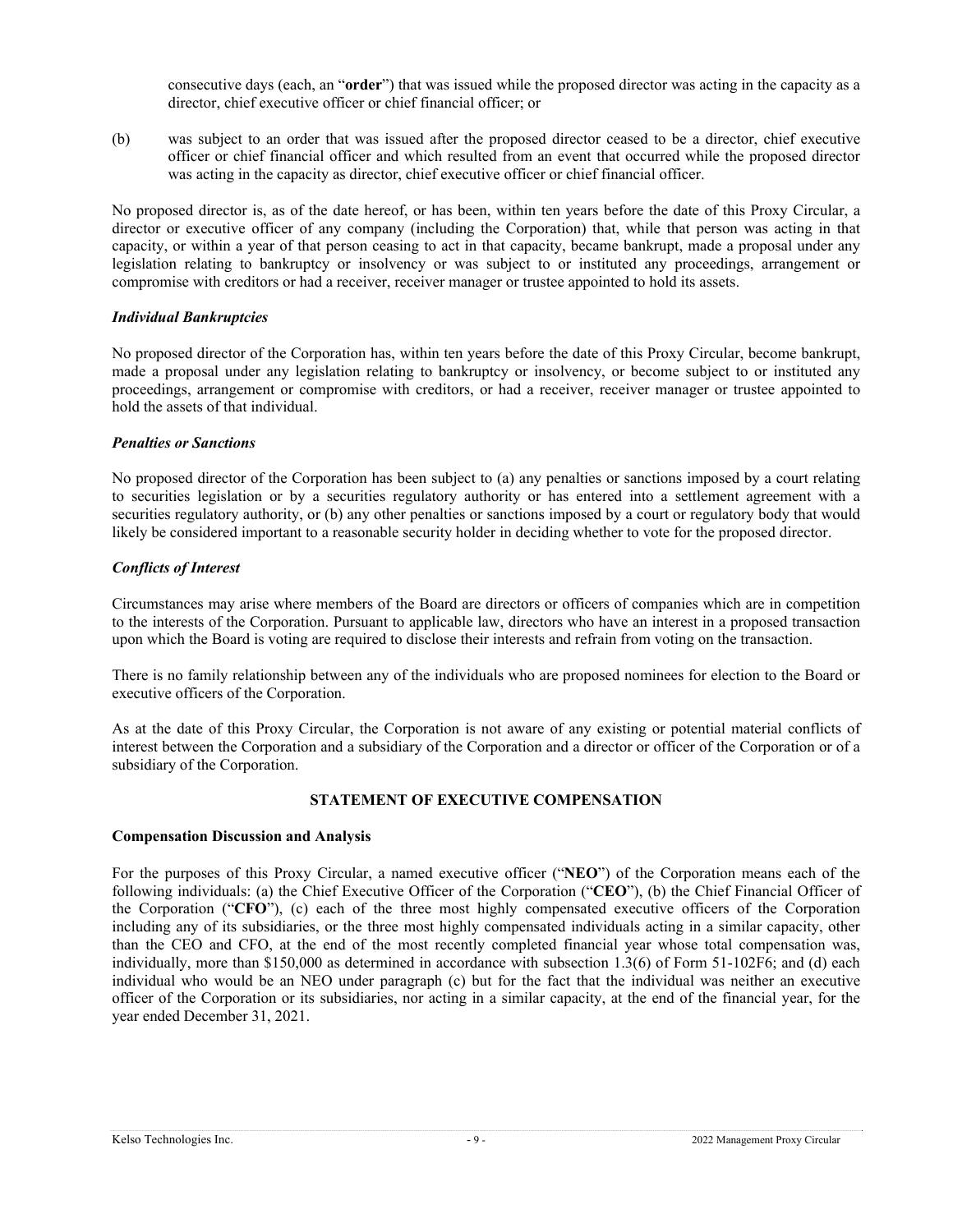During the year ended December 31, 2021, the Corporation had five NEOs, as set out in the following table:

| <b>Name</b>         | <b>Title</b>               |
|---------------------|----------------------------|
| James R. Bond       | Chief Executive Officer    |
| Richard Lee         | Chief Financial Officer    |
| Anthony Andrukaitis | Chief Operating Officer    |
| Amanda Smith        | Vice-President, Operations |
| Patrick Hankey      | Controller                 |

#### *Overview of Compensation Philosophy*

The administration of the Corporation's compensation mechanism is handled by the compensation committee (the "**Compensation Committee**") of the Board. On an annual basis, the Compensation Committee shall review the compensation of its NEOs to ensure that each is being compensated in accordance with the objectives of the Corporation's compensation programs which are to:

- provide competitive compensation that attracts and retains talented employees;
- align compensation with Shareholder interests;
- pay for performance;
- support the Corporation's vision, mission and values; and
- be flexible to recognize the needs of the Corporation in different business environments.

### *Compensation Committee – Members and Skills*

The Board has established the Compensation Committee to, among other things, administer the Corporation's executive compensation plan. The members of the Compensation Committee are Peter Hughes (Chair), Paul Cass and Laura Roach, all have relevant experience and competence. All of the members of the Compensation Committee are considered independent directors. See "*Business of the Meeting – Election of Directors – Director Nominees*".

The members of the Compensation Committee have a range of skills and experience which the Board believes provides the expertise necessary to oversee the Corporation's executive compensation structure. In addition, the Compensation Committee may obtain input from independent outside compensation consultants when necessary. The relevant experience of the Compensation Committee members is summarized below.

Mr. Hughes has 35 years' business experience including senior-level executive and director positions in both private and public companies.

Mr. Cass has held several positions at Ballard Power Systems Inc. including Vice President and Chief Operations Officer (2014 to March 31, 2016) and other senior level executive positions since 2009. Mr. Cass also held the position of Chief Operating Officer at Whitewater west Industries from 2016 to 2019.

Ms. Roach is an attorney and partner at McCathern Law, a Law firm located in Frisco, Texas.

### *Executive Compensation Consultant*

Over the last five years, the Compensation Committee has worked to ensure that the Corporation's compensation program aligns with the Corporation's stage of development and is sufficiently competitive to ensure that the Corporation is able to recruit, retain and motivate high performance executives and directors and to align the interests of such persons with those of its Shareholders. Throughout the Corporation's growth, the Compensation Committee has periodically engaged the services of a compensation consultant, Roger Gurr & Associates ("**Gurr**"), advisors on board and executive compensation matters, to assist the Compensation Committee in designing and maintaining an equitable compensation program for the Corporation's directors and executives.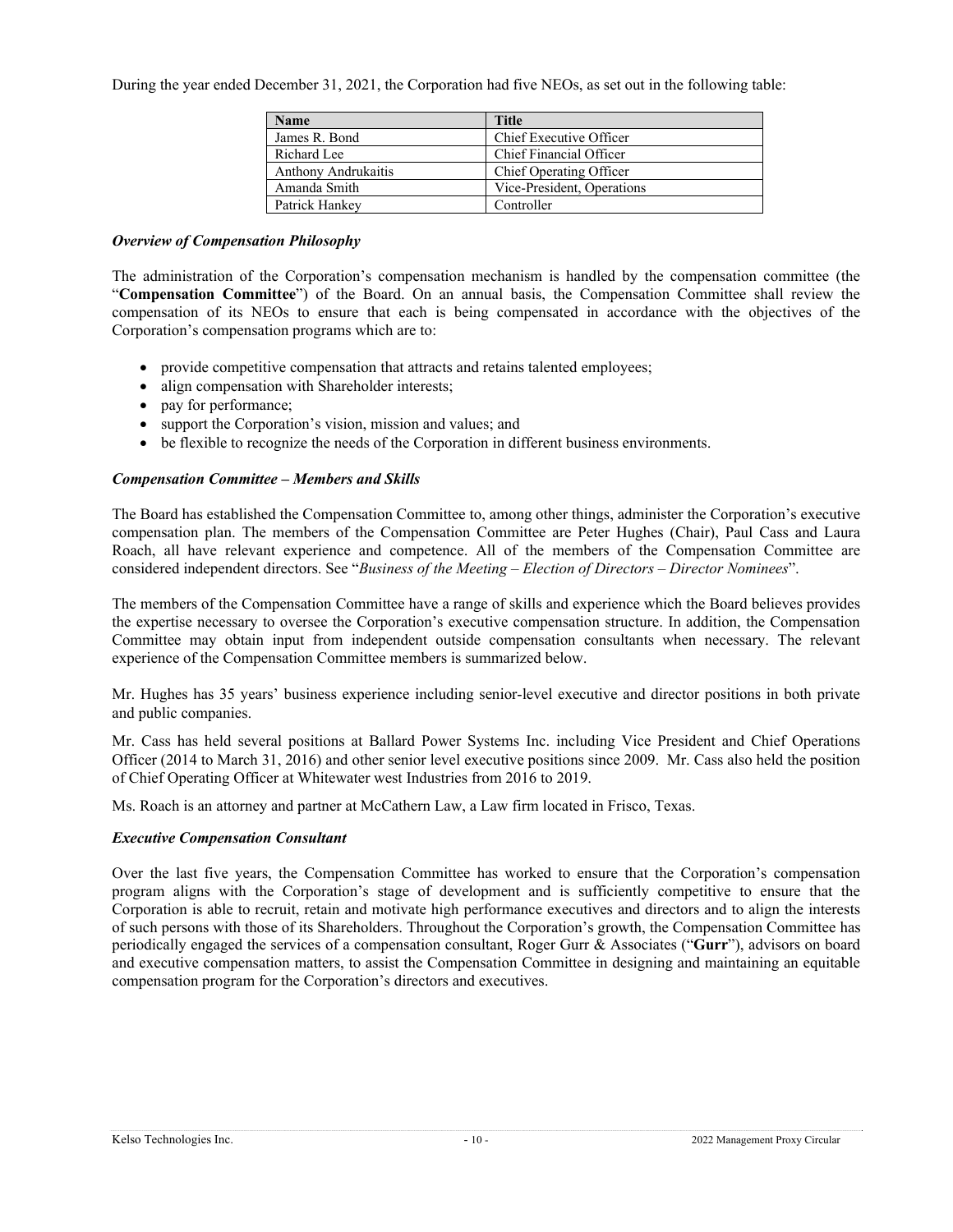Fees paid by the Company to Gurr over the last two fiscal years for compensation advisory services are as follows:

| Year                | <b>Compensation Consulting Fees</b><br>US\$) | <b>All Other Fees</b> |
|---------------------|----------------------------------------------|-----------------------|
| 404 I               |                                              | Nil                   |
| <u>מר ה</u><br>∠U∠U | Vil                                          | Nil                   |

Gurr did not provide any services to management in either year. No other consulting services were provided by a compensation consultant to the Corporation, the Board or a committee of the Board in 2021 or 2020. In 2021, Gurr provided advice regarding the Corporation's incentive plan design and the Corporation's overall compensation structure.

## *Compensation Governance*

The Compensation Committee receives information and makes recommendations to the Board and, if applicable, Shareholders, on matters relating to the principles of compensation, as well as all compensation and other terms of employment of executive officers. The Compensation Committee meets regularly, and its tasks include monitoring and evaluating programs for variable compensation for executive officers and the application of the executive compensation plan, as well as compensation structures, risks and levels throughout the Corporation.

The Compensation Committee, subject to the powers and duties of the Board, has the following responsibilities:

- (a) review and approve corporate goals and objectives relevant to CEO compensation;
- (b) evaluate the CEO's performance in light of the corporate goals and objectives, and make recommendations to the Board with respect to the CEO's compensation level based on the Compensation Committee's evaluation;
- (c) review and approve the appointment, compensation and other terms of employment of the CFO, all senior management reporting directly to the CEO and all other officers appointed by the Board;
- (d) review executive compensation disclosure before the Corporation publicly discloses this information;
- (e) periodically submit a report to the Board on human resources matters related to compensation;
- (f) prepare an annual report for inclusion in the Corporation's management information circular to shareholders respecting the process undertaken by the Compensation Committee in its review and preparing a recommendation in respect of CEO compensation; and
- (g) review and assess the adequacy of the Compensation Committee's mandate from time to time, as required, to ensure compliance with any rules or regulations promulgated by any regulatory body and recommend to the Board for its approval any modifications to the Compensation Committee's mandate as required.

The Compensation Committee is entitled to request the advice and assistance of additional external compensation consultants and other advisors. However, the Compensation Committee is required to ensure that there is no conflict of interest regarding other assignments that such consultants or advisors may have for the Corporation and its management.

The role of the Compensation Committee is to assist the Board in fulfilling its responsibilities with respect to compensation issues. The Compensation Committee is required to meet at least annually. The Compensation Committee evaluates the NEOs performance and establishes executive and senior officer compensation, determines the general compensation structure, policies and programs of the Corporation, including the extent and level of participation in incentive programs, and makes recommendations to the Board for its consideration and approval. The Compensation Committee has also been mandated to review the adequacy and form of the compensation of directors and to ensure that such compensation realistically reflects the responsibilities and risk involved in being an effective director as well as the risk any such compensation policy or practice would have a material adverse effect on the Corporation.

In making compensation decisions, the Compensation Committee strives to find a balance between short-term and long-term compensation and cash versus equity incentive compensation. Base salaries and discretionary cash bonuses primarily reward recent performance and incentive stock options encourage NEOs to continue to deliver results over a longer period of time and serve as a retention tool. The annual salary for each NEO is determined by the Compensation Committee based on the level of responsibility and experience of the individual, the relative importance of the position to the Corporation, the professional qualifications of the individual and the performance of the individual over time.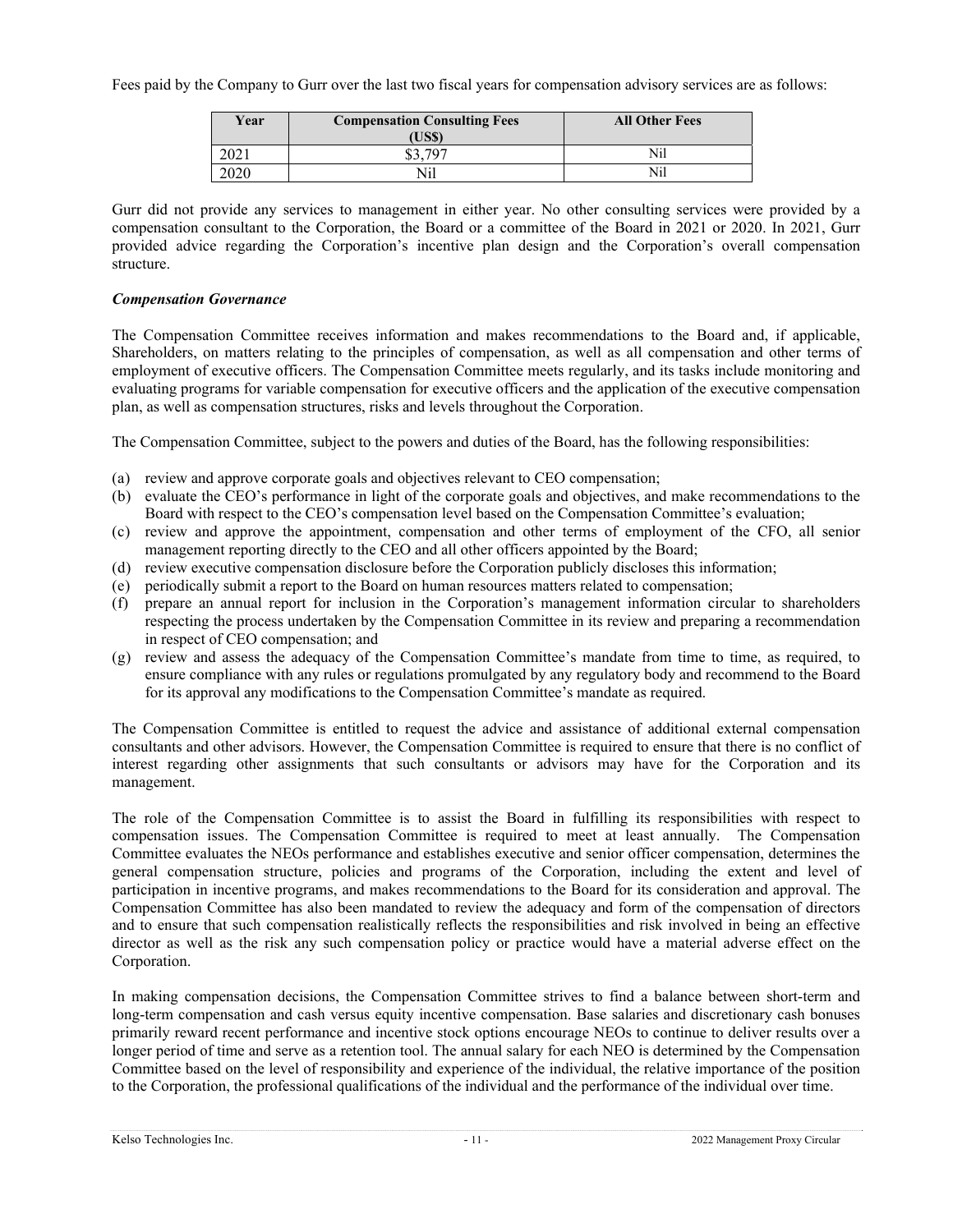The NEOs' performances and salaries are to be reviewed periodically on the anniversary of their employment with the Corporation. Increases in salary are to be evaluated on an individual basis and are performance and market based. Except for named executive officers whose employment agreements provide a formula for calculation of the amount of cash bonuses, the amount and award of cash bonuses to key executives and senior management is discretionary, dependent on, among other factors, the financial performance of the Corporation and the position of a participant.

### **Role of Management in Determining Compensation**

The accountability for decisions on executive remuneration is clearly within the mandate of the Compensation Committee, but management has a key role in helping support the committee in fulfilling its obligations. For example, the CEO and other senior executives make recommendations to the Compensation Committee regarding executive officer base salary adjustments, stock-based grants and discretionary bonuses. The Compensation Committee reviews the basis for these recommendations and can exercise its discretion in modifying any of the recommendations prior to making its recommendations to the Board. The CEO does not make a recommendation to the Compensation Committee with respect to their own remuneration package.

## **Overview of Compensation Philosophy**

The Corporation does not have a formal compensation program. The Corporation's core compensation philosophy is to pay our executive officers' competitive levels of compensation that best reflect their individual responsibilities and contributions to the Corporation, while providing incentives to achieve our business and financial objectives.

The Corporation's compensation structure is designed to reward performance and to be competitive with the compensation arrangements of other Canadian companies of similar size and scope of operations. A number of factors are considered when determining NEO compensation including, the overall financial and operating performance of the Corporation, the NEOs individual performance and contribution to the benefit of the Corporation, the individual NEOs responsibilities and length of service, levels of compensation provided by industry competitors, and the long-term interests of the Corporation and its shareholders.

In 2021 each of Messrs. Bond, Lee and Andriukaitis's compensation package consisted of a base salary, incentive stock options and a bonus plan whereby 10% of the Corporation's annual net income before taxes and share-based payments would be equally distributed to the NEOs. Messrs. Bond, Lee and Andrukaitis have performance goals in their Professional Services Agreements entered into on July 1, 2020. The particulars of the performance goals are more particularly described under the heading "Termination and Change of Control Benefits" herein.

### **Elements of Compensation**

Compensation for the NEOs is composed primarily of four components; namely, base salary, participation in the Corporation's incentive stock option plan, the Restricted Share Unit Plan (the "**RSU Plan**"), the Non-Employee Directors Deferred Share Unit Plan (the "**DSU Plan**"), and short-term incentive compensation in the form of discretionary performance bonuses and other benefits. Other benefits do not form a significant part of the remuneration package of any of the NEOs.

Each element of the Corporation's executive compensation program is described in more detail below.

### **Base Salaries**

An NEOs base salary is intended to remunerate the NEO for discharging job responsibilities and reflects the executive's performance over time. Individual salary adjustments take into account performance contributions in connection with their specific duties. The base salary of each executive officer is recommended by the Compensation Committee to the Board for approval based on an assessment of their sustained performance and consideration of competitive compensation levels for the markets in which the Corporation operates. In making its recommendations to the Board, the Compensation Committee also considers the particular skills and experience of the individual. The base salaries of executive officers are reviewed annually. As payment of base salaries does not depend on the performance of any specific targets or goals it is not viewed as "at risk" compensation.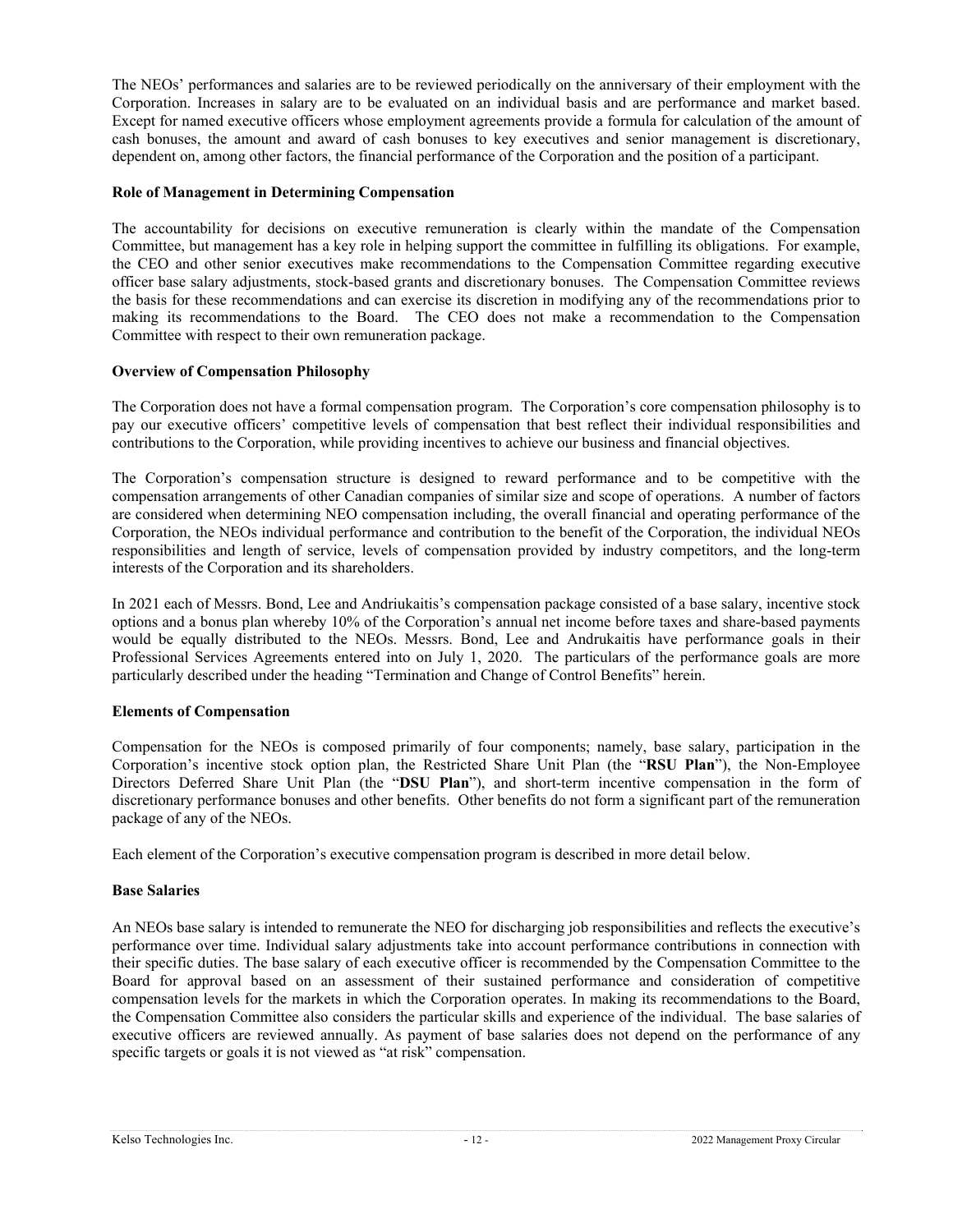### **Long Term Incentive Compensation – Stock Options and other Equity Based Compensation Arrangements**

### *Stock Options*

The stock option component of an NEOs compensation, which, at the discretion of the Board, can include a vesting element to ensure retention, serves to both motivate the executive toward increasing share value and to enable the executive to share in the future success of the Corporation and is reviewed as "at risk". Individual stock options are granted by the Board on the recommendation of senior management, in the case of employees, and by the Compensation Committee, in the case of executive officers, including the Chief Executive Officer. Options are normally awarded by the Board upon the commencement of an individual's employment with the Corporation based on the level of responsibility within the Corporation. Additional option grants may be made periodically to ensure that the number of stock options granted to any particular individual is commensurate with the individual's level of ongoing responsibility within the Corporation. In considering additional grants, a number of factors are considered including, the role the individual plays in the Corporation, the number of stock options an individual has been granted, the exercise price and the value of the options and the term remaining on those options.

### *Equity-based Compensation*

The Board adopted the RSU Plan and the DSU Plan for the benefit of the Corporation's directors, employees and consultants, on April 28, 2021 and shareholders of the Corporation approved the RSU Plan and the DSU Plan on June 3, 2021. The RSU Plan and DSU Plan were established as vehicles to: (i) promote a further alignment of interests between directors, employees, consultants and Shareholders; (ii) to associate a portion of a director's, employee's or consultant's compensation with the returns achieved by Shareholders; and (iii) to attract and retain directors, employees and consultants with the knowledge, experience and expertise required by the Corporation.

The Board intends to use both the Restricted Share Units ("**RSUs**") and Non-Employee Directors Deferred Share Units (the "**DSUs**") issued under the respective plans as part of the Corporation's overall executive compensation plan. Since the value of RSUs and DSUs increase or decrease with the price of the common shares, DSUs and RSUs reflect a philosophy of aligning the interests of holders there with those of the Shareholders by tying compensation to share price performance.

#### **Short Term Incentive Compensation – Discretionary Cash Bonuses**

As an additional incentive, the Corporation has management bonus agreements with the three NEOs, whereby 10% of the annual net income of the Corporation, before taxes and share-based payments, if any, would be equally distributed to the NEOs.

The Corporation may award additional discretionary cash bonuses to executive officers and employees of Corporation from time to time. Other than with respect to the NEOs, the amount of the bonus that each individual may be eligible for is not set in relation to any formula or specific criteria but is the result of a subjective determination of the Corporation's performance, overall industry conditions, as well as the individual's performance and their contribution to overall corporate goals. The payment of bonuses is subject to the final approval of the Board and the Board has the discretion to amend or veto bonuses. This form of compensation is "at risk".

### **Other Benefits**

The purpose of other benefits is to complete the compensation package in line with levels of market terms and to help facilitate the discharge of each individual's duties.

### **Analysis of Elements**

Base salary is used to provide the named executive officers a set amount of money during the year with the expectation that each NEO will perform their responsibilities to the best of their ability and in the best interests of the Corporation.

The Corporation considers the granting of incentive stock options, RSUs and DSUs, to be a significant component of executive compensation as it allows the Corporation to reward each NEO's efforts to increase value for shareholders without requiring the Corporation to use cash from its treasury. Stock options are generally awarded to directors, officers, consultants and employees at the commencement of employment and periodically thereafter. The terms and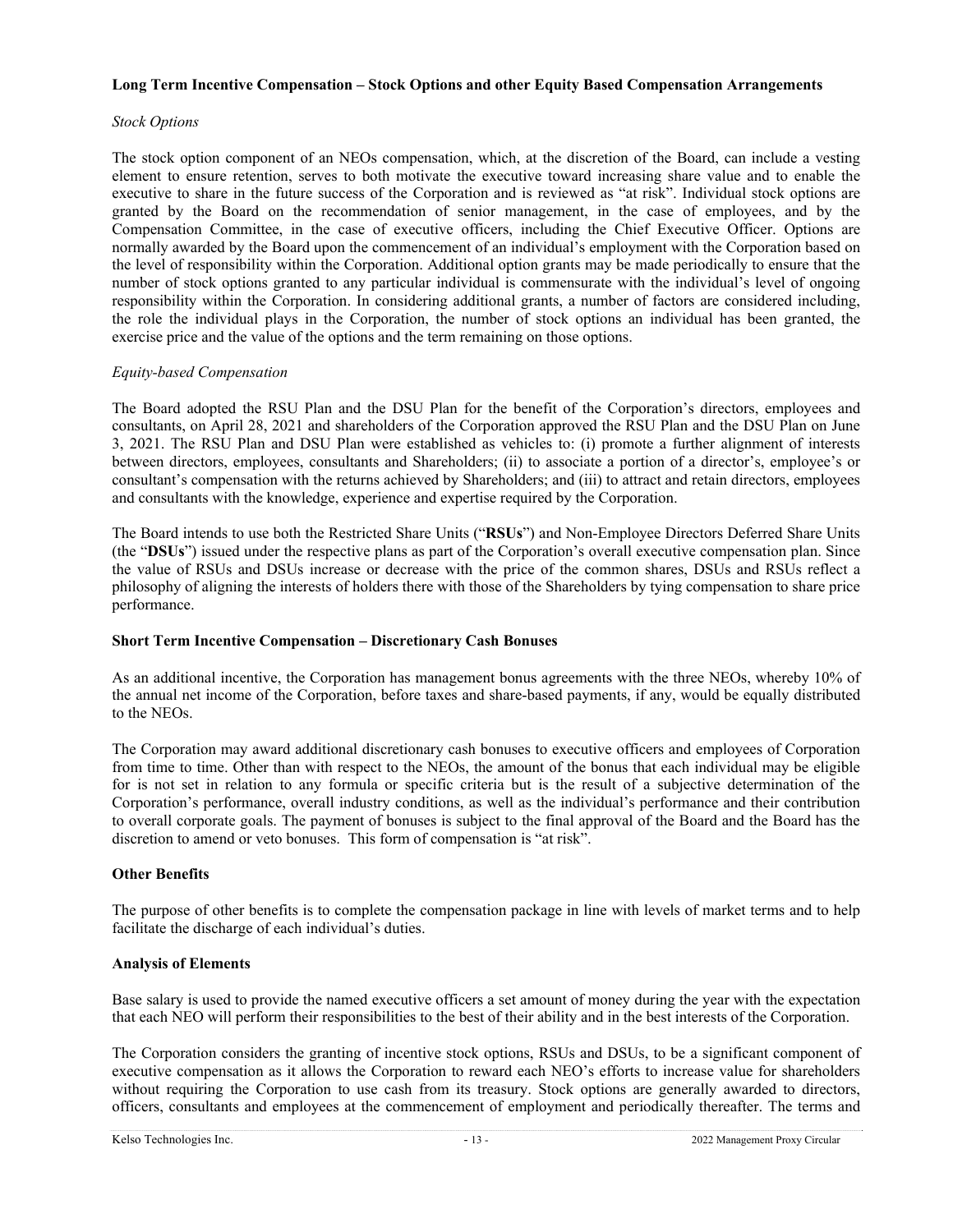conditions of the Corporation's stock option grants, RSUs and DSUs, including vesting provisions and exercise prices, are governed by the terms of the Corporation's stock option plan, the RSU Plan and DSU Plan. Reference is made to the heading "Securities Authorized for Issuance Under Equity Compensation Plans" herein for details of each of the 2014 Stock Option Plan, the DSU Plan and the RSU Plan.

As an additional incentive, the Corporation has management bonus agreements with the NEOs whereby 10% of the annual net income before taxes and share-based payments would be equally distributed to the NEOs.

### **Compensation Benchmarking**

Since May of 2015, the Corporation's Compensation Committee (the "**Compensation Committee**") has engaged Gurr to assess the market competitiveness of the Corporation's executive and director compensation. Gurr has assisted the Compensation Committee with establishing fair, reasonable and industry-specific advice on various aspects of Director, Executive and key employee cash and non-cash compensation. Gurr takes into consideration the stage of the Corporation's development and the Corporation's status as a publicly traded company in both Canada and the United States. After engaging with Gurr, the Compensation Committee then makes recommendations to the Board based on Gurr's advice.

In 2021, the Compensation Committee consulted with Gurr to review the Corporation's compensation program. This review indicated that, due to the lack of equity compensation, overall executive and director compensation was less than market. Gurr reported that comparable companies provided equity compensation to directors and executive officers, typically in the form of restricted share units and deferred share units. Based on this finding, on April 28, 2021 the Board adopted the DSU Plan and the RSU Plan (both, as defined herein). These plans were approved by shareholders at the June 3, 2021 annual meeting. No changes were recommended for director cash compensation, which has remained unchanged since 2020, given the difficult equity markets and the financial challenges of 2020 that continued into fiscal 2021. It is the Company's intention to provide total direct compensation packages to its executive officers that are competitive with those of its industry peers in order to ensure its executive officers are appropriately rewarded, motivated and retained.

### **Performance Graph**

As of market open on May 22, 2014 the Corporation's Common Shares were listed for trading on the TSX and delisted from the TSX-V as of market close on May 21, 2014. The trading symbol remained "KLS".

The following graph compares the yearly percentage change in the cumulative total shareholder return on the TSX for the years ending 2017 through 2021 for CDN\$100 invested in Common Shares of the Corporation on January 1, 2017. This is compared against the cumulative total shareholder return of the S&P/TSX Composite Index for the financial years ended 2017 through 2021.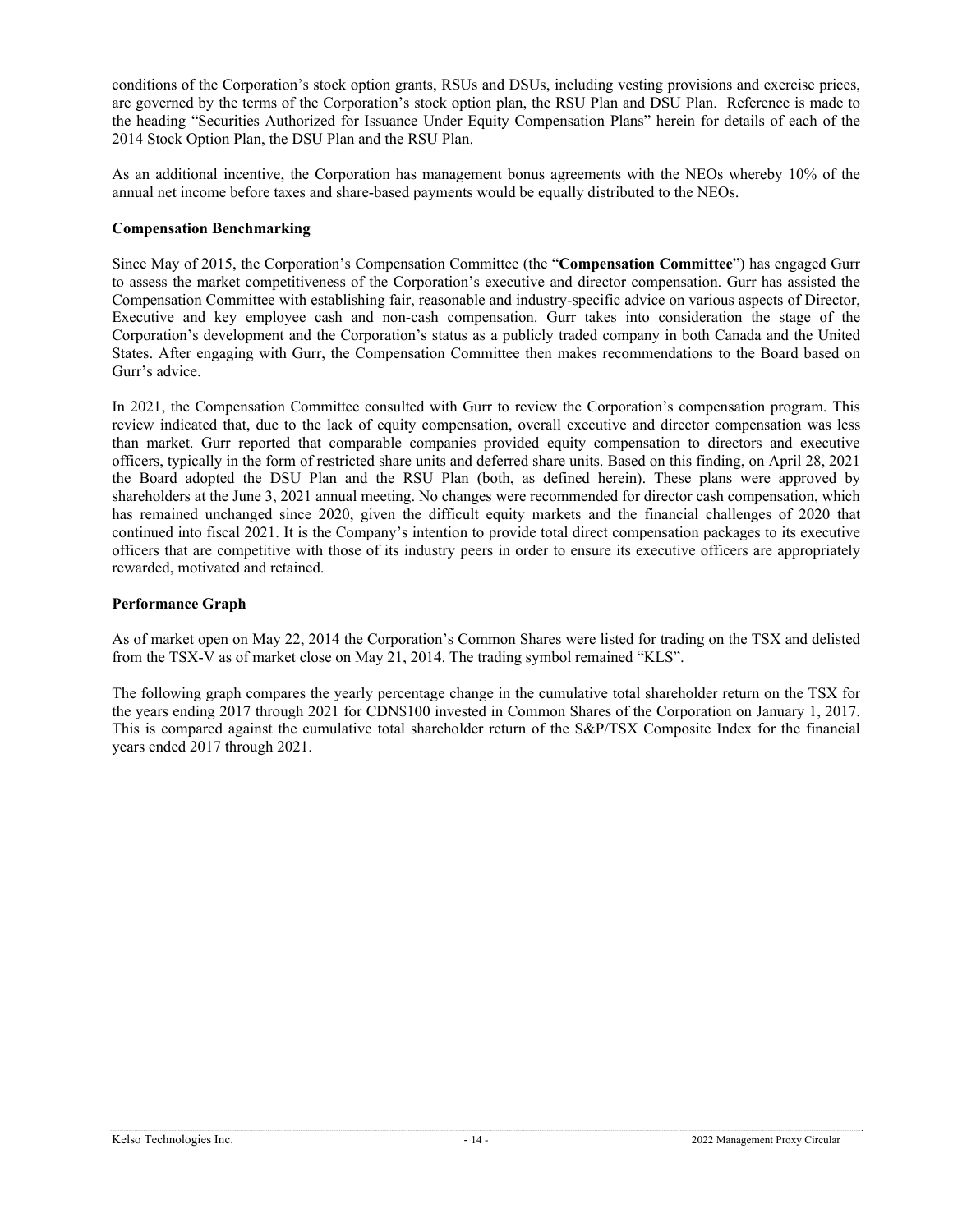

The Share performance as set out in the graph does not necessarily indicate future price performance.

The Corporation does not directly tie increases or decreases in the level of executive compensation year over year, if any, to the increases or decreases in the market performance of the Common Shares. That being said, the value of any equity component of executive compensation, including Options, will naturally fluctuate along with any fluctuations in the market performance of the Common Shares.

The Corporation's share price reflected the decline of the demand for hazardous tanks cars from 2017 through 2019. In 2020 and throughout 2021, the COVID-19 pandemic delivered a powerful economic setback for the Corporation as the pandemic negatively impacted the business dynamics in the rail tank car industry.

### **Retirement Benefits**

The Corporation does not have formal pension plans for its executives. However, from time to time, in order to attract and retain the right level of skill, expertise and talent, the Corporation may structure the overall compensation arrangements of one or more of its executives to include retirement compensation arrangements.

### **Prohibition on Hedging**

The Corporation's directors and officers are prohibited from purchasing financial instruments that are designed to hedge or offset any decrease in the market value of the Corporation's equity securities that are held directly or indirectly by them or granted as compensation to them. Such prohibited financial instruments with respect to the Corporation's equity securities include prepaid variable forward contracts, equity swaps, collars, put or call options, and similar financial instruments.

### **Summary Compensation Table**

During the year ended December 31, 2021, the Corporation had five NEOs. The following table sets forth all direct and indirect compensation for, or in connection with, services provided to the Corporation and its subsidiaries for the last three financial years.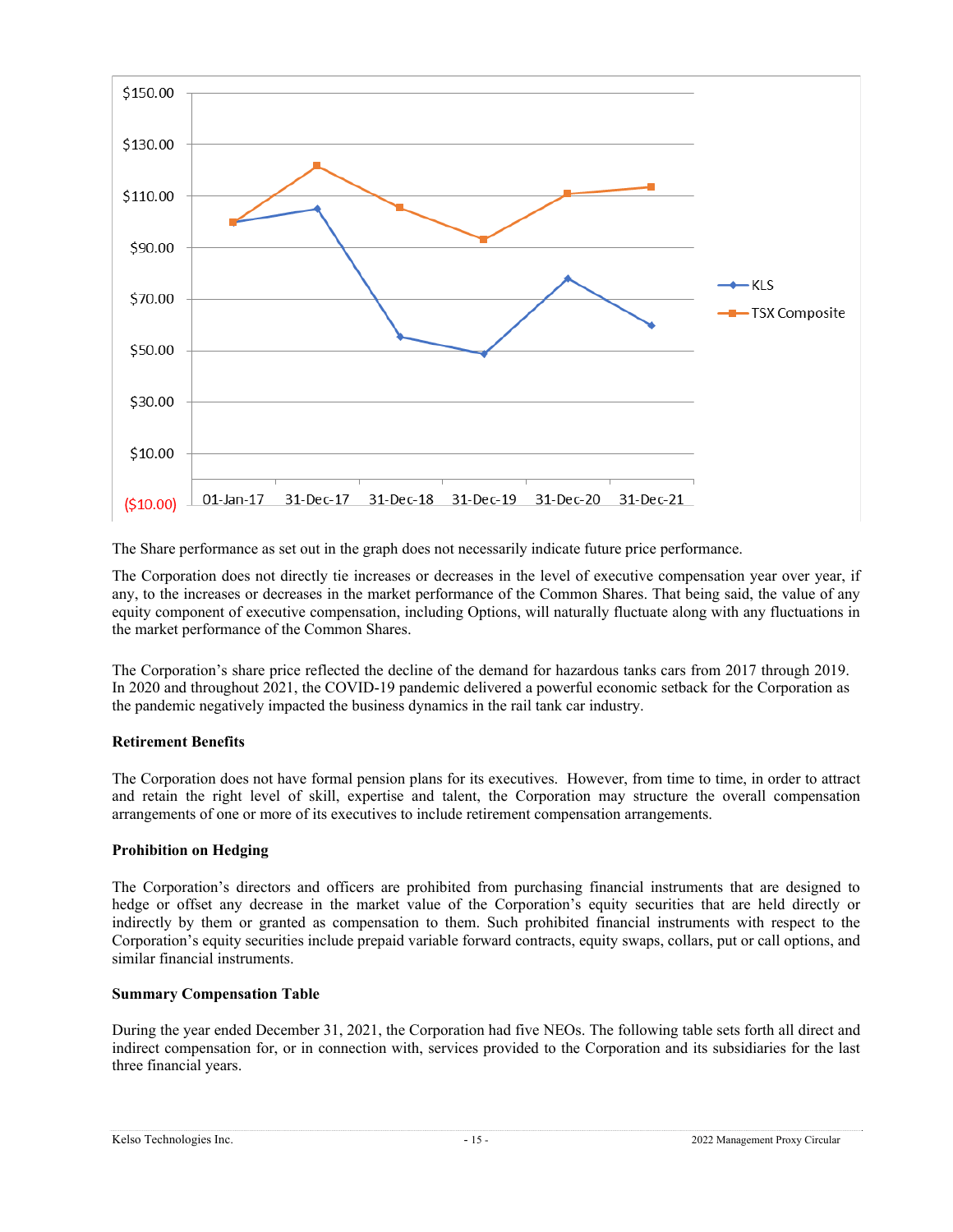Particulars of compensation paid to each NEO for each of the three most recently completed financial years are set out in the summary compensation table below:

| Name and<br><b>Principal Position</b> | Year<br><b>Ended</b><br>Dec. 31 | <b>Salary</b><br>(S)<br>(a) | Option-<br>based<br>Awards <sup>(1)</sup><br>(S)<br>(b) | Share-based<br>Awards <sup>(2)</sup><br>(S)<br>(c) | Non-equity<br><b>Annual Incentive</b><br>Plans $(3)$<br>(S)<br>(d) | <b>Pension</b><br>Value<br>(S) | <b>All Other</b><br>Compensation<br>(4)<br>(S)<br>(e) | <b>Total</b><br>Compensation<br>(S)<br>(f) |
|---------------------------------------|---------------------------------|-----------------------------|---------------------------------------------------------|----------------------------------------------------|--------------------------------------------------------------------|--------------------------------|-------------------------------------------------------|--------------------------------------------|
| James R. Bond                         | 2021                            | 240,000                     | 12,071                                                  | 2,979                                              | Nil                                                                | Nil                            | Nil                                                   | 255,050                                    |
| President & CEO                       | 2020                            | 213,948                     | 46,619                                                  | Nil                                                | 9,474                                                              | Nil                            | Nil                                                   | 270,041                                    |
|                                       | 2019                            | 180,000                     | 40,554                                                  | Nil                                                | 165,632                                                            | Nil                            | Nil                                                   | 386,186                                    |
| Richard Lee                           | 2021                            | 240,000                     | 12,071                                                  | 2.979                                              | Nil                                                                | Nil                            | Nil                                                   | 255,050                                    |
| Chief Financial                       | 2020                            | 213,948                     | 46,619                                                  | Nil                                                | 9,474                                                              | Nil                            | Nil                                                   | 270,041                                    |
| Officer                               | 2019                            | 180,000                     | 40,554                                                  | Nil                                                | 165,632                                                            | Nil                            | Ni1                                                   | 386,186                                    |
| Anthony                               | 2021                            | 240,923                     | 12,071                                                  | 2,979                                              | Nil                                                                | Nil                            | Nil                                                   | 255,973                                    |
| Andrukaitis                           | 2020                            | 213,948                     | 46,619                                                  | Nil                                                | 9,474                                                              | Nil                            | Nil                                                   | 270,041                                    |
| Chief Operating                       | 2019                            | 180,000                     | 40,554                                                  | Nil                                                | 165,632                                                            | Nil                            | Nil                                                   | 386,186                                    |
| Officer                               |                                 |                             |                                                         |                                                    |                                                                    |                                |                                                       |                                            |
| Amanda Smith                          | 2021                            | 145,000                     | 1,845                                                   | 745                                                | Nil                                                                | Nil                            | Nil                                                   | 147,590                                    |
| VP Operations                         | 2020                            | 135,000                     | 10,160                                                  | Nil                                                | Nil                                                                | Nil                            | Nil                                                   | 145,160                                    |
|                                       | 2019                            | 135,000                     | Nil                                                     | Nil                                                | Nil                                                                | Nil                            | 40,500                                                | 175,500                                    |
| Patrick Hankey                        | 2021                            | 145,000                     | 1,845                                                   | 745                                                | Ni1                                                                | Nil                            | Nil                                                   | 147,590                                    |
| Controller                            | 2020                            | 130,000                     | 10,160                                                  | Nil                                                | Nil                                                                | Nil                            | Nil                                                   | 140,160                                    |
|                                       | 2019                            | 130,000                     | Nil                                                     | Nil                                                | Nil                                                                | Nil                            | 39,000                                                | 169,000                                    |

(1) The value of the stock option grants has been determined using the Black-Scholes models on the date of grant and is consistent with the determinations used for financial statement purposes. The key assumptions used for this determination can be found in the notes to the 2021 consolidated financial statements. The amount presented in the table represents the fair value of the vested and unvested portion of the options granted in the period. For accounting purposes, the fair value of the award is amortized over the applicable vesting period. It should be recognized that the actual future value will be based on the difference between the market value at time of exercise and the exercise price. Therefore, the value attributed to the stock options under the Black-Scholes model does not necessarily correspond to the actual future value that will be realized.

<sup>(2)</sup> The share-based awards referred to in column (c) are RSUs issued pursuant to the Corporation's RSU Plan. The value of RSUs is determined by multiplying the number of awards granted by US\$0.69, being the market value of the Common Shares on the grant date as determined under the RSU Plan.

<sup>(3)</sup> The Corporation has management bonus agreements whereby 10% of the annual income before taxes, amortization and share-based expense is equally distributed to management.

(4) Other than as set out in column (e), perquisites have not been included as they do not reach the prescribed threshold of the lesser of \$CDN 50,000 and 10% of total salary for the financial year.

#### **Outstanding share-based awards and option-based awards**

The following table sets forth option-based and share-based awards for each of the NEOs outstanding as at the year ended December 31, 2021.

|               |                                                                                           |                                             | <b>Option-Based Awards</b>       | <b>Share-Based (RSUs) Awards</b>                                             |                                                                                      |                                                                                                                         |                                                                                                                              |
|---------------|-------------------------------------------------------------------------------------------|---------------------------------------------|----------------------------------|------------------------------------------------------------------------------|--------------------------------------------------------------------------------------|-------------------------------------------------------------------------------------------------------------------------|------------------------------------------------------------------------------------------------------------------------------|
| Name          | Number of<br><b>Securities</b><br>Underlying<br>Unexercised<br><b>Options</b><br>$^{(#)}$ | Option<br><b>Exercise</b><br>Price<br>(USS) | <b>Option Expiration</b><br>Date | Value of<br>Unexercised<br>In-the-money<br>$\mathbf{Options}^{(1)}$<br>(USS) | Number of<br><b>Shares</b> or<br>Units that<br>have not<br><b>Vested</b><br>$^{(#)}$ | Market or<br><b>Payout</b><br>Value of<br><b>Share-Based</b><br><b>Awards that</b><br>have not<br>Vested $(2)$<br>(USS) | Market or<br><b>Payout Value of</b><br><b>Vested Share-</b><br>based awards<br>not paid out or<br>distributed $(3)$<br>(USS) |
| James R. Bond | 100,000                                                                                   | 0.30                                        | November 28, 2022                | 15,000                                                                       | 40,000                                                                               | 18,000                                                                                                                  | Nil                                                                                                                          |
|               | 100,000                                                                                   | 0.50                                        | August 20, 2023                  | Nil                                                                          | n/a                                                                                  | n/a                                                                                                                     | n/a                                                                                                                          |
|               | 100,000                                                                                   | 0.78                                        | August 19,2024                   | Nil                                                                          | n/a                                                                                  | n/a                                                                                                                     | n/a                                                                                                                          |
|               | 100,000                                                                                   | 0.75                                        | August 18, 2025                  | Nil                                                                          | n/a                                                                                  | n/a                                                                                                                     | n/a                                                                                                                          |
| Richard Lee   | 100,000                                                                                   | 0.30                                        | November 28, 2022                | 15,000                                                                       | 40,000                                                                               | 18,000                                                                                                                  | 18,000                                                                                                                       |
|               | 100,000                                                                                   | 0.50                                        | August 20, 2023                  | Nil                                                                          | n/a                                                                                  | n/a                                                                                                                     | n/a                                                                                                                          |
|               | 100,000                                                                                   | 0.78                                        | August 19,2024                   | Nil                                                                          | n/a                                                                                  | n/a                                                                                                                     | n/a                                                                                                                          |
|               | 100,000                                                                                   | 0.75                                        | August 18, 2025                  | Nil                                                                          | n/a                                                                                  | n/a                                                                                                                     | n/a                                                                                                                          |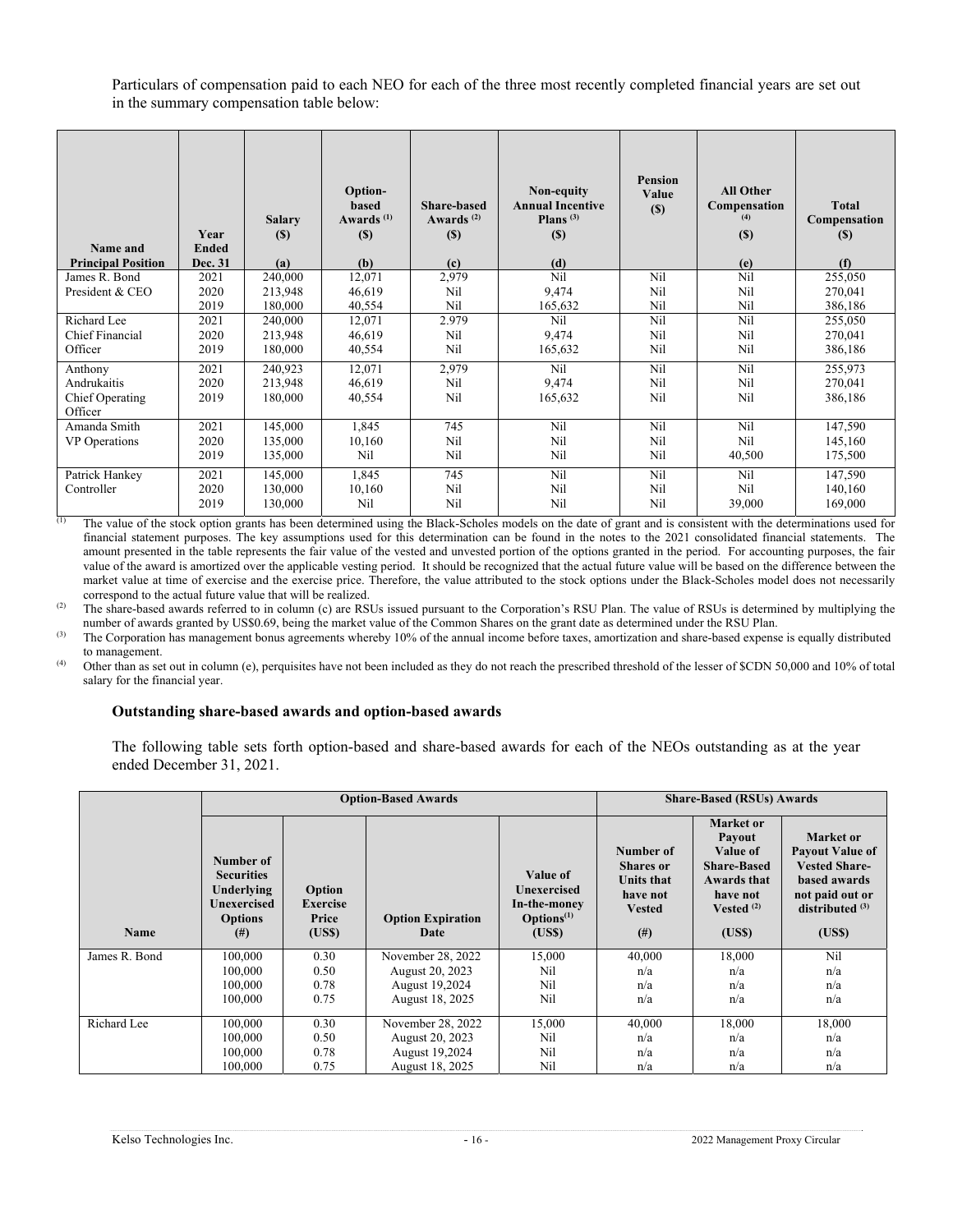|                            |                                                                                           |                                             | <b>Option-Based Awards</b>       | <b>Share-Based (RSUs) Awards</b>                                              |                                                                                         |                                                                                                                  |                                                                                                                               |
|----------------------------|-------------------------------------------------------------------------------------------|---------------------------------------------|----------------------------------|-------------------------------------------------------------------------------|-----------------------------------------------------------------------------------------|------------------------------------------------------------------------------------------------------------------|-------------------------------------------------------------------------------------------------------------------------------|
| Name                       | Number of<br><b>Securities</b><br>Underlving<br>Unexercised<br><b>Options</b><br>$^{(#)}$ | Option<br><b>Exercise</b><br>Price<br>(USS) | <b>Option Expiration</b><br>Date | Value of<br>Unexercised<br>In-the-money<br>$\mathbf{Options}^{(1)}$<br>(US\$) | Number of<br><b>Shares</b> or<br><b>Units that</b><br>have not<br><b>Vested</b><br>(# ) | Market or<br><b>Payout</b><br>Value of<br><b>Share-Based</b><br>Awards that<br>have not<br>Vested $(2)$<br>(USS) | Market or<br><b>Payout Value of</b><br><b>Vested Share-</b><br>based awards<br>not paid out or<br>distributed $(3)$<br>(US\$) |
| <b>Anthony Andrukaitis</b> | 100,000                                                                                   | 0.30                                        | November 28, 2022                | 15,000                                                                        | 40,000                                                                                  | 18,000                                                                                                           | 18,000                                                                                                                        |
|                            | 100,000                                                                                   | 0.50                                        | August 23, 2023                  | Nil                                                                           | n/a                                                                                     | n/a                                                                                                              | n/a                                                                                                                           |
|                            | 100,000                                                                                   | 0.78                                        | August 19,2024                   | Nil                                                                           | n/a                                                                                     | n/a                                                                                                              | n/a                                                                                                                           |
|                            | 100,000                                                                                   | 0.75                                        | August 18, 2025                  | Nil                                                                           | n/a                                                                                     | n/a                                                                                                              | n/a                                                                                                                           |
| Amanda Smith               | 25,000                                                                                    | 0.30                                        | November 28, 2022                | 3,750                                                                         | 10,000                                                                                  | 4,500                                                                                                            | 4,500                                                                                                                         |
|                            | 25,000                                                                                    | 0.50                                        | August 20, 2023                  | Nil                                                                           | n/a                                                                                     | n/a                                                                                                              | n/a                                                                                                                           |
|                            | 25,000                                                                                    | 0.75                                        | August 18, 2025                  | Nil                                                                           | n/a                                                                                     | n/a                                                                                                              | n/a                                                                                                                           |
| Patrick Hankey             | 50,000                                                                                    | 0.90                                        | July 6, 2022                     | Nil                                                                           | 10,000                                                                                  | 4,500                                                                                                            | 4,500                                                                                                                         |
|                            | 25,000                                                                                    | 0.50                                        | August 20, 2023                  | Nil                                                                           | n/a                                                                                     | n/a                                                                                                              | n/a                                                                                                                           |
|                            | 25,000                                                                                    | 0.75                                        | August 18, 2025                  | Nil                                                                           | n/a                                                                                     | n/a                                                                                                              | n/a                                                                                                                           |

 $\overline{1}$  In-the-Money Options are those where the market value of the underlying securities as at the end of the most recent fiscal year end exceeds the option exercise price. Calculated based on the difference between the market value of the securities underlying the options as at December 31, 2021 (being US\$0.45) and the exercise price of the option. The remaining outstanding options may never be exercised and actual gains, if any, on exercise will depend on the value of the Common Shares on the date of exercise.

Calculated using the closing price of the Common Shares on the NYSE American on December 31, 2021 of US\$0.45 per share

(3) On October 27, 2021, each of the NEOs were awarded RSUs pursuant to the Corporation's RSU Plan. The RSUs vest as to one-third on the first anniversary date; one-third after the second anniversary date and one-third on the third anniversary date. None of the RSUs awarded to NEOs of the Corporation vested during 2021.

### **Incentive Plan Awards – Value Vested or Earned During the Year**

The following table sets forth details of the value of incentive plan awards vested or earned during the financial year ended December 31, 2021 for each NEO.

| Name                       | Option-based awards - Value vested<br>during the year $(1)$<br>(US\$) | Share-based awards - Value vested<br>during the year $(2)$<br>(US\$) | Non-equity incentive plan<br>compensation - Value earned<br>during the year<br><b>(S)</b> |
|----------------------------|-----------------------------------------------------------------------|----------------------------------------------------------------------|-------------------------------------------------------------------------------------------|
| James R. Bond              | 12.071                                                                | 2.979                                                                | Nil                                                                                       |
| Richard Lee                | 12.071                                                                | 2.979                                                                | Nil                                                                                       |
| <b>Anthony Andrukaitis</b> | 12.071                                                                | 2.979                                                                | Nil                                                                                       |
| Amanda Smith               | 1.845                                                                 | 745                                                                  | Nil                                                                                       |
| Patrick Hankey             | 1,845                                                                 | 745                                                                  | Nil                                                                                       |

(1) Calculated using the closing price of the Common Shares on the NYSE American on the dates on which stock options vested during 2021 or if the NYSE American is not open on such date, the closing price of the Common Shares on the NYSE American on the last date that the NYSE American is open preceding the vesting date and subtracting the exercise price of in-the-money stock options.

Value of RSU's awarded to NEOs earned during fiscal 2021.

There was no re-pricing of stock options under the stock option plan or otherwise during the Corporation's completed financial year ended December 31, 2021 and there were no stock options exercised by NEOs during the financial year ended December 31, 2021.

# **DIRECTORS' COMPENSATION**

Non-Executive Directors receive an annual compensation of US\$24,000, the lead Director receives an annual compensation of US\$42,000, the Chair of the Audit Committee receives an additional US\$10,000 annually and the Chair of the Compensation Committee and Chair of Corporate Governance and Nominating Committee receive an additional US\$7,500 annually. No fees are paid for attendance at meetings.

In 2015 Gurr recommended that independent Directors receive an annual issuance of 50,000 stock options with a term of 5 years and vesting provisions, one third at issuance and one third on each of the next two anniversaries. The Compensation Committee took into consideration the Gurr's recommendations and recommended to the Board, who approved the Compensation Committee recommendations, all future option issuances will have a term of five years and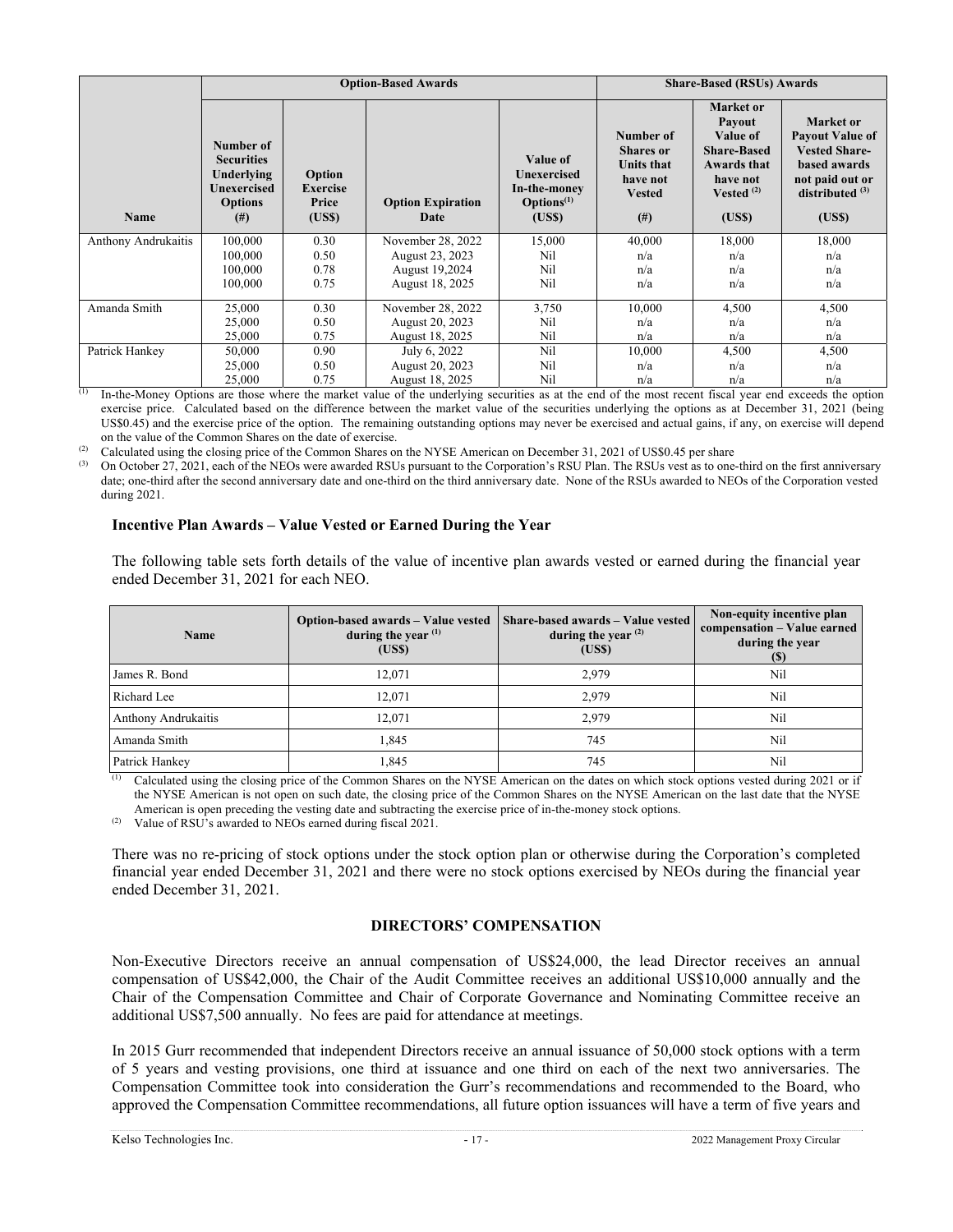vest 1/3 at the first anniversary of the grant, 1/3 on the second anniversary of granting and 1/3 on the third anniversary of granting. In 2021, Gurr did not recommended any changes to the annual stock option grant structure but did recommend that in addition to stock options, non-employee directors compensation include a share-based component in the form of deferred share units. Based on Gurr's recommendations, the Board adopted the DSU Plan (as defined herein) to recruit and retain qualified individuals to serve on the Board.

A director who is an employee of the Corporation does not receive director's fees.

Directors are also reimbursed for out-of pocket expenses incurred in attending meetings of the Board of committee meetings or otherwise on Corporation business.

# **Director Compensation Table**

No director was compensated either directly or indirectly by the Corporation or its subsidiaries during the most recently completed financial year for services as consultants or experts.

The following table provides details of compensation paid/earned by the directors, other than the NEOs, during the Corporation's financial year ended December 31, 2021:

|                |                                 |                                                       |                              | <b>Share-based</b><br><b>Awards</b> |                                                    |                                                                          |                              |                        |
|----------------|---------------------------------|-------------------------------------------------------|------------------------------|-------------------------------------|----------------------------------------------------|--------------------------------------------------------------------------|------------------------------|------------------------|
| Name           | <b>Fees</b><br>Earned<br>(US\$) | <b>Option-based</b><br><b>Awards</b><br>$(USS)^{(1)}$ | <b>DSUs</b><br>$(USS)^{(2)}$ | <b>RSUs</b><br>$(USS)^{(3)}$        | <b>All Other</b><br>Compensation<br>( <b>USS</b> ) | <b>Non-Equity</b><br><b>Incentive Plan</b><br>Compensation<br><b>(S)</b> | <b>Pension</b><br>Value (\$) | <b>Total</b><br>(US\$) |
| Peter Hughes   | 49,500                          | 6,036                                                 | Nil                          | 1.489                               | Nil                                                | Nil                                                                      | Nil                          | 57,025                 |
| Paul Cass      | 34,000                          | 6,036                                                 | Nil                          | 1.489                               | Nil                                                | Nil                                                                      | Nil                          | 41,525                 |
| Laura Roach    | 24,000                          | 6,036                                                 | Nil                          | 1.489                               | Nil                                                | Nil                                                                      | Nil                          | 31,525                 |
| Jesse V. Crews | 31,500                          | 6,036                                                 | Nil                          | 1,489                               | Nil                                                | Nil                                                                      | Nil                          | 39,025                 |
| Frank Busch    | 24,000                          | 23,677                                                | Nil                          | 1.489                               | Nil                                                | Nil                                                                      | Nil                          | 49.166                 |

The value of the stock option grants has been determined using the Black-Scholes models on the date of grant and is consistent with the determinations used for financial statement purposes. The key assumptions used for this determination can be found in the notes to the 2021 consolidated financial statements. The amount presented in the table represents the fair value of the vested and unvested portion of the options granted in the period. For accounting purposes, the fair value of the award is amortized over the applicable vesting period. It should be recognized that the actual future value will be based on the difference between the market value at time of exercise and the exercise price. Therefore, the value attributed to the stock options under the Black-Scholes model does not necessarily correspond to the actual future value that will be realized.

Other than as set forth in the foregoing, no director of the Corporation who is not a NEO has received, during the most recently completed financial year, compensation pursuant to:

- (a) any standard arrangement for the compensation of directors for their services in their capacity as directors, including any additional amounts payable for committee participation or special assignments;
- (b) any other arrangement, in addition to, or in lieu of, any standard arrangement, for the compensation of directors in their capacity as directors; or
- (c) any arrangement for the compensation of directors for services as consultants or expert.

### **Incentive Plan Awards for Directors**

### **Outstanding share-based awards and option-based awards**

To encourage directors to align their interests with shareholders, directors are granted incentive stock options pursuant to the Corporation's stock option plan, from time to time. The following table provides information with respect to outstanding option-based awards held by the directors of the Corporation at the end of the most recently completed financial year:

<sup>(2)</sup> No DSU's were granted during 2021.

<sup>(3)</sup> On October 27, 2021, each of the non-employee directors were awarded 20,000 RSUs pursuant to the Corporation's RSU Plan. The RSUs vest as to one-third on the first anniversary date; one-third after the second anniversary date and one-third on the third anniversary date. None of the RSUs awarded to non-employee directors vested during 2021.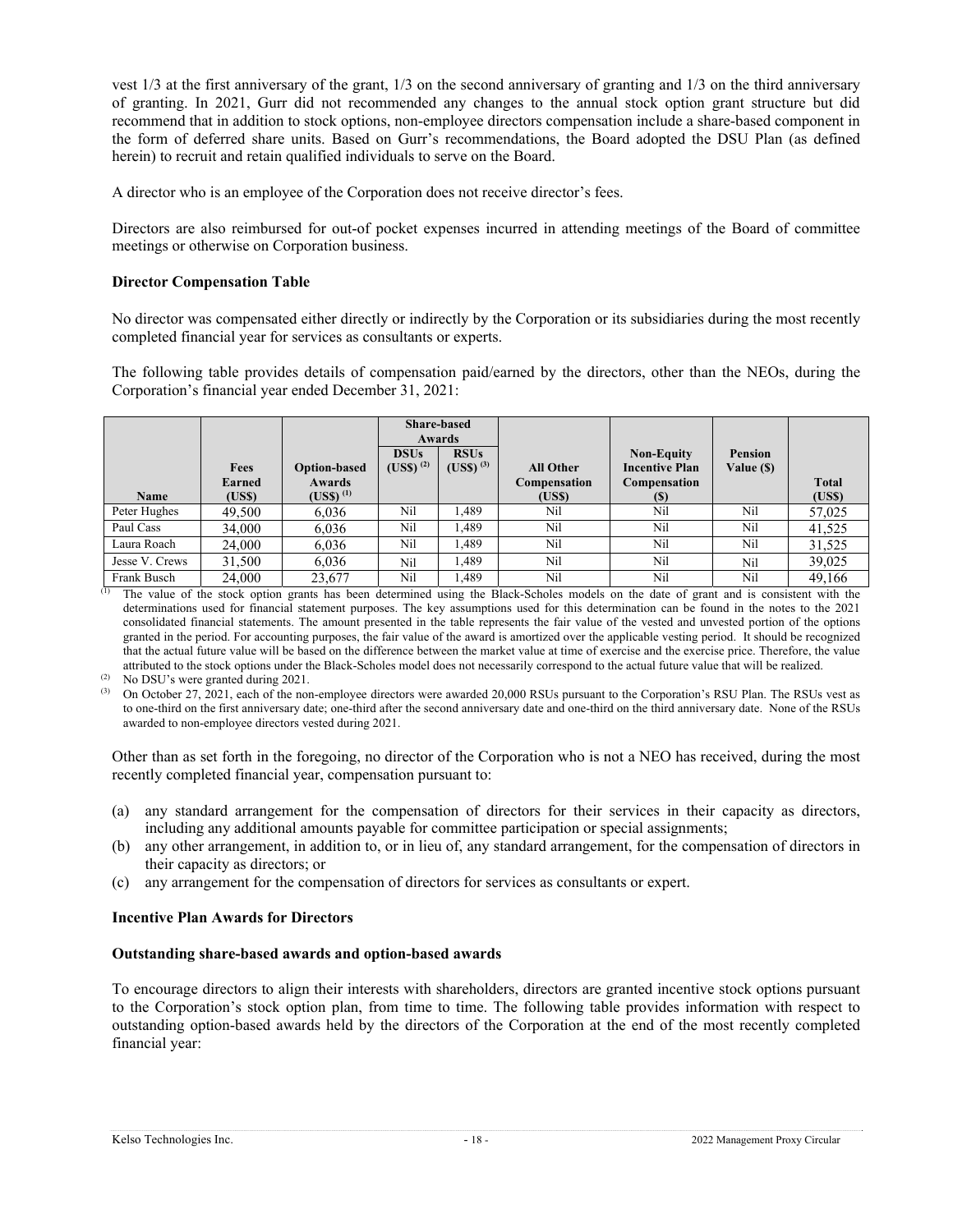The following table sets forth the outstanding option-based and share-based awards held by the directors of the Corporation, outstanding as at December 31, 2021, other than James R. Bond and Anthony Andrukaitis, both of whom are NEOs:

|                | <b>Option-Based Awards</b>                                                                     |                                             |                                  | <b>Share-Based (RSUs) Awards</b>                                                    |                                                                                              |                                                                                                                             |                                                                                                                                            |
|----------------|------------------------------------------------------------------------------------------------|---------------------------------------------|----------------------------------|-------------------------------------------------------------------------------------|----------------------------------------------------------------------------------------------|-----------------------------------------------------------------------------------------------------------------------------|--------------------------------------------------------------------------------------------------------------------------------------------|
| Name           | Number of<br><b>Securities</b><br>Underlying<br><b>Unexercised</b><br><b>Options</b><br>$($ #) | Option<br><b>Exercise</b><br>Price<br>(USS) | <b>Option Expiration</b><br>Date | Value of<br><b>Unexercised</b><br>In-the-money<br>$\mathbf{Options}^{(1)}$<br>(USS) | Number of<br><b>Shares</b> or<br><b>Units that</b><br>have not<br><b>Vested</b><br>$($ # $)$ | Market or<br><b>Payout Value</b><br>of Share-<br><b>Based</b><br><b>Awards that</b><br>have not<br>Vested $^{(2)}$<br>(USS) | <b>Market</b> or<br><b>Payout Value of</b><br><b>Vested Share-</b><br><b>based awards</b><br>not paid out or<br>distributed $(2)$<br>(USS) |
| Peter Hughes   | 50,000                                                                                         | 1.30                                        | August 18, 2021                  | Nil                                                                                 | 16,666                                                                                       | 5,000                                                                                                                       | 5,000                                                                                                                                      |
|                | 50,000                                                                                         | 0.30                                        | November 28, 2022                | 7,500                                                                               | n/a                                                                                          | n/a                                                                                                                         | n/a                                                                                                                                        |
|                | 50,000                                                                                         | 0.50                                        | August 23, 2023                  | Nil                                                                                 | n/a                                                                                          | n/a                                                                                                                         | n/a                                                                                                                                        |
|                | 50,000                                                                                         | 0.78                                        | August 19,2024                   | Nil                                                                                 | n/a                                                                                          | n/a                                                                                                                         | n/a                                                                                                                                        |
|                | 50,000                                                                                         | 0.75                                        | August 18, 2025                  | Nil                                                                                 | n/a                                                                                          | n/a                                                                                                                         | n/a                                                                                                                                        |
| Paul Cass      | 200,000                                                                                        | 1.30                                        | August 18, 2021                  | Nil                                                                                 | 16,666                                                                                       | 5,000                                                                                                                       | 5,000                                                                                                                                      |
|                | 50,000                                                                                         | 0.30                                        | November 28, 2022                | 7,500                                                                               | n/a                                                                                          | n/a                                                                                                                         | n/a                                                                                                                                        |
|                | 50,000                                                                                         | 0.50                                        | August 23, 2023                  | Nil                                                                                 | n/a                                                                                          | n/a                                                                                                                         | n/a                                                                                                                                        |
|                | 50,000                                                                                         | 0.78                                        | August 19,2024                   | Nil                                                                                 | n/a                                                                                          | n/a                                                                                                                         | n/a                                                                                                                                        |
|                | 50,000                                                                                         | 0.75                                        | August 18, 2025                  | Nil                                                                                 | n/a                                                                                          | n/a                                                                                                                         | n/a                                                                                                                                        |
| Laura Roach    | 200,000                                                                                        | 1.30                                        | August 18, 2021                  | Nil                                                                                 | 16,666                                                                                       | 5,000                                                                                                                       | 5,000                                                                                                                                      |
|                | 50,000                                                                                         | 0.30                                        | November 28, 2022                | 7,500                                                                               | n/a                                                                                          | n/a                                                                                                                         | n/a                                                                                                                                        |
|                | 50,000                                                                                         | 0.50                                        | August 23, 2023                  | Nil                                                                                 | n/a                                                                                          | n/a                                                                                                                         | n/a                                                                                                                                        |
|                | 50,000                                                                                         | 0.78                                        | August 19,2024                   | Nil                                                                                 | n/a                                                                                          | n/a                                                                                                                         | n/a                                                                                                                                        |
|                | 50,000                                                                                         | 0.75                                        | August 18, 2025                  | Nil                                                                                 | n/a                                                                                          | n/a                                                                                                                         | n/a                                                                                                                                        |
| Jesse V. Crews | 200,000                                                                                        | 0.57                                        | April 17, 2023                   | Nil                                                                                 | 16,666                                                                                       | 5,000                                                                                                                       | 5,000                                                                                                                                      |
|                | 50,000                                                                                         | 0.50                                        | August 23, 2023                  | Nil                                                                                 | n/a                                                                                          | n/a                                                                                                                         | n/a                                                                                                                                        |
|                | 50,000                                                                                         | 0.78                                        | August 19, 2024                  | Nil                                                                                 | n/a                                                                                          | n/a                                                                                                                         | n/a                                                                                                                                        |
|                | 50,000                                                                                         | 0.75                                        | August 18, 2025                  | Nil                                                                                 | n/a                                                                                          | n/a                                                                                                                         | n/a                                                                                                                                        |
| Frank Busch    | 200,000                                                                                        | 0.76                                        | February 11, 2025                | Nil                                                                                 | 66,666                                                                                       | 20,666                                                                                                                      | 20,666                                                                                                                                     |
|                | 50,000                                                                                         | 0.75                                        | August 18, 2025                  | Nil                                                                                 | 16.666                                                                                       | 5.000                                                                                                                       | 5.000                                                                                                                                      |

(1) In-the-Money Options are those where the market value of the underlying securities as at the end of the most recent fiscal year end exceeds the option exercise price. Calculated based on the difference between the market value of the securities underlying the options as at December 31, 2021 (being US\$0.45) and the exercise price of the option. The remaining outstanding options may never be exercised and actual gains, if any, on exercise will depend on the value of the Common Shares on the date of exercise.

<sup>(2)</sup> Calculated using the closing price of the Common Shares on the NYSE American on December 31, 2021 of \$0.45 per share.

### **Incentive Plan Awards – Value Vested or Earned During the Year**

The following table sets forth details of the value vested or earned for all incentive plan awards by each director, other than James R. Bond and Anthony Andrukaitis, both of whom are NEOs, during the year ended December 31, 2021.

| <b>Name</b>    | <b>Option-based awards – Value</b><br>vested during the year<br>$(USS)^{(1)}$ | Share-based awards – Value<br>vested during the year<br>$(USS)^{(2)}$ | Non-equity incentive plan<br>compensation - Value earned<br>during the year<br>(USS) |
|----------------|-------------------------------------------------------------------------------|-----------------------------------------------------------------------|--------------------------------------------------------------------------------------|
| Peter Hughes   | Nil                                                                           | Nil                                                                   | Nil                                                                                  |
| Paul Cass      | Nil                                                                           | Nil                                                                   | n/a                                                                                  |
| Laura Roach    | Nil                                                                           | Nil                                                                   | n/a                                                                                  |
| Jesse V. Crews | Nil                                                                           | Nil                                                                   | n/a                                                                                  |
| Frank Busch    | Nil                                                                           | Nil                                                                   | n/a                                                                                  |

(1) Calculated using the closing price of the Common Shares on the NYSE American on the dates on which stock options vested during 2021 or if the NYSE American is not open on such date, the closing price of the Common Shares on the NYSE American on the last date that the NYSE American is open preceding the vesting date and subtracting the exercise price of in-the-money stock.

<sup>(2)</sup> None of the outstanding RSUs awarded to NEOs vested during fiscal 2021.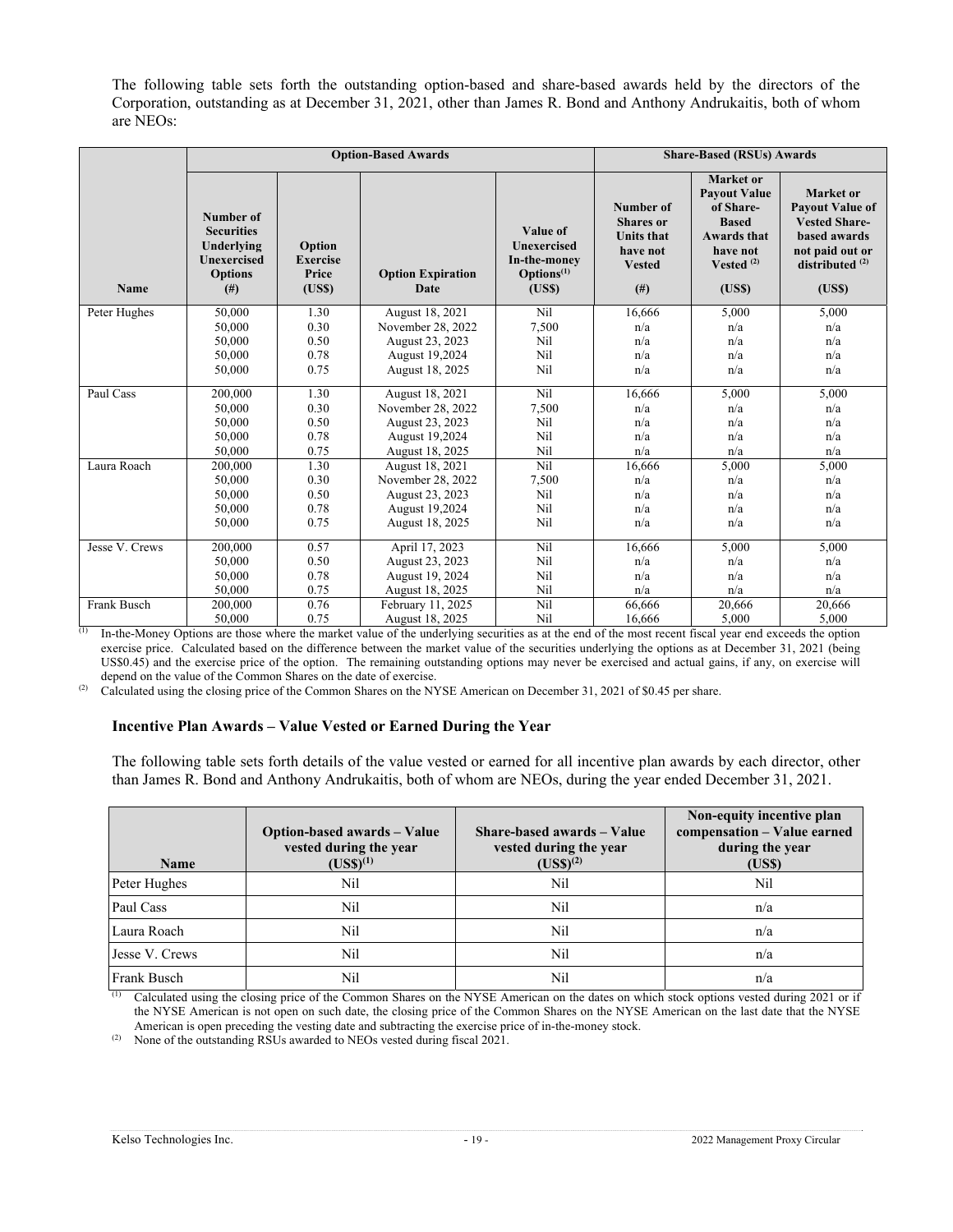### **Pension Plan Benefits**

The Corporation does not have a pension plan that provides for payments or benefits to the directors at, following, or in connection with retirement.

### **Termination and Change of Control Benefits**

On July 1, 2020, the Corporation and Bondwest Enterprises Inc., a company owned and controlled by Mr. Bond ("**Bondwest**") entered into a Professional Services Agreement expiring on June 30, 2023, unless extended thereafter for further 1-year terms, subject to the approval of the Board (the "**CEO PSA**"). Under the terms of the CEO PSA, Bondwest will receive a base fee of US\$20,000 per month (the "Base Fee") or US\$240,000 annually during the initial 3-year term with no escalation provision. Bondwest is also eligible to receive an annual performance bonus not to exceed the equivalent of one year's Base Fee. The performance bonus will be calculated at one-third of 10% of the adjusted income which will be based on the audited annual income adjusted for non-cash items (e.g., stock-based compensation, deferred taxes, unrealized foreign exchange and amortization) and income taxes. The CEO PSA also provides that Bondwest shall be entitled to an annual stock option grant in accordance with the framework for option grants adopted by the Corporation, as amended from time to time, and includes a severance clause of equal to 24 months Base Fee in the event of termination without cause or a change of control in the Corporation.

On July 1, 2020, the Corporation and Kitchener Holdings Corp. ("**Kitchener**") a private company 100% owned by Mr. Lee entered into a Professional Services Agreement expiring on June 30, 2023, unless extended thereafter for further 1 year terms, subject to the approval of the Board (the "**CFO PSA**"). Under the terms of the CFO PSA, Kitchener will receive a base fee of US\$20,000 per month (the "Base Fee") or US\$240,000 annually during the initial 3-year term with no escalation provision. Kitchener is also eligible to receive an annual performance bonus not to exceed the equivalent of one year's Base Fee. The performance bonus will be calculated at one-third of 10% of the adjusted income which will be based on the audited annual income adjusted for non-cash items (e.g., stock-based compensation, deferred taxes, unrealized foreign exchange and amortization) and income taxes. The CFO PSA also provides that Kitchener shall be entitled to an annual stock option grant in accordance with the framework for option grants adopted by the Corporation, as amended from time to time, and includes a severance clause of equal to 24 months Base Fee in the event of termination without cause or a change of control in the Corporation.

On July 1, 2020, the Corporation and Mr. Anthony Andrukaitis entered into a Professional Services Agreement expiring on June 30, 2023, unless extended thereafter for further 1-year terms, subject to the approval of the Board (the "**COO PSA**"). Under the terms of the COO PSA, Mr. Andrukaitis will receive a base fee of US\$20,000 per month (the "Base Fee") or US\$240,000 annually during the initial 3-year term with no escalation provision. Mr. Andrukaitis is also eligible to receive an annual performance bonus not to exceed the equivalent of one year's Base Fee. The performance bonus will be calculated at one-third of 10% of the adjusted income which will be based on the audited annual income adjusted for non-cash items (e.g., stock-based compensation, deferred taxes, unrealized foreign exchange and amortization) and income taxes. The COO PSA also provides that Mr. Andrukaitis shall be entitled to an annual stock option grant in accordance with the framework for option grants adopted by the Corporation, as amended from time to time, and includes a severance clause of equal to 24 months Base Fee in the event of termination without cause or a change of control in the Corporation.

The following table provides details regarding the estimated incremental payments from the Corporation of the NEOs assuming termination on December 31, 2021:

| <b>Name</b>         | <b>Severance</b><br>(Base Salary)<br>(J) | <b>Severance</b><br>(Bonus)<br>$($)$ | <b>Severance</b><br>(Value of<br><b>Benefits</b> )<br>$\mathbf{D}$ | <b>Total</b><br>$\left( \mathbb{S}\right)$ |
|---------------------|------------------------------------------|--------------------------------------|--------------------------------------------------------------------|--------------------------------------------|
| James R. Bond       | Nil                                      | Nil                                  | 480,000                                                            | 480,000                                    |
| Richard Lee         | Nil                                      | Nil                                  | 480,000                                                            | 480,000                                    |
| Anthony Andrukaitis | Nil                                      | Nil                                  | 480,000                                                            | 480,000                                    |

Other than as disclosed elsewhere in this Circular, the Corporation has no contract, agreement, plan or arrangement that provides for payments to any NEO, at, following or in connection with any termination (whether voluntary, involuntary or constructive), resignation, retirement, a change of control of the Corporation or a change in the NEOs responsibilities other than the standard thirty days notice as disclosed in the professional service agreements. There are no severance or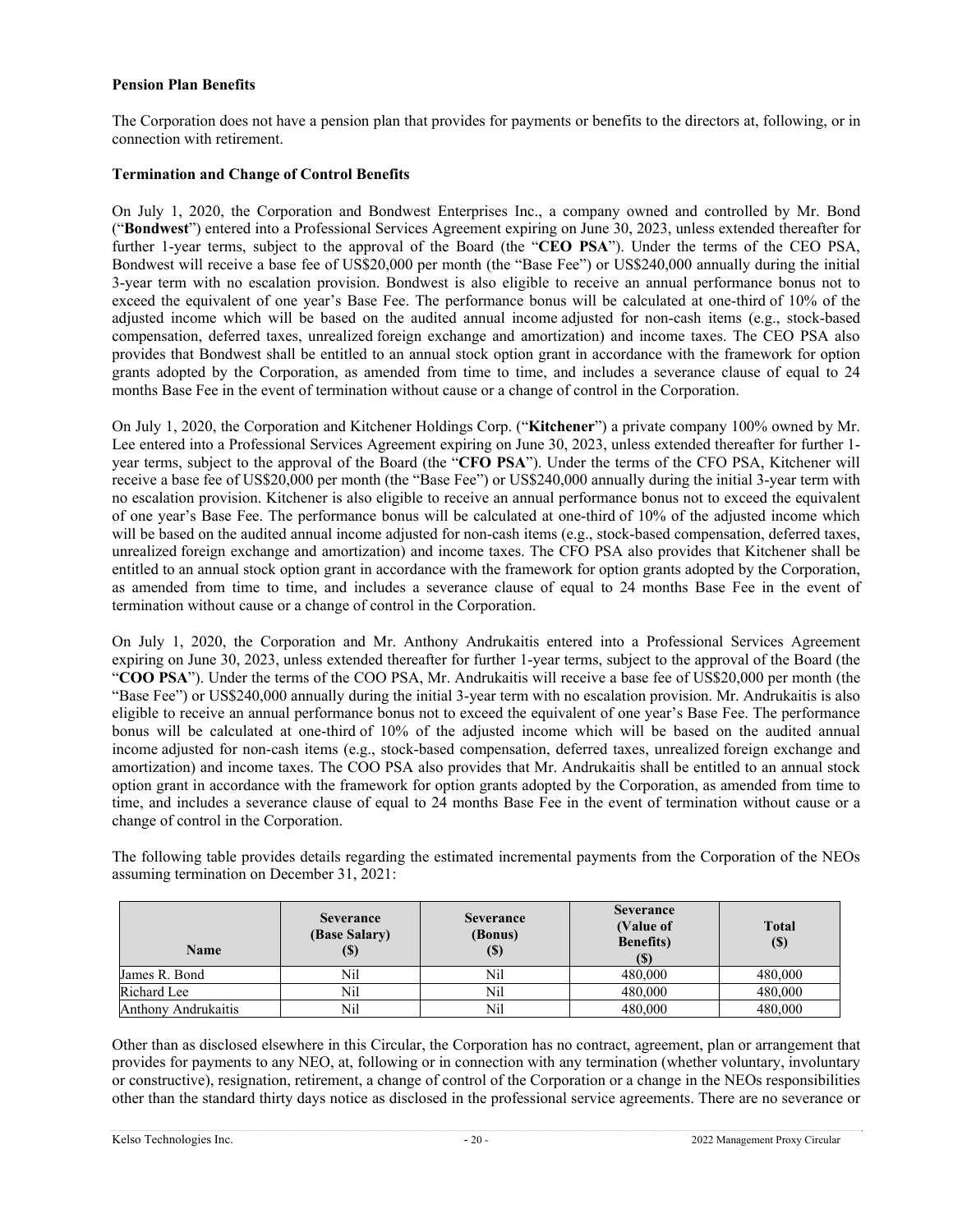parachute clauses for change of control, other than the 24-month payment clause for termination in the Professional Services Agreements entered into on July 1, 2020 with each of Bondwest, Kitchener and Mr. Andrukaitis.

The Corporation has no contract, agreement, plan or arrangement that provides for payments to directors, at, following or in connection with any termination (whether voluntary, involuntary or constructive), resignation, retirement, a change of control of the Corporation or a change in the director's responsibilities.

For compensation related to previous years, please refer to the Corporation's Management Information Circulars and its other public disclosure available under the Corporation's profile at www.sedar.com in Canada and on EDGAR at www.sec.gov in the United States.

### **DIRECTORS' AND OFFICERS' LIABILITY INSURANCE**

The Corporation in the past has purchased and maintained liability insurance for its directors and officers acting in their respective capacities in an aggregate amount of US\$15 million, against liabilities incurred by such persons as directors and officers of the Corporation and its subsidiaries, except where the liability relates to such person's failure to act honestly and in good faith with a view to the best interests of the Corporation. The annual premium was paid by the Corporation for this insurance in respect of the directors and officers as a group. No premium for this insurance is paid by the individual directors and officers. The insurance contract underlying this insurance does not expose the Corporation to any liability in addition to the payment of the required premium. Due to the effects of COVID-19 on the insurance markets and that the Company is listed on both a Canadian and US stock exchange the Company has not been able to secure directors and officers liability insurance.

### **SUMMARY OF DIVIDEND POLICY AND DIVIDEND REINVESTMENT PLAN**

The Corporation does not currently anticipate paying any dividends on its Common Shares in the foreseeable future. The Corporation currently intends to utilize its earnings to finance the growth and development of its business and to otherwise reinvest in its business. Any decision to pay dividends on the Common Shares in the future will be made by the Board on the basis of the Corporation's earnings and financial requirements as well as other conditions existing at such time. Unless the Corporation commences the payment of dividends, holders of Common Shares will not be able to receive a return on their Common Shares unless they sell them.

#### **SECURITIES AUTHORIZED FOR ISSUANCE UNDER EQUITY COMPENSATION PLANS**

#### **Equity Compensation Plan Information**

The following table sets forth details of the Corporation's compensation plans under which equity securities of the Corporation were authorized for issuance as at December 31, 2021.

| Plan Category <sup>(1)</sup>                                                                                                                        | Number of securities to<br>be issued upon exercise<br>of outstanding<br>options/equity<br>compensation plans | Percentage of<br><b>Shares</b><br>Outstanding $(3)$ | Weighted-<br>average exercise<br>price of<br>outstanding<br>options | <b>Number of securities</b><br>remaining available<br>for future issuance<br>under equity<br>compensation plans<br>(excluding securities<br>reflected in column<br>(a)) $(4)$ |
|-----------------------------------------------------------------------------------------------------------------------------------------------------|--------------------------------------------------------------------------------------------------------------|-----------------------------------------------------|---------------------------------------------------------------------|-------------------------------------------------------------------------------------------------------------------------------------------------------------------------------|
| Equity<br>compensation<br>plans<br>approved by securityholders<br>2014 Stock Option Plan<br>RSU Plan<br><b>DSU</b> Plan<br>$\overline{\phantom{a}}$ | $3,270,000^{(2)}$<br>355,000<br>Nil                                                                          | 6%<br>$0.7\%$<br>$0\%$                              |                                                                     | 1,807,008 <sup>(4)</sup>                                                                                                                                                      |
| Equity<br>compensation plans<br>not<br>approved by security holders                                                                                 | Nil                                                                                                          | Nil                                                 | Nil                                                                 | Nil                                                                                                                                                                           |

(1) The Corporation's shareholder approved compensation plans are the 2014 Stock Option Plan, the Restricted Share Unit Plan and the Deferred Share Unit Plan.

(2) Of the 3,270,000 options outstanding as at December 31, 2021, 2,953,333 were exercisable and 316,667 were not.

(3) Based on 54,320,086 Common Shares issued and outstanding as at December 31, 2021.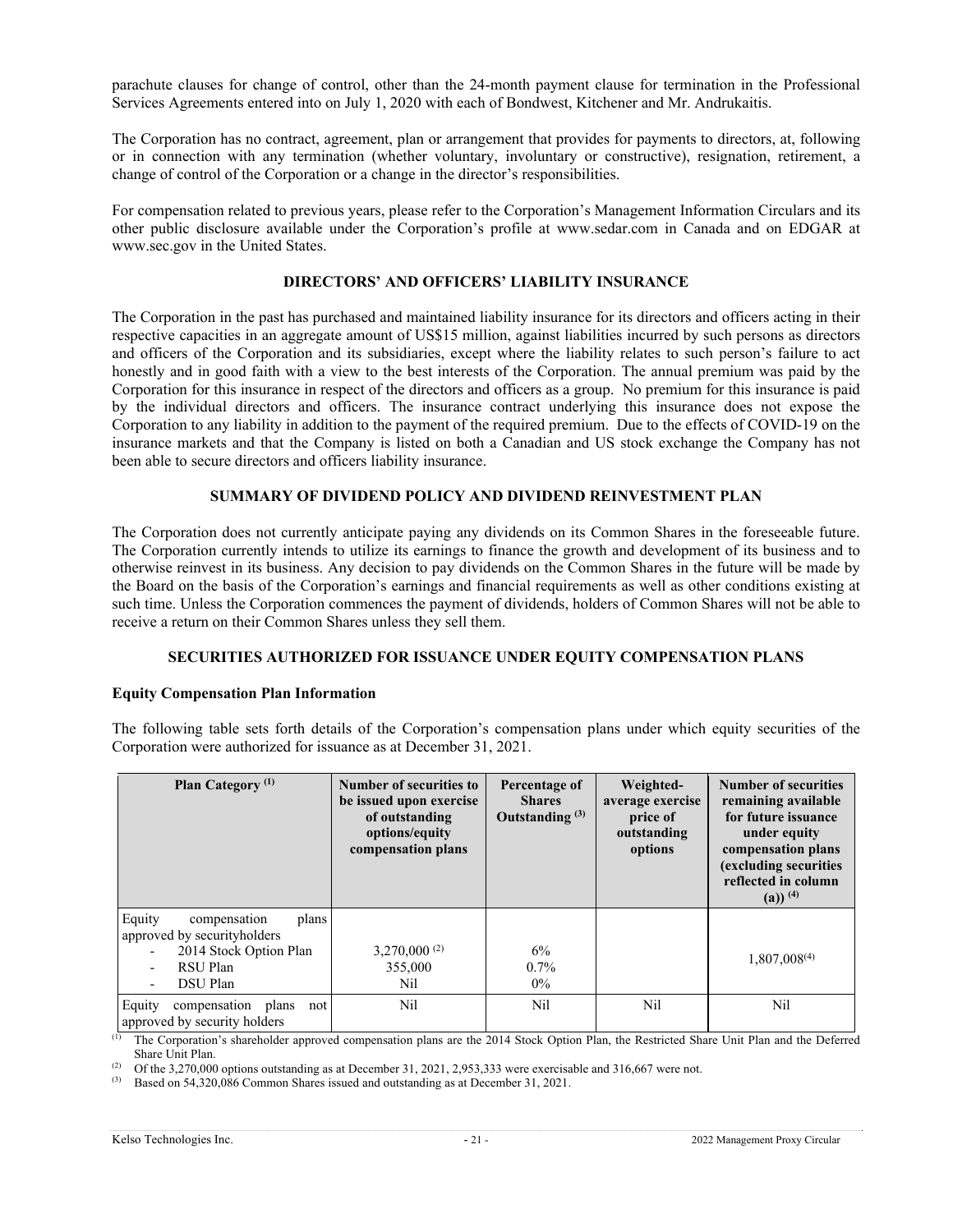The Corporation can issue up to a combined total of 10% of its issued and outstanding shares pursuant to the 2014 Option Plan, the RSU Plan (as to 5%) and the DSU Plan (as to 2%). As at December 31, 2021, an aggregate of 1,807,008 securities are available to be issued pursuant to the 2014 Option Plan, the RSU Plan and the DSU Plan combined.

As at December 31, 2021, if all of the outstanding options and RSUs (assuming fully vested) were exercised or converted into Common Shares, the Common Shares which would be issued upon such exercise or conversion would total approximately 6.26% of the Corporation's issued and outstanding Common Shares. Approximately 3.74% Common Shares would remain available under the Corporation's equity compensation plans.

### *Awards Granted and Burn Rate*

In accordance with the requirements of the TSX, the following table summarizes the number of security-based compensation awards granted to all of the Corporation's directors, officers and employees during the periods noted below and the annual burn rate of each security-based compensation arrangement.

|                   | Weighted<br><b>Average Shares</b> |         | <b>Stock Options</b> | <b>Full Value Share Awards</b><br>(DSUs, RSUs) |                 |
|-------------------|-----------------------------------|---------|----------------------|------------------------------------------------|-----------------|
|                   | Outstanding $(1)$                 | Granted | Burn Rate $(2)$      | Granted                                        | Burn Rate $(2)$ |
| December 31, 2021 | 53,082,689                        | Nil     | Nil                  | $355,000^{(3)}$                                | 0.7%            |
| December 31, 2020 | 47,170,086                        | 950,000 | $2.0\%$              | n/a                                            | n/a             |
| December 31, 2019 | 47,170,086                        | 720,000 | 1.5%                 | n/a                                            | n/a             |

Notes:

(1) Pursuant to the requirements of the TSX, the weighted average number of Common Shares outstanding during the period is the number of Common Shares outstanding at the beginning of the period, adjusted by the number of Common Shares bought back or issued during the period, multiplied by a time-weighting factor. The time-weighting factor is the number of days that the Common Shares are outstanding as a proportion of the total number of days in the period.

<sup>(2)</sup> The burn rate for a given period is calculated by dividing the number of awards granted during such period by the weighted number of Common Shares outstanding during such period.

(3) Comprised of 355,000 RSUs.

## *The 2014 Stock Option Plan*

At the Corporation's annual and special meeting of shareholders held on June 25, 2020 shareholders ratified their approval to the 2014 Option Plan and all unallocated options, rights or other entitlements issuable thereunder.

The purpose of the 2014 Option Plan is to ensure that the Corporation is able to provide an incentive program for directors, officers, employees and persons providing services to the Corporation (each, an "Optionee") that provides enough flexibility in the structuring of incentive benefits to allow the Corporation to remain competitive in the recruitment and maintenance of key personnel.

The 2014 Option Plan is administered by the Board of the Corporation which shall, without limitation, have full and final authority in its discretion, but subject to the express provisions of the 2014 Option Plan, to interpret the 2014 Option Plan, to prescribe, amend and rescind rules and regulations relating to it and to make all other determinations deemed necessary or advisable for the administration of the 2014 Option Plan, subject to any necessary shareholder or regulatory approval. The Board may delegate any or all of its authority with respect to the administration of the 2014 Option Plan. The Board shall determine to whom options shall be granted, the terms and provisions of the respective option agreements, the time or times at which such options shall be granted and vested, and the number of Common Shares to be subject to each option.

The material terms of the 2014 Option Plan is qualified in its entirety by the full text of the 2014 Option Plan and can be summarized as follows:

- (a) stock options may be issued to directors, senior officers, employees, consultants and management company employees of the Corporation and its subsidiaries;
- (b) the Board (or any committee delegated by the Board) in its sole discretion will determine the number of options to be granted to any optionee, the optionees to receive the options, and term of expiry which will not exceed 10 years from the date the option is granted;
- (c) the options will be non-assignable except that they will be exercisable by the personal representative of the option holder in the event of the option holder's death;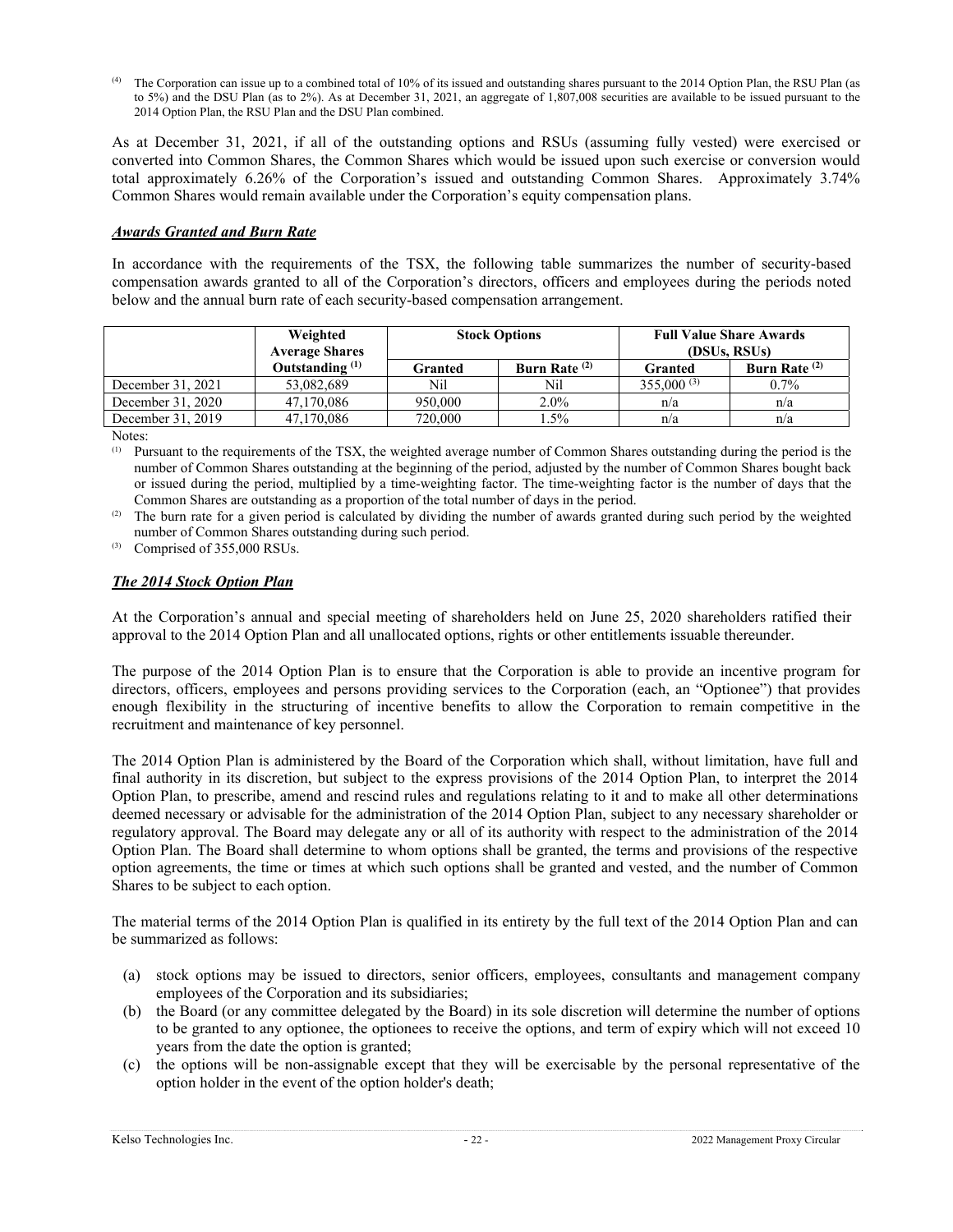- (d) the number of Common Shares reserved for issuance to any one person pursuant to options granted under the 2014 Option Plan or otherwise, shall not exceed the maximum percentage of the issued and outstanding Common Shares at the time of granting of the options, if any, as may be prescribed by the policies of the Exchange (as defined in the 2014 Option Plan);
- (e) the aggregate number of Common Shares which may be subject to issuance pursuant to options granted under 2014 Option Plan shall not exceed the equivalent of 10% of the total issued and outstanding Common Shares of the Corporation at the time of grant;
- (f) the exercise price of an option granted under the 2014 Option Plan shall not be less than the Discounted Market Price (as defined in the 2014 Option Plan) if the Corporation's Common Shares are traded on the TSX Venture Exchange, and the Market Price (as defined in the 2014 Option Plan), if the Corporation's Common Shares are traded on the TSX Exchange, provided that:
	- (i) if options are granted within 90 days of a distribution by a prospectus, the minimum exercise price of those options will be the greater of the Discounted Market Price and the per share price paid by the public investors for Common Shares acquired under the distribution,
	- (ii) the 90-day period begins on the date a final receipt is issued for the prospectus,
	- (iii) for unit offerings, the minimum option exercise price will be the 'base' (or imputed) price of the Common Shares included in the unit, and
	- (iv) for all other financings, the minimum exercise price will be the average price paid by the public investors;
- (g) if an optionee ceases to be a director, officer, consultant or employee for any reason other than death, their option shall terminate as specified by the Board at the time of granting the option and all rights to purchase Common Shares under such option shall cease and expire and be of no further force or effect. All options must terminate within three months of the date of such cessation. If an optionee dies prior to the expiry of their option, their legal representatives may, exercise any portion of the option up to one year from the date of the optionees death or the expiry date of the option;
- (h) the Board may, subject to any required regulatory approval but without shareholder approval, make amendments to an option or the 2014 Option Plan which include, but are not limited to:
	- (i) change the vesting provisions of an option or the 2014 Option Plan,
	- (ii) change the termination provisions of an option or the 2014 Option Plan, provided there is no extension beyond the original expiry date,
	- (iii) add a cashless exercise provision, payable in cash or securities, which provides for a full deduction of the number of underlying securities from the Plan reserve, or
	- (iv) make other amendments of a "housekeeping" or non-material nature with requisite regulatory approval.
- (i) Notwithstanding the foregoing, the approval of the shareholders of the Corporation shall be required for any of the following amendments to an option or the 2014 Option Plan:
	- (i) the limitations on grants of options to insiders and the number of Common Shares that may be reserved for issuance to insiders,
	- (ii) the maximum number or percentage of outstanding Common Shares that may be reserved for issuance upon exercise of options under the 2014 Option Plan,
	- (iii) any amendment which would permit options granted under the 2014 Option Plan to be transferable, other than for estate settlement purposes, or
	- (iv) any amendment to the amendment provisions already voted upon by shareholders.
- (j) Subject to the above paragraph, with the consent of the affected optionees, the Board may amend or modify any outstanding option in any manner to the extent that the Board would have had the authority to initially grant such award as so modified or amended, including without limitation, to change the date or dates as of which an option becomes exercisable, subject to the prior approval of the relevant stock exchanges, if required for such amendment or modification.
- (k) Any reductions in the exercise price or extension of the term of options granted to insiders will require approval of the shareholders of the Corporation excluding votes of securities held by the insiders benefiting from such amendment.
- (l) if the Common Shares are listed on the TSX Exchange options shall not be granted under the 2014 Option Plan or securities be made issuable under any other share compensation arrangement which could result in:
	- (i) the number of Common Shares issuable to insiders exceeding 10% of the issued and outstanding Common Shares at the time of such grant; and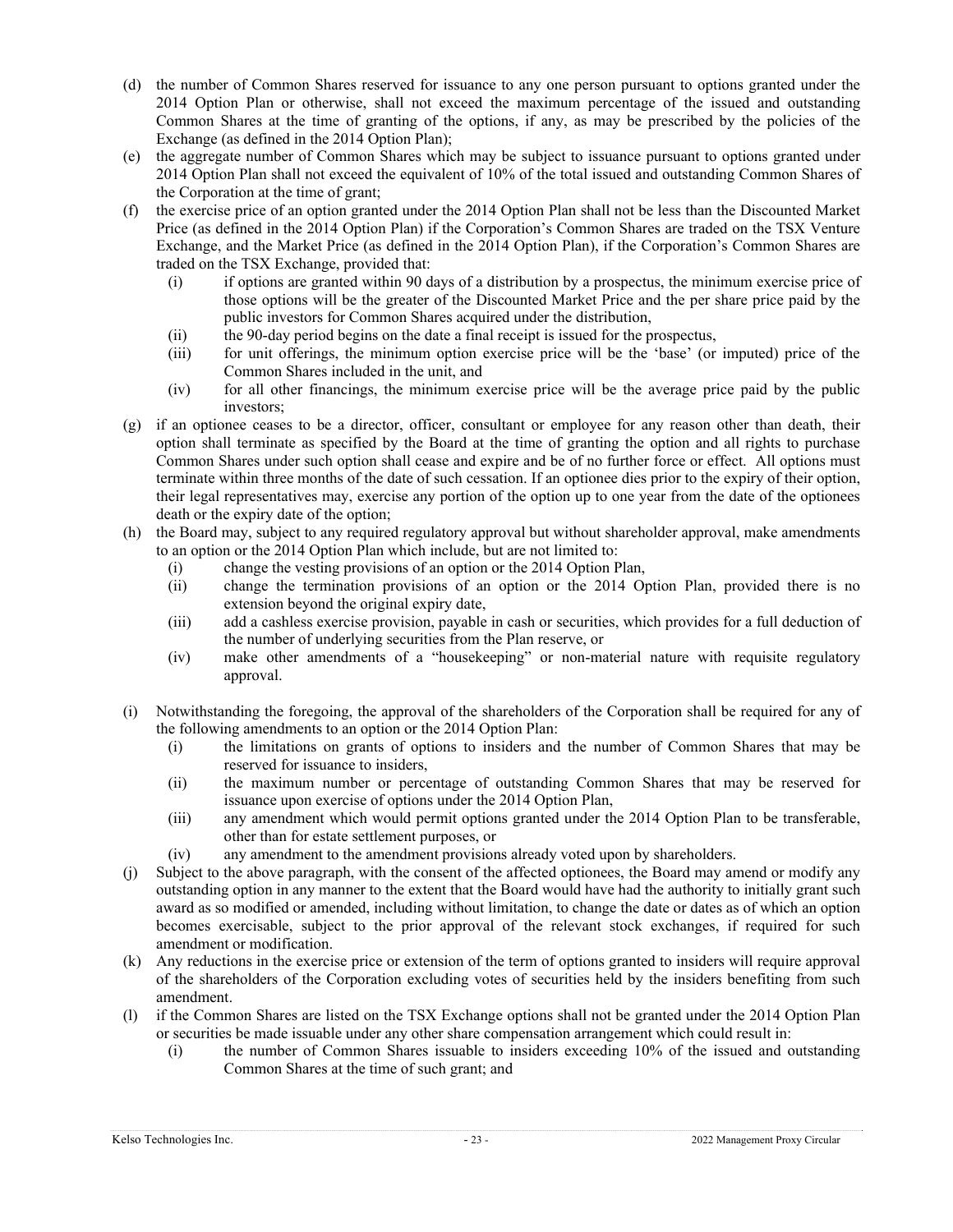- (ii) the number of Common Shares issued within any one-year period pursuant to the exercise of options and any other share compensation arrangement to insiders, exceeding 10% of the issued and outstanding Common Shares;
- (m) Common Shares will not be issued unless fully paid and options granted will be fully vested on the date of grant; options granted to consultants providing investor relations services will be subject to vesting provisions as per the policies of the Exchange, if applicable;
- (n) every option granted under the 2014 Option Plan shall be evidenced by a written agreement between the Corporation and the optionee;
- (o) any consolidation or subdivision of Common Shares will be reflected in an adjustment to the Options; and
- (p) any reduction in exercise price of options granted to the Corporation's insiders will be subject to approval of disinterested shareholders of the Corporation.

If at any time the expiry of the term of an option should be determined to occur either during a period in which the trading of Common Shares by the Optionee is restricted under the insider trading policy or other policy of the Corporation or within ten business days following such a period, then the expiry date (and the option term) of such option shall be automatically extended to the tenth trading day following the date the relevant black-out period or other trading restriction imposed by the Corporation is lifted, terminated or removed.

The Directors and Senior Management are eligible to participate in the 2014 Option Plan. The Corporation does not provide any financial assistance to participants in order to facilitate the purchase of Common Shares under the 2014 Option Plan.

## **2021 Restricted Share Unit Plan**

The Board adopted the 2021 Restricted Share Unit Plan (the **"RSU Plan"**) for the benefit of the Corporation's employees, directors and consultants on April 28, 2021. Shareholder approval to the RSU Plan was obtained at the Corporation's Annual General and Special Meeting held on June 3, 2021. The material terms of the RSU Plan is qualified in its entirety by the full text of the RSU Plan and can be summarized as follows:

## *Eligible Participants*

The RSU Plan is administered by the Compensation Committee of the Board or such other Committee of the Board as may be designated by the Board (the "**Committee**"). Employees, directors and eligible consultants of the Corporation and its designated subsidiaries are eligible to participate in the RSU Plan. In accordance with the terms of the RSU Plan, the Corporation, under the authority of the Board of Directors through the Committee, will approve those employees, directors and eligible consultants who are entitled to receive RSUs and the number of RSUs to be awarded to each participant. RSUs awarded to participants are credited to them by means of an entry in a notional account in their favour on the books of the Corporation. Each RSU awarded conditionally entitles the participant to receive one Common Share (or the cash equivalent) upon attainment of the RSU vesting criteria.

### *Vesting*

The vesting of RSUs is conditional upon the expiry of a time-based or performance-based vesting period. The duration of the vesting period and other vesting terms applicable to the grant of the RSUs shall be determined at the time of the grant by the Compensation Committee.

Once the RSUs vest, the participant is entitled to receive the equivalent number of underlying Common Shares or cash equal to the Market Value of the equivalent number of Common Shares. The vested RSUs may be settled through the issuance of Common Shares from treasury (subject to the Shareholder approval being sought at this Meeting), by the delivery of Common Shares purchased in the open market, in cash or in any combination of the foregoing (at the discretion of the Corporation). If settled in cash, the amount shall be equal to the number of Common Shares in respect of which the participant is entitled multiplied by the Market Value of a Common Share on the payout date. Market Value per share is defined in the RSU Plan and means, subject to the exceptions, if any, prescribed by the Exchange from time to time (i) the last closing price of the Corporation's Common Shares before the issuance of the RSUs; (ii) if the Corporation's Common Shares trade on the TSX or another stock exchange where the majority of the trading volume and value of the shares occurs, the price is calculated based on a reasonable pre-determined formula, which formula is accepted by the Exchange and is based on a volume weighted average trading price or average daily high and low board lot trading price for the five trading days prior to the issuance of the RSUs. In the event that the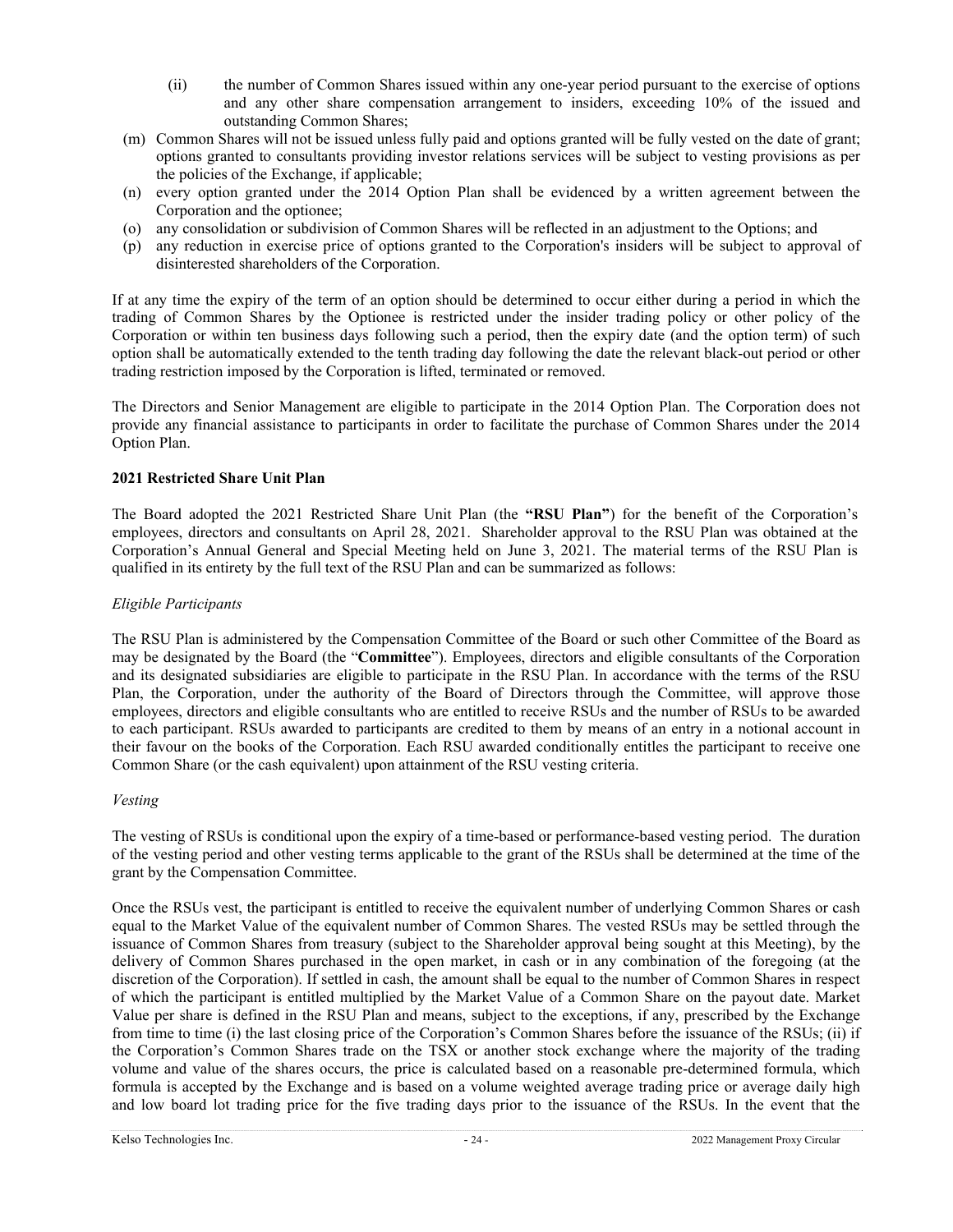Common Shares are not listed and posted for trading on any stock exchange, the Share Price shall be the Share Price as determined by the Board in its discretion, acting reasonably and in good faith. Fractional Common Shares will not be issued and any fractional entitlements will be rounded down to the nearest whole number.

The RSUs may be settled on the payout date, which shall be the third anniversary of the date of the grant or such other date as the Committee may determine at the time of the grant, which in any event shall be no later than the expiry date for such RSUs. The expiry date of RSUs is the date determined by the Corporation for such purpose for such grant, which date shall be no later than the date which is one year after the Participant's Termination Date and shall, in all cases, be in compliance with the requirements pertaining to the exception to the application of the salary deferral arrangement rules in paragraph 248(1)(k) of the *Income Tax Act* (Canada), as such section may be amended or reenacted from time to time.

### *Maximum Number of Common Shares Issued*

- (a) shall not exceed 5% of the total number of issued and outstanding Common Shares on a non-diluted basis; and
- (b) in combination with the aggregate number of Common Shares which may be issuable under any and all of the Corporation's Security Based Compensation Arrangements, as defined in the RSU Plan, in existence from time to time, shall not exceed 10% of the total number of issued and outstanding Common Shares on a nondiluted basis, or such other number of Common Shares as shall have been duly approved by the Board, by the Exchange and by the Shareholders.

#### *Participation Limits*

The number of Common Shares which may be reserved for issuance under the RSU Plan within anyone-year period:

- (a) to any one Participant, shall not exceed 5% of the total number of issued and outstanding Common Shares on the Grant Date on a non-diluted basis;
- (b) under the RSU Plan and any other of the Corporation's Security Based Compensation Arrangements (i) the aggregate number of Common Shares issued to Insiders, within any one year period; and (ii) the aggregate number of Common Shares issuable to Insiders at any time, shall not exceed 10% of the issued and outstanding Common Shares; and
- (c) to any one Consultant shall not exceed 2% in the aggregate of the total number of issued and outstanding Common Shares on the Grant Date on a non-diluted basis.

#### *Cessation of Entitlement*

Unless otherwise determined by the Corporation in accordance with the RSU Plan, RSUs which have not vested on a participant's termination date shall terminate and be forfeited. If a participant who is an employee ceases to be an employee as a result of termination of employment without cause, in such case, at the Corporation's discretion, or for good reason (unless otherwise provided in the applicable Grant Agreement), all or a portion of such participant's RSUs may be permitted to continue to vest, in accordance with their terms, during any statutory or common law severance period or any period of reasonable notice required by law or as otherwise may be determined by the Corporation in its sole discretion. All forfeited RSUs are available for future grants.

### *Transferability*

RSUs are not assignable or transferable other than by will or the laws of descent and distribution.

#### *Amendments to the RSU Plan*

Following receipt of the Shareholder approval contemplated hereunder the Board reserves the right, in its sole discretion, to amend, suspend or terminate the RSU Plan or any portion thereof at any time, in accordance with Applicable Law, without obtaining the approval of Shareholders, unless required by the policies of the Exchange. Notwithstanding the foregoing, the Corporation will be required to obtain disinterested Shareholder approval for any amendment related to: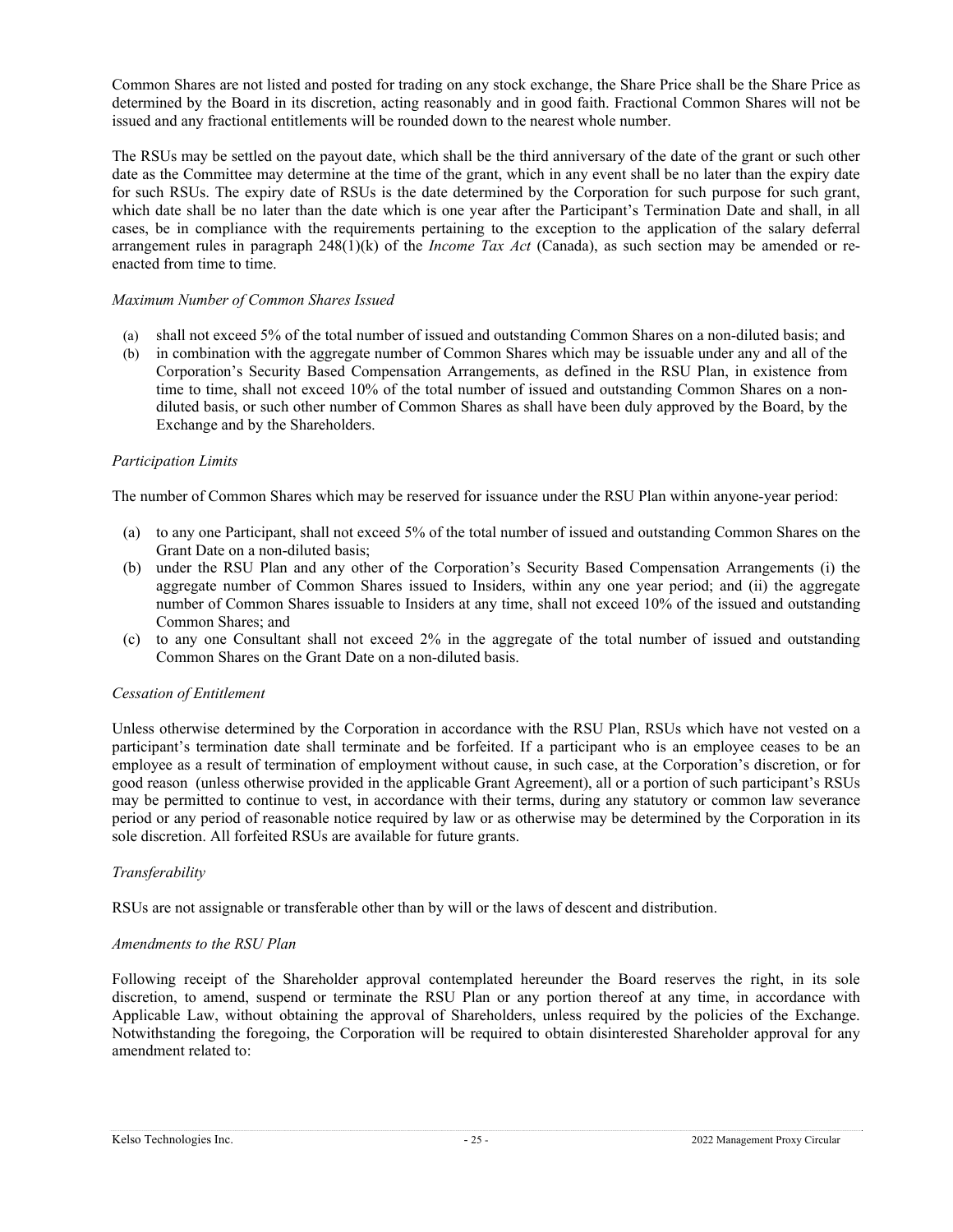- (a) the number or percentage of issued and outstanding Common Shares available for grant under the Plan (other than by virtue of adjustments pursuant to Section 13.1 of the RSU Plan);
- (b) a change in the method of calculation of the payout of RSUs held by Participants; and
- (c) an extension of the Payout Date of RSUs held by Participants.

The Board may, without notice, at any time and from time to time, without shareholder approval, amend the RSU Plan or any provisions thereof in such manner as the Board, in its sole discretion, determines appropriate including, without limitation:

- (a) amendments to the terms and conditions of the RSU Plan necessary to ensure that the RSU Plan complies with the applicable regulatory requirements, including the rules of the Exchange, in place from time to time;
- (b) amendments to the provisions of the RSU Plan respecting administration of the RSU Plan and eligibility for participation under the RSU Plan;
- (c) amendments to the provisions of the RSU Plan respecting the terms and conditions on which RSUs may be granted pursuant to the RSU Plan, including the provisions relating to the payment of the RSUs;
- (d) amendments necessary to suspend or terminate the RSU Plan;
- (e) amendments to the RSU Plan that are of a "housekeeping" nature; and
- (f) any other amendment, fundamental or otherwise, not requiring Shareholder approval under Applicable Laws or the applicable rules of the Exchange.

Provided, however, that no such amendment of the RSU Plan may be made without the consent of each affected Participant in the RSU Plan if such amendment would adversely affect the rights of such affected Participant(s) under the RSU Plan.

## **2021 Non-Employee Directors Deferred Share Unit Plan**

The Board adopted a 2021 Non-Employee Directors Deferred Share Unit Plan (the "**DSU Plan**") on April 28, 2021 for the benefit of the Corporation's non-executive directors of which currently there are five. Shareholder approval of the DSU Plan was obtained at the Corporation's Annual General and Special Meeting held on June 3, 2021. The material terms of the DSU Plan is qualified in its entirety by the full text of the DSU Plan and can be summarized as follows:

### *Administration of Plan*

The DSU Plan provides that non-executive directors may elect to receive up to 50% of their annual compensation amount (the "**Annual Base Compensation**") in DSUs. A DSU is a unit credited to a participant by way of a bookkeeping entry in the books of the Corporation, the value of which is equivalent to a Common Share. All DSUs paid with respect to Annual Base Compensation will be credited to the director by means of an entry in a notional account in their favour on the books of the Corporation (a "**DSU Account**") when such Annual Base Compensation is payable. The director's DSU Account will be credited with the number of DSUs calculated to the nearest thousandth of a DSU, determined by dividing the dollar amount of compensation payable in DSUs on the payment date by the Share Price of a Common Share at the time. Share Price is defined in the DSU Plan and means subject to the exceptions, if any, prescribed by the Exchange from time to time (i) the last closing price of the Corporation's Common Shares before the issuance of the Share Units; (ii) if the Corporation's Common Shares trade on the TSX or another stock exchange where the majority of the trading volume and value of the shares occurs, the price is calculated based on a reasonable pre-determined formula, which formula is accepted by the Exchange and is based on a volume weighted average trading price or average daily high and low board lot trading price for the five trading days prior to the issuance of the DSUs. In the event that the Common Shares are not listed and posted for trading on any stock exchange, the Share Price shall be the Share Price as determined by the Board in its discretion, acting reasonably and in good faith. Fractional Common Shares will not be issued and any fractional entitlements will be rounded down to the nearest whole number.

Additionally, subject to certain participation limits prescribed by the Exchange, the Board may award such number of DSUs to a non-executive director as the Board deems advisable to provide the director with appropriate equity-based compensation for the services he or she renders to the Corporation. The Board shall determine the date on which such DSUs may be granted and the date as of which such DSUs shall be credited to the director's DSU Account. The Corporation and a director who receives such an additional award of DSUs shall enter into a DSU award agreement to evidence the award and the terms applicable thereto.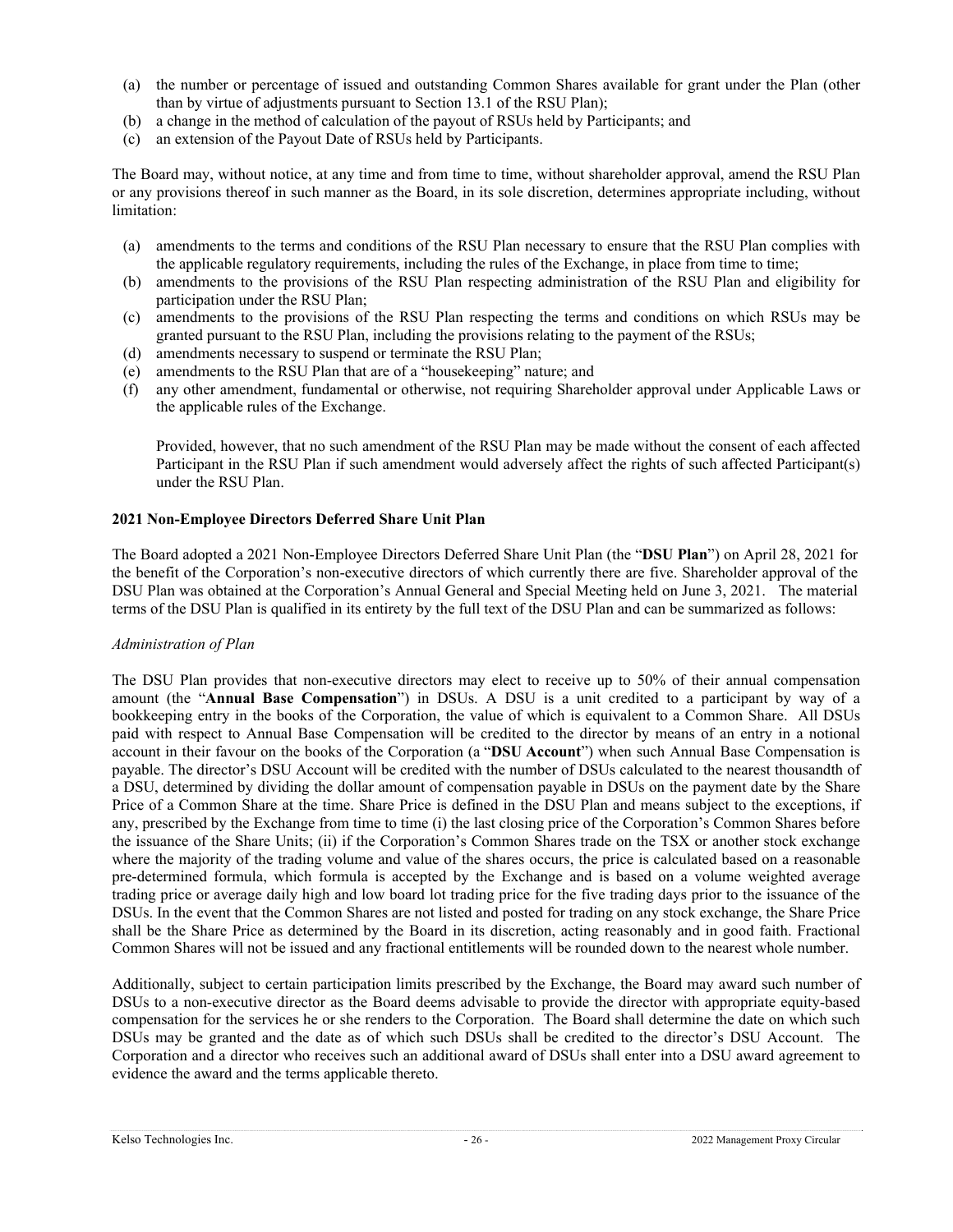Generally, a participant in the DSU Plan shall be entitled to redeem their DSUs during the period commencing on the business day immediately following the date upon which the non-executive director ceases to hold any position as a director of the Corporation and its subsidiaries and is no longer otherwise employed by the Corporation or its subsidiaries, including in the event of death of the participant (the "**Termination Date**") and ending on the 90th day following the Termination Date. Redemptions under the DSU Plan may be in Common Shares issued from treasury subject to the Shareholder approval being sought at this Meeting, may be purchased by the Corporation on the open market for delivery to the director, may be settled in cash or any combination of the foregoing.

### *Maximum Number of Common Shares Issued*

- (a) shall not exceed 2% of the total number of issued and outstanding Common Shares on a non-diluted basis; and
- (b) in combination with the aggregate number of Common Shares which may be issuable under any and all of the Corporation's Security Based Compensation Arrangements, as defined in the DSU Plan, in existence from time to time, shall not exceed 10% of the total number of issued and outstanding Common Shares on a nondiluted basis, or such other number of Common Shares as shall have been duly approved by the Board, by the Exchange and by the Shareholders.

### *Participation Limits*

The number of Common Shares which may be reserved for issuance under the DSU Plan within any one-year period:

- (a) to any one Participant, shall not exceed 2% of the total number of issued and outstanding Common Shares on the Grant Date on a non-diluted basis; and
- (b) under the DSU Plan and any other of the Corporation's Security Based Compensation Arrangements (i) the aggregate number of Common Shares issued to Insiders, within any one-year period; and (ii) the aggregate number of Common Shares issuable to Insiders at any time, shall not exceed 10% of the issued and outstanding Common Shares.

#### *Transferability*

No right to receive payment of deferred compensation or retirement awards shall be transferable or assignable by any participant under the DSU Plan except by will or laws of descent and distribution.

#### *Amendments to the DSU Plan*

Following receipt of the Shareholder approval contemplated hereunder, the Board may at any time, and from time to time, and without shareholder approval, amend any provision of the DSU Plan, subject to any regulatory or stock exchange requirement at the time of such amendment, including, without limitation:

- (a) amendments to the terms and conditions of the DSU Plan necessary to ensure that the Plan complies with the applicable regulatory requirements, including the rules of the Exchange, in place from time to time;
- (b) amendments to the provisions of the DSU Plan respecting administration of the DSU Plan and eligibility for participation under the DSU Plan;
- (c) amendments to the provisions of the DSU Plan respecting the terms and conditions on which DSUs may be granted pursuant to the DSU Plan, including the provisions relating to the payment of the DSUs;
- (d) amendments necessary to suspend or terminate the DSU Plan;
- (e) amendments to the DSU Plan that are of a "housekeeping" nature; and
- (f) any other amendment, fundamental or otherwise, not requiring shareholder approval under applicable laws or the applicable rules of the Exchange;

Provided, however, that no such amendment of the DSU Plan may be made without the consent of each affected participant if such amendment would adversely affect the rights of such affected participant(s) under the DSU Plan.

### **INDEBTEDNESS OF DIRECTORS AND EXECUTIVE OFFICERS**

No current or former director, executive officer or employee, proposed nominee for election to the Board, or associate of such persons is, or has been, indebted to the Corporation since the beginning of the most recently completed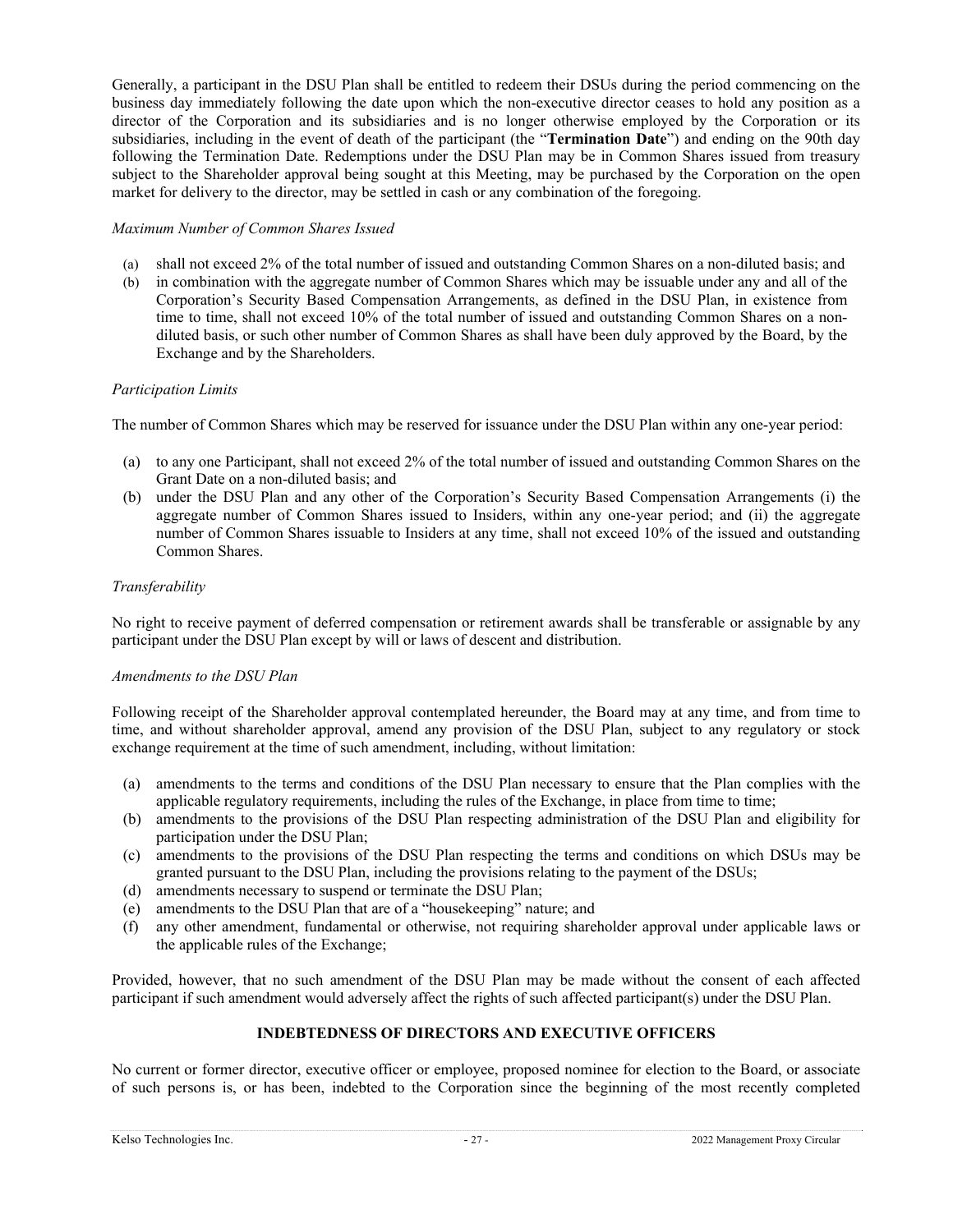financial year of the Corporation and no indebtedness remains outstanding as at the date of this Management Proxy Circular.

None of the directors or executive officers of the Corporation is or, at any time since the beginning of the most recently completed financial year, has been indebted to the Corporation or its subsidiaries. None of the directors' or executive officers' indebtedness to another entity is, or at any time since the beginning of the most recently completed financial year, has been the subject of a guarantee, support agreement, letter of credit or other similar arrangement or understanding provided by the Corporation or its subsidiary, if any.

# **INTEREST OF INFORMED PERSONS IN MATERIAL TRANSACTIONS**

Other than as described elsewhere in this Proxy Circular, no informed person of the Corporation, proposed director of the Corporation or any associate or affiliate of any informed person or proposed director of the Corporation has had any material interest, direct or indirect, in any transaction since the beginning of the Corporation's most recently completed financial year or in any proposed transaction which has materially affected or would materially affect the Corporation or any of its subsidiaries, if any.

### "**Informed person**" means:

- (a) a director or executive officer of the Corporation;
- (b) a director or executive officer of a person or company that is itself an informed person or subsidiary of the Corporation;
- (c) any person or company who beneficially owns, or controls or directs, directly or indirectly, voting securities of the Corporation or a combination of both carrying more than 10 percent of the voting rights attached to all outstanding voting securities of the Corporation other than voting securities held by the person or company as underwriter in the course of a distribution of it; and
- (d) the Corporation has purchased, redeemed or otherwise acquired any of its securities, for so long as it holds any of its securities.

## **MANAGEMENT CONTRACTS**

No management functions of the Corporation were, to any substantial degree, performed by a person other than the directors or executive officers of the Corporation.

# **CORPORATE GOVERNANCE**

The Corporation is listed on the TSX and discloses its corporate governance practices using the disclosure requirements in National Instrument 58-101, *Disclosure of Corporate Governance Practices* ("**NI 58-101**") that apply to issuers listed on the TSX. The Corporation's statement of corporate governance practices is made with reference to National Policy 58-201, *Corporate* Governance *Guidelines* and NI 58-101 (collectively, the "**Governance Guidelines**") which are initiatives of the Canadian Securities Administrators ("**CSA**"). The corporate governance practices of the Corporation also conform to the TSX corporate governance guidelines, which have essentially been supplanted by the Governance Guidelines.

### **Board Governance**

The Board has the responsibility for the overall stewardship of the conduct of the business of the Corporation and the activities of management. Management is responsible for the day-to-day conduct of the business. The Board's fundamental objectives are to enhance and preserve long-term shareholder value, and to ensure the Corporation meets its obligations on an ongoing basis and that the Corporation operates in a reliable and safe manner. In performing its functions, the Board considers the legitimate interests that its other stakeholders, such as employees, customers and communities, may have in the Corporation. In overseeing the conduct of the business, the Board, through the Chief Executive Officer, sets the standards of conduct for the Corporation.

The Board operates by delegating certain of its authorities to management and by reserving certain powers to itself. The Board retains the responsibility for managing its own affairs including selecting nominating candidates for election to the Board and constituting committees of the Board. Subject to the Articles and By-Laws of the Corporation the Board may constitute, seek the advice of and delegate powers, duties and responsibilities to committees of the Board.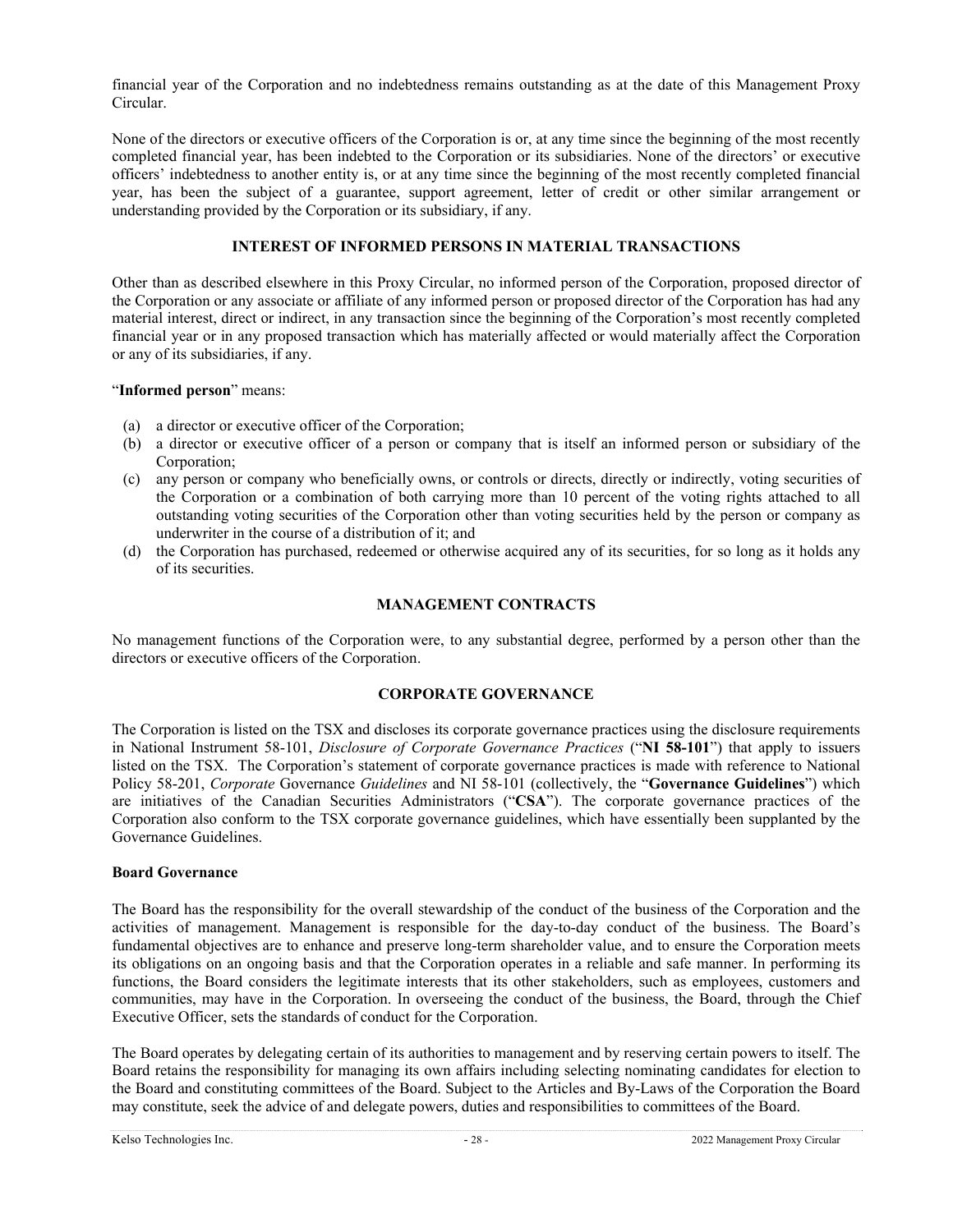### **Board Mandate**

The Board has a written mandate, which is available on the Corporation's website at www.kelsotech.com, which includes responsibility to supervise and evaluate management, to oversee the conduct of the Corporation's business, to set policies appropriate for the business of the Corporation and to approve corporate strategies and goals. The Board is to carry out its mandate in a manner consistent with the fundamental objective of enhancing shareholder value. In discharging its duty of stewardship over the Corporation, the Board expressly undertakes the following specific duties and responsibilities: (i) adopting, supervising and providing guidance on the Corporation's strategic planning process; (ii) identifying the principal risks of the Corporation's business and ensuring the implementation of appropriate internal control and management information systems to effectively monitor and manage those risks with a view to the longterm viability of the Corporation and achieving a proper balance between the risks incurred and the potential return to the Corporation's shareholders; (iii) ensuring that the Corporation has management of the highest calibre and maintaining adequate and effective succession planning for senior management; (iv) placing limits on management's authority; (v) overseeing the integrity of the Corporation's internal control and management information systems; and (vi) overseeing the Corporation's communication policy with its shareholders and with the public generally.

## **Composition of the Board**

The Board is currently comprised of seven (7) directors, five (5) of whom are "independent" directors within the meaning of the Governance Guidelines. A director is "independent" if he is independent of management and has no direct or indirect relationship with the Corporation which could, in the view of the Board, be reasonably expected to interfere with the exercise of the member's independent judgment.

The Board has considered the relationship of each director to the Corporation. At the date of this Proxy Circular, two of the Corporation's directors are not considered to be independent. Messrs. Bond and Andrukaitis were not independent because of their current management positions with the Corporation. Messrs. Hughes, Cass and Crews, Ms. Roach and Mr. Busch are considered to be independent.

Although Messrs. Bond and Andrukaitis are not considered to be independent within the meaning of the Governance Guidelines, the Board has recently instituted a practice whereby at the conclusion of each regularly scheduled meeting of the Board, the Corporation's independent directors may request an in-camera session at which non-independent directors and members of management are not in attendance.

### **Board and Committee Meetings – Attendance Record**

Below is the attendance record of each director for all Board and Committee meetings held during the period from January 1, 2021 to December 31, 2021:

|                     | <b>Board</b><br>$(11$ meetings) |               | Audit<br>(4 meetings) |               | Compensation<br>(2 meetings) |               | <b>Corporate Governance</b><br>and Nominating<br>$(1$ meeting) |               |
|---------------------|---------------------------------|---------------|-----------------------|---------------|------------------------------|---------------|----------------------------------------------------------------|---------------|
| <b>Director</b>     | No.                             | $\frac{0}{0}$ | No.                   | $\frac{0}{0}$ | No.                          | $\frac{0}{2}$ | No.                                                            | $\frac{0}{2}$ |
| James R. Bond       |                                 | 100           | X                     | X             | X                            | X             | X                                                              | X             |
| Anthony Andrukaitis | 11                              | 100           | X                     | X             | X                            | X             | X                                                              | $\mathbf{x}$  |
| Peter Hughes        |                                 | 100           | X                     | X             |                              | 100           | X                                                              | $\mathbf{x}$  |
| Paul Cass           |                                 | 100           | 4                     | 100           |                              | 100           | X                                                              | X             |
| Laura Roach         |                                 | 82            | $\mathbf{x}$          | X             |                              | 100           |                                                                | 100           |
| Jesse V. Crews      | 11                              | 100           | 4                     | 100           | X                            | X             |                                                                | 100           |
| Frank Busch         |                                 | 100           | 4                     | 100           | X                            | X             |                                                                | 100           |

At each meeting of the Board the independent directors have the opportunity to hold a meeting without the nonindependent directors and members of management not in attendance. The independent directors held did not hold any meetings without the non-independent directors and members of management not in attedance since January 1, 2021.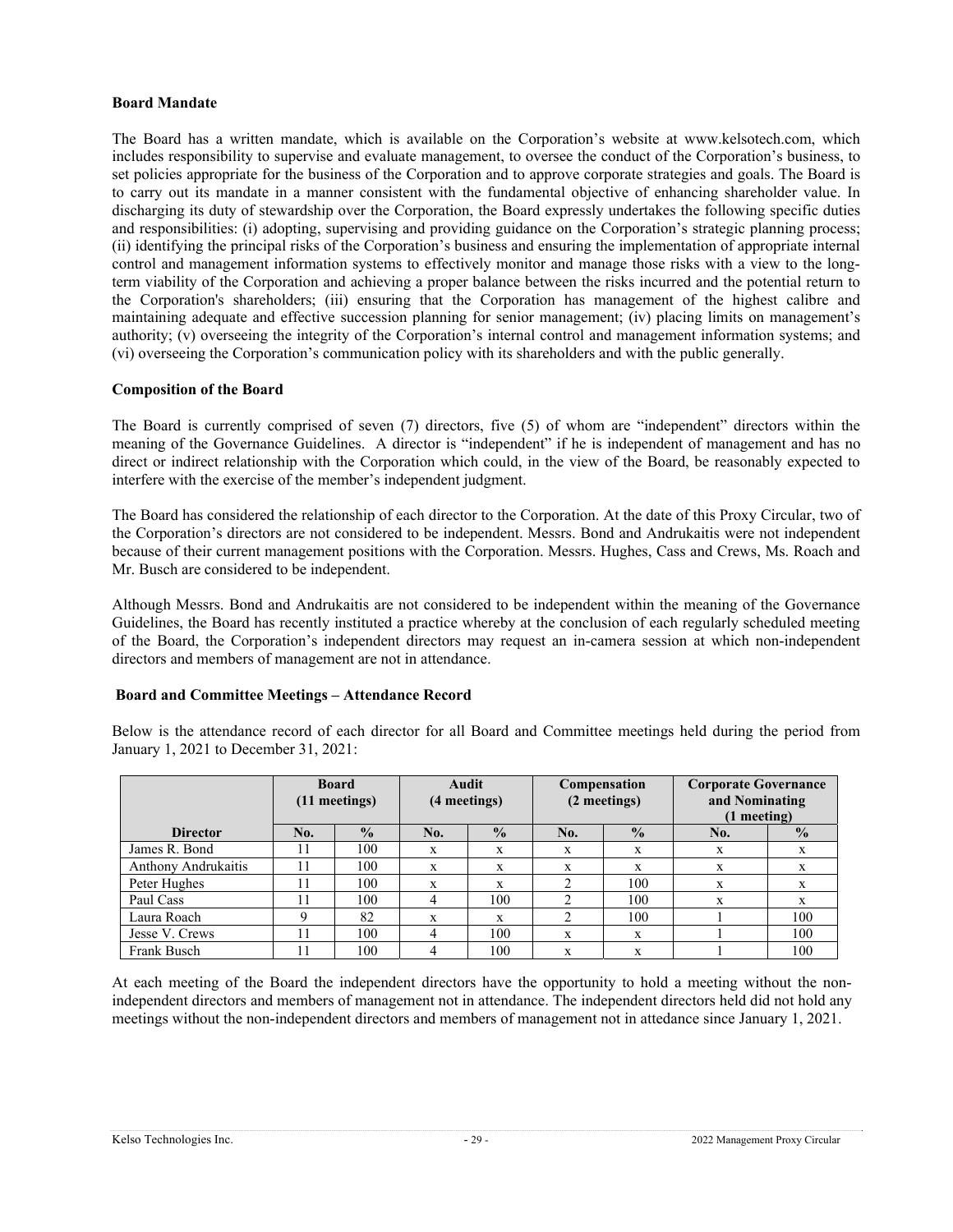Currently, the following directors serve on the boards of directors of other public companies as listed below:

| <b>Director</b> | <b>Public Corporation Board Membership</b>                                                                                                                                                                       |  |  |  |
|-----------------|------------------------------------------------------------------------------------------------------------------------------------------------------------------------------------------------------------------|--|--|--|
| James R. Bond   | SiQ Mountain Industries Inc. (SIQ.H: NEX)                                                                                                                                                                        |  |  |  |
| Peter Hughes    | SIQ Mountain Industries Inc. (SIQ.H: NEX); Happy<br>Creek Minerals Ltd. (HPY: TSXV); Gourmet Ocean<br>Products Inc. (GOP: TSXV); Navion Capital Inc.<br>(NAVN.P: TSXV) and Plantable Health Inc. (PLBL:<br>NEO). |  |  |  |
| Frank Busch     | Huntington Exploration Inc. (HEI: TSXV); HeliosX<br>Lithium & Technologies Corp. (HX: TSXV)                                                                                                                      |  |  |  |

Legend:

TSXV = TSX Venture Exchange

NEO = NEO Exchange, Canada

NEX = The NEX board of the TSX Venture Exchange

## **Position Descriptions**

The Board has adopted a written position description for each of the Chairman/Lead Director, Chief Executive Officer, a Mandate for the board of directors and an individual director mandate. All of which are available on the Corporation's website at www.kelsotech.com.

# **Orientation and Education**

Under its mandate, the Corporate Governance and Nominating Committee is responsible for developing and implementing an orientation program for new directors, where necessary. The Board briefs all new directors with respect to the Corporation's operations, information on the role of the board and each of its committees, industry information, corporate governance related materials and other information. Each director is responsible to maintain the skills and knowledge necessary to meet their or her obligations as a director of the Corporation.

Trips to where the Corporation's operations are located are arranged for directors from time to time so they have an opportunity to meet operational management and site personnel.

Board members are encouraged to communicate with management and auditors, to keep themselves current with industry trends and development, and to attend related industry seminars. Board members have full access to the Corporation's records.

# **Diversity of the Board and Senior Management**

The Corporation recognizes the importance of diversity among the Board to create a diverse and inclusive culture that solicits multiple perspectives and enriches the decision-making process. The Board formally adopted a Diversity Policy in March 2019. In that Policy, the Corporation set out its commitment to diversity with particular emphasis on gender diversity.

Consistent with this commitment, the Board is proposing amendments to the Corporation's Diversity Policy to include representatives of "Designated Groups" as defined in the Employment Equity Act (Canada), which groups include women, Aboriginal peoples, people with disabilities and members of visible minorities. At this time, the Board has not set diversity targets for persons from Designated Groups for either the Board or for senior management as the Corporation has shown good progress on diversity without firm targets. The Board currently has two members or 29% of the Board's composition that identify as representatives of such Designated Groups.

Board appointments will be made on merit, in the context of the skills, experience, independence, knowledge and other qualities which the Board as a whole requires to be effective, with due regard for the benefits of diversity, including the level of representation of the Designated Groups on the Board.

### **Director Retirement Policy and Term Limits**

Each director serves on the Board until the next annual meeting of shareholders of the Corporation or until a successor is duly elected or appointed. The Board does not have a limit on the number of consecutive terms for which a director may serve. While there is a benefit to adding new perspectives to the Board from time to time, there are also benefits to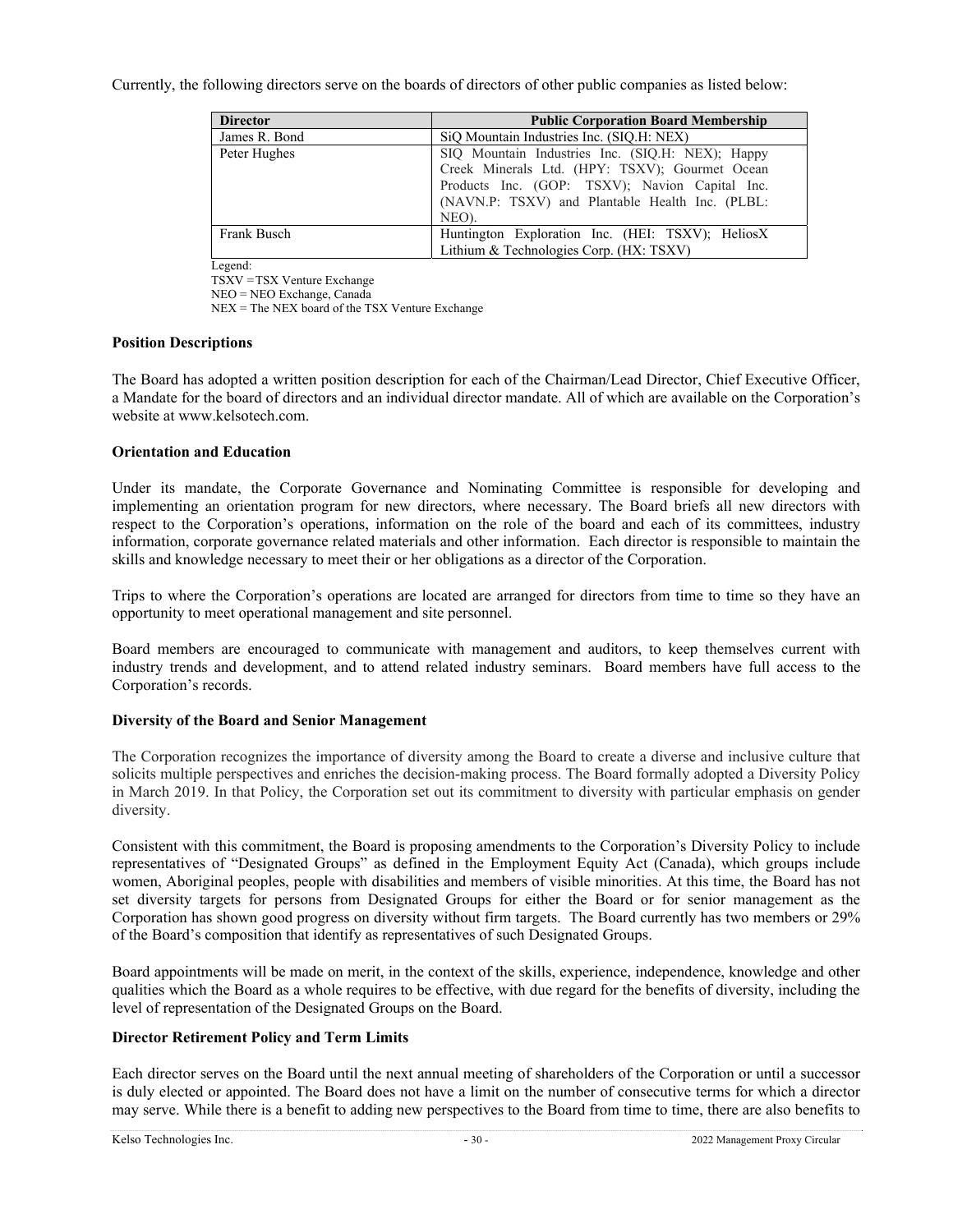having continuity and directors having in depth knowledge of each facet of the Corporation's business, which necessarily takes time to develop. As such and given that each member of the Board has had solid experience in the industry, as well as has had experience in acting as a director of public or private companies, or both, the Board believes that the imposition of term limits for its directors may run the risk of excluding experienced and potentially valuable Board members as a result of an arbitrary determination. The Board relies on thorough director assessment procedures for evaluating its members and uses rigorous identification and selection processes for new directors, having regard to a variety of factors. Through these processes, the Board believes that it is well-positioned to address any problems or deficiencies that may arise in an appropriate manner without having to adopt mandated term limits.

### **Ethical Business Conduct**

The Board has adopted a formal written Code of Business Conduct and Ethics (the "**Code of Conduct**") for its directors, officers and employees.

Individuals governed by the Code of Conduct are required to disclose in writing all business, commercial or financial interests or activities which might reasonably be regarded as creating an actual or potential conflict with their duties. Individuals must avoid all situations in which their personal interest conflicts or might conflict with their duties to the Corporation or with the economic interest of the Corporation. All business transactions with individuals, corporations or other entities that could potentially be considered, directly or indirectly, a related party, must be approved by the Board regardless of the amount involved.

Directors, officers and employees are encouraged to report violations of the Code of Conduct on a confidential and, if preferred, anonymous basis, in accordance with the complaint procedure set out in the Code of Conduct or the Corporation's whistleblower procedures. The Audit Committee may request special treatment for any complaint, including the involvement of the Corporation's external auditors or outside counsel or other advisors. All complaints are required to be documented in writing by the person(s) designated to investigate the complaint, who shall report forthwith to the Chair of the Audit Committee. On an annual basis, or otherwise upon request from the Board, the Code of Conduct requires the Chair of the Audit Committee to prepare a written report to the Board summarizing all complaints received during the previous year, all outstanding unresolved complaints, how such complaints are being handled, the results of any investigations and any corrective actions taken.

A copy of the Corporation's Code of Conduct can be found on the Corporation's website at www.kelsotech.com and is also available under the Corporation's profile on SEDAR at www.sedar.com in Canada and on EDGAR at www.sec.gov in the United States

### **Corporate Governance and Nominating Committee of the Board**

The purpose of the Corporate Governance and Nominating Committee is to provide a focus on corporate governance that will enhance corporate performance, and to ensure on behalf of the Board and Shareholders that the Corporation's corporate governance system is effective in the discharge of its obligations to the Corporation's shareholders.

The Corporate Governance and Nominating Committee also has the responsibility of proposing nominees for director. The Committee considers the competencies and skills that the Board as a whole should possess, the competencies and skills of existing Board members and the competencies and skills of proposed new Board members. The Committee members utilize their extensive knowledge of the industry and personal contacts to identify potential nominees that possess the desired skills and competencies.

In proposing any candidate for election to the Board, both the Corporate Governance and Nominating Committee and the Board seek to obtain the best possible candidate available, having regard to the current needs of the Board, while recognizing the benefits to the Corporation and its Board of advancing the principles of diversity in all its aspects when determining the composition of the Board. In particular, the Corporate Governance and Nominating Committee and the Board consider the level of representation of women on the Board when identifying and nominating candidates for election or re-election to the Board. When a vacancy occurs on the Board, or the need to add a new Board member is perceived to exist, the Corporate Governance and Nominating Committee will first assess the number and proportion of current directors who are women. Depending on the result of that initial assessment, the Corporate Governance and Nominating Committee takes active steps to seek out potential candidates who are female and gives close consideration to the background, characteristics and capabilities of the female candidates prior to making a final recommendation to the Board. The Corporation has not adopted a formal written policy on the representation of women on the Board, as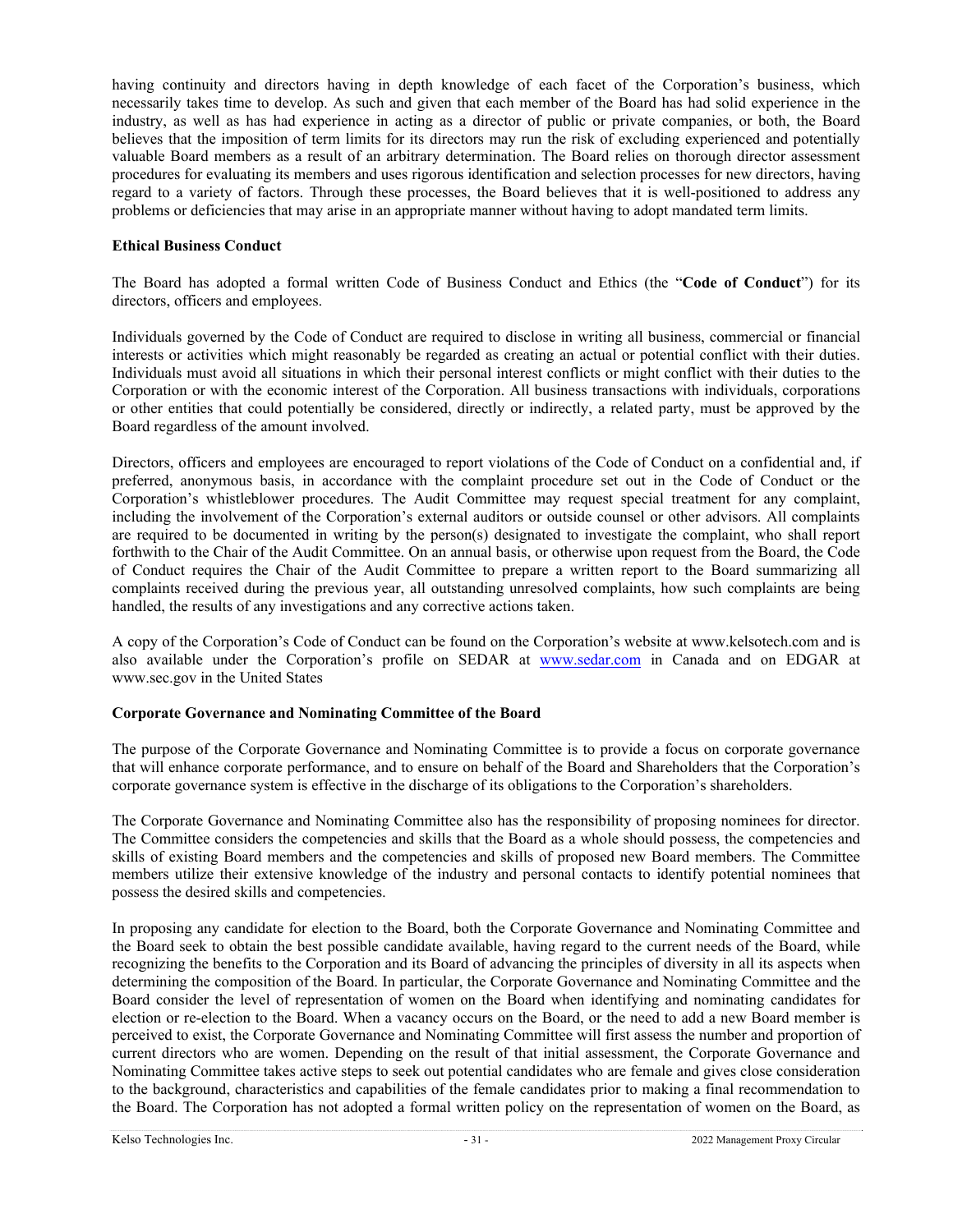the Board does not believe that quotas or strict rules will necessarily result in the identification or selection of the best candidates. While the Corporation takes active steps to seek out female candidates to fill existing vacancies, the Board is of the view that it would not be beneficial to the Corporation to impose artificial deadlines for that purpose, or to increase the size of the Board for the sole purpose of adding a director from any specific gender or identity group. The Corporation currently has one female Board member. The Board is also mindful of the potential advantages to broadening the diversity of the Board with reference to factors other than gender and does not wish to constrain itself to considering only one particular factor when conducting searches for Board candidates.

The duties and responsibilities of the Corporate Governance and Nominating Committee include, without limitation, the following:

- (a) to develop and monitor the Corporation's overall approach to corporate governance issues and, subject to approval by the Board, to implement and administer a system of corporate governance which reflects superior standards of corporate governance practices;
- (b) to report annually to the Corporation's Shareholders, through the Corporation's annual management proxy circular or annual report to Shareholders, on the Corporation's system of corporate governance and the operation of its system of governance;
- (c) to analyze and report annually to the Board the relationship of each director to the Corporation as to whether such director is a related director or an unrelated director; and
- (d) to advise the Board or any of the committees of the Board of any corporate governance issues which the Corporate Governance and Nominating Committee determines ought to be considered by the Board or any such committee.

The Corporation has adopted a formal written mandate for the Corporate Governance and Nominating Committee. The mandate provides that the Corporate Governance and Nominating Committee shall consist of at least three members of the Board, all of whom shall be "independent" within the meaning of NI 58-101. During the most recently completed financial year, the Corporate Governance and Nominating Committee members were Messrs. Crews (Chair) and Busch and Ms. Roach, all of whom were independent.

The Board appoints the members of the Corporate Governance and Nominating Committee for the ensuing year at its organizational meeting held in conjunction with each annual general meeting of the Shareholders of the Corporation. The Board may at any time remove or replace any member of the Corporate Governance and Nominating Committee and may fill any vacancy in the committee. Any Chairperson, either appointed by the Board or designated by a majority of the Committee, shall not serve in such capacity for more than three (3) consecutive terms, unless the Board, in its sole discretion, determines to extend the term of any Chairperson for one (1) additional year.

The Corporate Governance and Nominating Committee meets regularly each year on such dates and at such locations as the Chair of the committee determines. The Corporate Governance and Nominating Committee has access to such officers and employees of the Corporation and to such information respecting the Corporation and may engage independent counsel and advisors at the expense of the Corporation, all as it considers to be necessary or advisable in order to perform its duties and responsibilities.

### **AUDIT COMMITTEE DISCLOSURE**

National Instrument 52-110F1 *Audit Committees Information Required in an AIF* ("**NI 52-110**") requires the Corporation to disclose annually in its Annual Information Form ("**AIF**") certain information concerning the constitution of its Audit Committee and its relationship with its independent auditor. The Corporation chooses to comply with the requirement to file an AIF by filing a Form 20 F – Annual Report Pursuant to Section 13 or 15(d) of the Securities Exchange Act of 1934 and disclose the information required by NI 52-110 in this Circular. A copy of the Corporation's Form 20-F dated March 31, 2022 is available on the Corporation's website at www.kelsotech.com and is also available under the Corporation's profile on SEDAR at www.sedar.com in Canada and on EDGAR at www.sec.gov in the United States.

### **Audit Committee Charter**

The Corporation's Audit Committee of the Board is governed by a formal written audit committee charter, the text of which is attached as Schedule "A" to this Circular and which is available on the Corporation's website at www.kelsotech.com.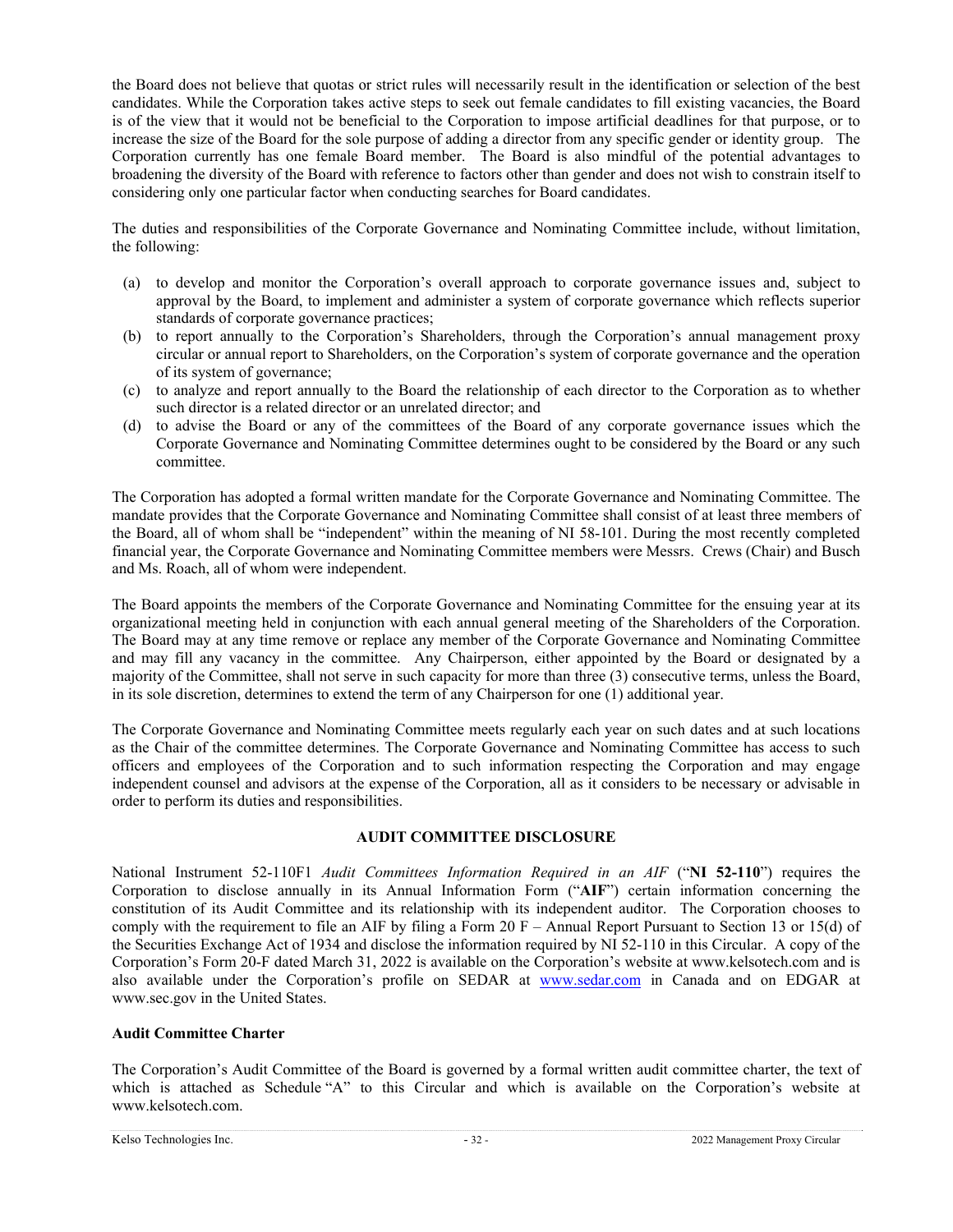The principal purpose of the Audit Committee is to ensure that the Corporation's management has designed and implemented an effective system of internal financial controls, to review and report on the integrity of the consolidated financial statements of the Corporation and to review the Corporation's compliance with regulatory and statutory requirements as they relate to financial statements, taxation matters and disclosure of material facts on financial and tax related matters.

The charter provides that the Audit Committee shall consist of at least three members of the Board, all of whom shall be "independent" and "financially literate" within the meaning of NI 52-110. NI 52-110 provides that a member of an audit committee is "independent" if the member has no direct or indirect relationship with the issuer, which could, in the view of the issuer's board of directors, reasonably interfere with the exercise of the member's independent judgment.

The Audit Committee meets a minimum of four times a year, including the review of the interim and annual financial statements prior to their submission to the Board. The Audit Committee has direct communication channels with internal personnel responsible for financial statement preparation and with the Corporation's external auditors. The Audit Committee may also engage independent counsel or other advisors at the expense of the Corporation, all as it considers to be necessary or advisable in order to perform its duties and responsibilities.

The Board appoints the members of the Audit Committee for the ensuing year at its organizational meeting held in conjunction with each annual general meeting of the Corporation's Shareholders. The Board may at any time remove or replace any member of the Audit Committee and may fill any vacancy in the committee. Any Chairperson, either appointed by the Board or designated by a majority of the Committee, shall not serve in such capacity for more than three (3) consecutive terms, unless the Board, in its sole discretion, determines to extend the term of any Chairperson for one (1) additional year.

#### **Audit Committee Members and Relevant Education and Experience**

Below are the details of each Audit Committee member, including their name, whether they are independent and financially literate, as such terms are defined under National Instrument 52-110 – *Audit Committees* ("**NI 52-110**") and their education and experience as it relates to the performance of their duties as an Audit Committee member.

| <b>Member Name</b> | Independent $(1)$ | Financially<br>Literate $(2)$ | <b>Education and Experience Relevant to Performance of Audit</b><br><b>Committee Duties</b>                                                                                                                                                                                                                                                                                                                                                                                                                                                                   |
|--------------------|-------------------|-------------------------------|---------------------------------------------------------------------------------------------------------------------------------------------------------------------------------------------------------------------------------------------------------------------------------------------------------------------------------------------------------------------------------------------------------------------------------------------------------------------------------------------------------------------------------------------------------------|
| Paul Cass          | <b>Yes</b>        | Yes.                          | Mr. Cass was formerly COO of Whitewater West Industries, a<br>privately held design/manufacturing firm specializing in waterpark and<br>amusement park equipment installations around the world. Prior to<br>which Mr. Cass was COO at Ballard Power Systems Ltd., a public<br>company specializing in the development and manufacture of fuel cell<br>technology for automotive and non-automotive markets. Mr. Cass<br>holds an MBA and BASc and is a member of the Association of<br>Professional Engineers and Geoscientists of British Columbia (P.Eng). |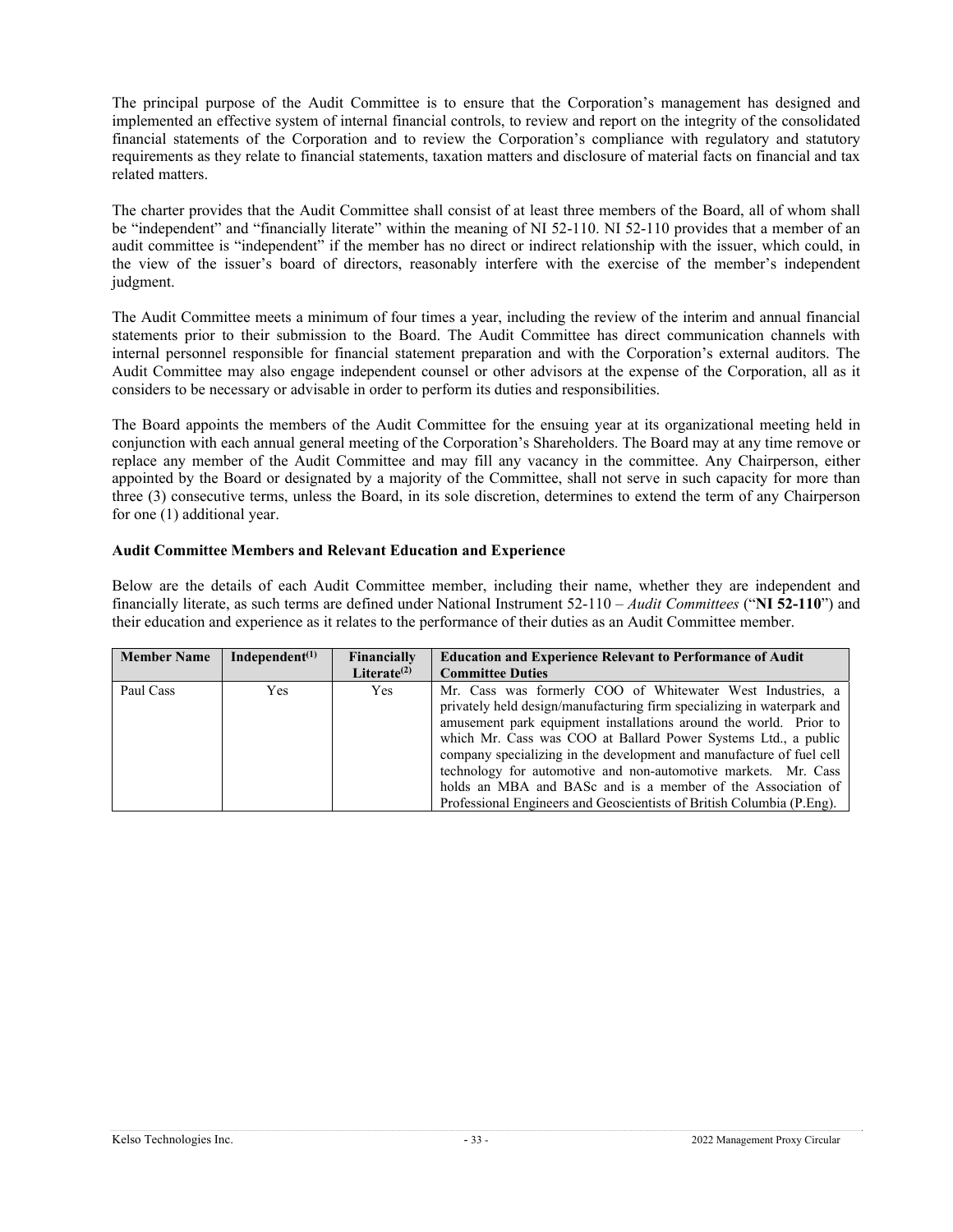| <b>Member Name</b> | Independent $(1)$ | Financially<br>Literate $(2)$ | <b>Education and Experience Relevant to Performance of Audit</b><br><b>Committee Duties</b>                                                                                                                                                                                                                                                                                                                                                                                                                                                                                                                                                                                                                                                                                                                                                                                                                                                                                                                                                                                                                                                                                                                                                                                                                                                                                                                                                                                                                                                                         |
|--------------------|-------------------|-------------------------------|---------------------------------------------------------------------------------------------------------------------------------------------------------------------------------------------------------------------------------------------------------------------------------------------------------------------------------------------------------------------------------------------------------------------------------------------------------------------------------------------------------------------------------------------------------------------------------------------------------------------------------------------------------------------------------------------------------------------------------------------------------------------------------------------------------------------------------------------------------------------------------------------------------------------------------------------------------------------------------------------------------------------------------------------------------------------------------------------------------------------------------------------------------------------------------------------------------------------------------------------------------------------------------------------------------------------------------------------------------------------------------------------------------------------------------------------------------------------------------------------------------------------------------------------------------------------|
| Jesse V. Crews     | Yes               | Yes                           | Mr. Crews is currently Senior Adviser to Trinity Industries Leasing<br>Company ("TILC"). Mr. Crews was the Chief Investment Officer of<br>TILC up until February 15, 2022 when he was appointed Senior<br>Adviser to TILC. Mr. Crews joined TILC in June 2011. During his<br>tenure as Chief Investment Officer, Mr. Crews was responsible for the<br>leasing company's long-term portfolio investment strategy, wide-<br>ranging capital market activities, as well as major transaction<br>initiatives. From 2009 to 2011, he served as the Chief Operating<br>Officer and Executive Vice President of Willis Lease Finance Corp.<br>From 2004 to 2009, he served as a Managing Director for Fortress<br>Investment Group. Previously, he served as the President and Chief<br>Executive Officer of GATX Financial Corporation (formerly GATX<br>Capital Corporation). Mr. Crews joined GATX in 1977 as a Financial<br>Analyst and held a progression of positions through 2002, including<br>Manager in Singapore, Regional Manager in New Orleans/Houston,<br>head of New Business Development in their San Francisco main<br>office, head of Corporate Finance, Chief Investment Officer, and<br>culminated in his election as Chief Executive Officer in 1998. Mr.<br>Crews is a member "Emeritus" of the Board of Trustees for the Darden<br>Graduate School of Business at the University of Virginia. He earned a<br>Master of Business Administration from the University of Virginia and<br>a Bachelor of Arts degree in Economics from Yale University. |
| Frank Busch        | Yes               | Yes                           | Mr. Busch's expertise is finance, business development and<br>Indigenous relations as Chief Executive Officer of NationFUND<br>Access Capital Corporation in Canada. Mr. Busch received his<br>Bachelor of Arts from the University of Manitoba and has completed<br>specialized financial<br>certificates<br>from<br>Canadian<br>five<br>the<br>Securities Institute and a post-graduate Certificate in Finance from<br>Harvard University in preparation for entering the Master of Liberal<br>Arts in Extension Studies Field: Finance at Harvard. Mr. Busch is an<br>expert in the field of Indigenous Engagement and Relations and has<br>spoken publicly, published articles and advised companies and<br>organizations of all sizes on the subject.                                                                                                                                                                                                                                                                                                                                                                                                                                                                                                                                                                                                                                                                                                                                                                                                          |

 $(1)$  Independent within the meaning of NI 52-110.

(2) An individual is financially literate within the meaning of NI 52-110 if they have the ability to read and understand a set of financial statements that present a breadth of complexity of accounting issues that are generally comparable to the breadth and complexity of the issues and can reasonably be expected to be raised by the Corporation's financial statements.

### **Audit Committee Oversight**

Since the commencement of the Corporation's most recently completed financial year, the Corporation's Board has not failed to adopt a recommendation of the Audit Committee to nominate or compensate an external auditor.

### **Reliance on Certain Exemptions**

Since the commencement of the Corporation's most recently completed financial year, the Corporation has not relied on the exemptions contained in sections 2.4 or Part 8 of NI 52-110. Section 2.4 *(De Minimis Non-audit Services)* provides an exemption from the requirement that the Audit Committee must pre-approve all non-audit services to be provided by the auditor, where the total amount of fees related to the non-audit services are not expected to exceed 5% of the total fees payable to the auditor in the fiscal year in which the non-audit services were provided. Part 8 *(Exemptions)* permits a company to apply to a securities regulatory authority for an exemption from the requirements of NI 52-110 in whole or in part.

### **Pre-Approval Policies and Procedures**

The Audit Committee has adopted specific policies and procedures for the engagement of non-audit services as set out in the Audit Committee Charter of the Corporation. A copy of the Corporation's Audit Committee Charter is attached as Schedule "A" to this Circular.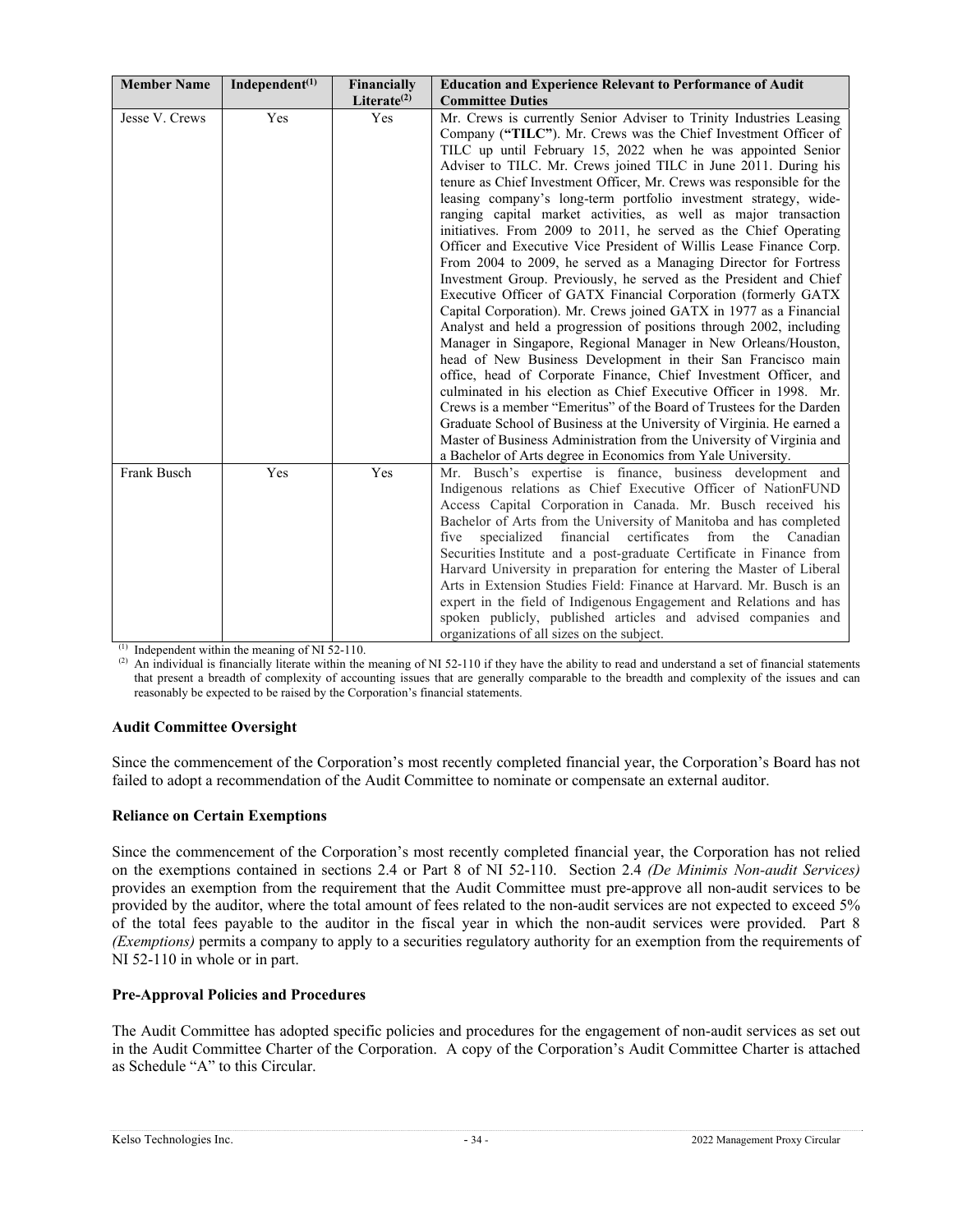### **External Auditor Service Fees**

The aggregate fees billed by the Corporation's external auditor during the fiscal year ended December 31, 2021 and December 31, 2020 by category, are as follows:

| <b>Financial Period</b><br>Ended | Audit Fees <sup>(1)</sup> | <b>Audit Related</b><br>$Fees^{(2)}$ | Tax Fees $^{(3)}$ | All Other $Fees^{(4)}$ |
|----------------------------------|---------------------------|--------------------------------------|-------------------|------------------------|
| December 31, 2021                | \$112,000                 | \$6.500                              | \$10,000          | Nil                    |
| December 31, 2020                | \$105,000                 | \$5.000                              | \$8.500           | Nil                    |

This category includes the fees for the audit of our financial statements and the quarterly reviews of interim financial statements. This category also includes advice on audit and accounting matters that arose during or as a result of the audit or the review of interim financial statements and services in connection with Securities and Exchange Commission filings.

(2) This category includes assurance and related services that are reasonably related to the performance of the audit or review of the financial statements that are not reported under Audit Fees and describes the nature of the services comprising the fees disclosed under this category.

<sup>(3)</sup> This category includes the fees for professional services rendered for tax compliance, tax advice and tax planning, and describes the nature of the services comprising the fees disclosed under this category.

(4) This category includes products and services provided by the principal accountant, other than the services reported under Audit Fees, Audit-Related Fees or Tax Fees.

#### **Compensation Committee**

The principal purpose of the Compensation Committee is to implement and oversee compensation policies approved by the Board. The duties and responsibilities of the Compensation Committee include, without limitation, the following:

- (a) to recommend to the Board compensation policies and guidelines for the Corporation; and
- (b) to review and approve corporate goals and objectives relevant to the compensation of the Chief Executive Officer and, in light of those goals and objectives, to recommend to the Board the annual salary, bonus and other benefits, direct and indirect, of the Chief Executive Officer and to approve compensation for all other designated officers of the Corporation, after considering the recommendations of the Chief Executive Officer, all within the human resources and compensation policies and guidelines approved by the Board.

The Corporation has adopted a formal written charter for the Compensation Committee, which is available on the Corporation's website at www.kelsotech.com. The charter provides that the committee shall consist of at least three members of the Board, a majority of whom shall be "independent" within the meaning of the Governance Guidelines. During the most completed financial year, the Compensation Committee members were Messrs. Hughes, Cass and Ms. Roach. All members of the Compensation Committee are independent.

All members of the Compensation Committee have direct experience which is relevant to their responsibilities as Compensation Committee members. A majority of the members of the Compensation Committee are, or have acted, as a CEO or senior management of a public or private company, and therefore have a good understanding of how compensation works and how to motivate staff. All members have good financial understanding which allows them to assess the costs versus benefits of compensation plans. The members combined experience in the railway or trucking sector provides them with the understandings of the Corporation's success factors and risks which is very important when determining the metrics for measuring success.

The Board appoints the members of the Compensation Committee for the ensuing year at its organizational meeting held in conjunction with each annual general meeting of the Corporation's Shareholders. The Board may at any time remove or replace any member of the Compensation Committee and may fill any vacancy in the committee. Any Chairperson, either appointed by the Board or designated by a majority of the Committee, shall not serve in such capacity for more than three (3) consecutive terms, unless the Board, in its sole discretion, determines to extend the term of any Chairperson for one (1) additional year.

The Compensation Committee meets regularly each year on such dates and at such locations as the Chair of the Compensation Committee determines. The Compensation Committee has access to such officers and employees of the Corporation and to such information respecting the Corporation and may engage independent counsel or advisors at the expense of the Corporation, all as it considers to be necessary or advisable in order to perform its duties and responsibilities.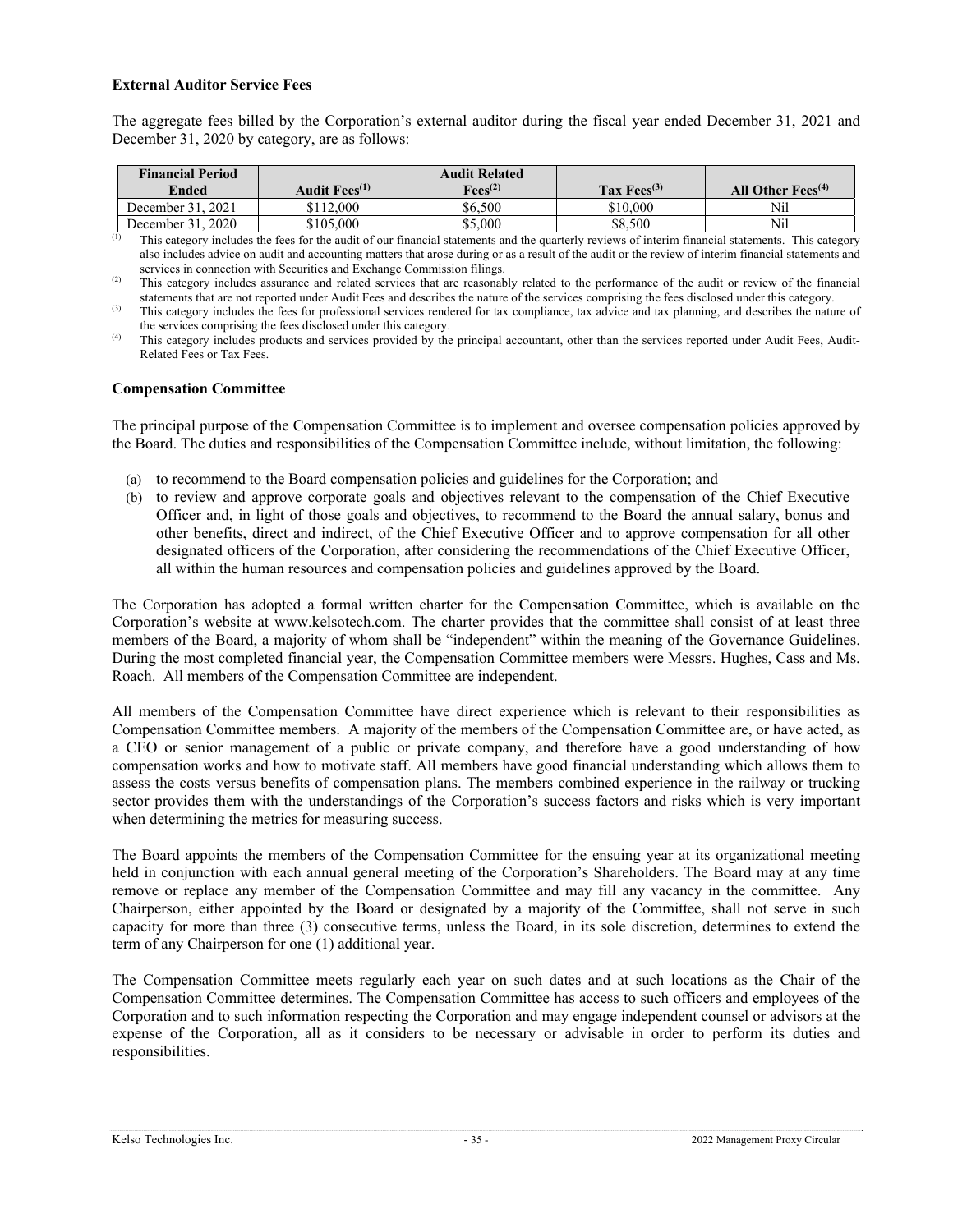#### **Assessment of the Board**

Prior to the preparation of this Circular the Corporate Governance and Nominating Committee distributed a Board effectiveness assessment to directors. This assessment questions members as to their level of satisfaction with the functioning of the Board, its interaction with management and the performance of the standing committees of the Board. Board members conduct peer reviews and a self assessment regarding their effectiveness as a Board member as part of this assessment process. To ensure the assessment process is candid, the individual assessments are returned on a confidential basis to the Chair of the Corporate Governance and Nominating Committee with a copy to the Corporate Secretary. The results are compiled for the Corporate Governance and Nominating Committee. The Committee reviews and discusses the results and makes recommendations to the Board regarding any action that may be deemed necessary or advisable to ensure the Board continues to function effectively and adequately perform its mandate. The Board aims for a 100% compliance rate for completion of the assessment by directors, which was achieved this year. The peer reviews and self-assessments by Directors are considered as part of the director nomination process.

### **PARTICULARS OF OTHER MATTERS TO BE ACTED UPON**

Management of the Corporation knows of no other matters to come before the Meeting other than those referred to in the Notice of Meeting. However, if any other matters that are not known to management should properly come before the Meeting, the accompanying form of proxy confers discretionary authority upon the persons named therein to vote on such matters in accordance with their best judgment.

### **ADDITIONAL INFORMATION**

The Board approves the Corporation's annual Financial Statements and annual MD&A, interim quarterly reports to shareholders and the content of the Corporation's other significant public disclosure documents. These and other prescribed documents are available on the Corporation's website at www.kelsotech.com and are also available under the Corporation's profile on SEDAR at www.sedar.com in Canada and on EDGAR at www.sec.gov in the United States. Also available on the Corporation's website are copies of the mandate for the Chairman and Lead Director as well as the Corporation's Board mandate.

The Corporation maintains a corporate website at www.kelsotech.com that includes, among other things, an investors section containing past annual and quarterly reports and press releases. Financial information regarding the Corporation is provided in the annual financial statements and annual MD&A for the period ended December 31, 2021. The Corporation will provide, at no charge to the shareholder, a copy of its latest Financial Statements and MD&A for the year ended December 31, 2021, interim quarterly reports for subsequent periods, and a copy of this Proxy Circular upon request to the to the Corporation as follows:

- (i) e-mail: klove@kelsotech.com
- (ii) telephone: 1 (250) 212-4318
- 

(iii) mail: Kelso Technologies Inc. 13966 18B Avenue Surrey, British Columbia, Canada V4A 8J1 Attn: Corporate Development

#### **DIRECTORS' APPROVAL**

The contents and the distribution of this Proxy Circular to the Shareholders of the Corporation has been approved by the Board.

#### **BY ORDER OF THE BOARD OF DIRECTORS KELSO TECHNOLOGIES INC.**

*"James R. Bond"* 

James R. Bond, President, Chief Executive Officer and Director

Dated: April 20, 2022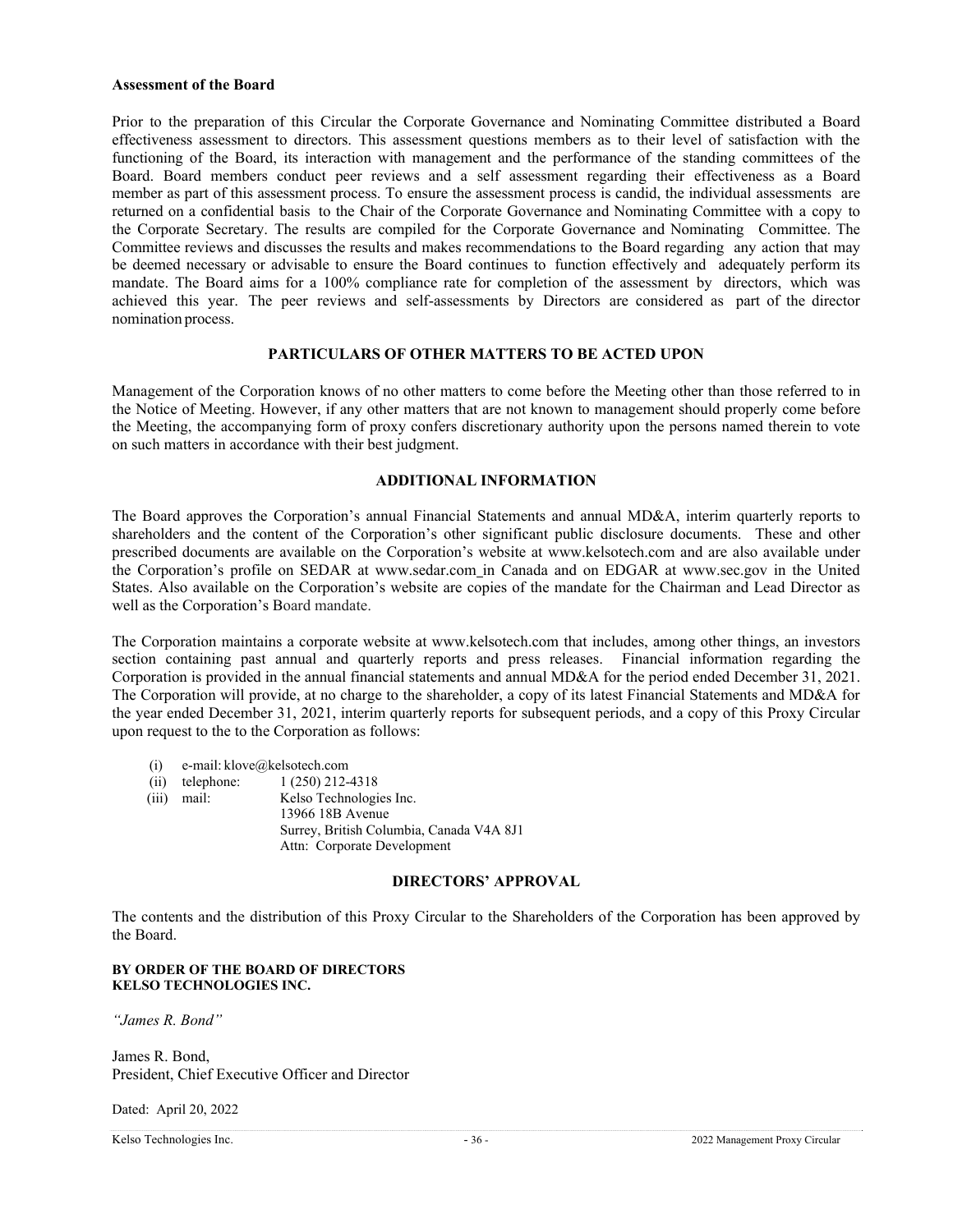#### **SCHEDULE "A" MANDATE OF THE AUDIT COMMITTEE (Amended, restated and adopted by the Board of Directors on March 16, 2020, reviewed and amended on April 28, 2021, Reviewed on April 20, 2022)**

## **1. MANDATE**

The Audit Committee (the "**Committee**") will assist the Board of Directors (the "**Board**") of Kelso Technologies Inc. (the "**Corporation**") in fulfilling its financial oversight responsibilities. The Committee will review and consider, in consultation with the Corporation's external auditors, the accounting and financial reporting process, the system of internal control over financial reporting and the audit process. In performing its duties, the Committee will maintain effective working relationships with the Board, management and the external auditors. To effectively perform their role, each Committee member must obtain an understanding of the principal responsibilities of Committee membership as well as the Corporation's business, operations and risks.

## **2. COMPOSITION**

The Board will appoint, from among their membership, a Committee after each annual meeting of the shareholders of the Corporation. The Committee will consist of a minimum of three directors.

The Board may remove a member of the Committee at any time in its sole discretion by resolution of the Board. Unless a Chairperson is appointed by the Board, the members of the Committee may designate a Chairperson by majority vote of the Committee.

Any Chairperson, either appointed by the Board or designated by a majority of the Committee, shall not serve in such capacity for more than three (3) consecutive terms, unless the Board, in its sole discretion, determines to extend the term of any Chairperson for one (1) additional year.

### 2.1 Independence

Each member of the Committee must be "independent", as defined in Sec. 1.4 of National Instrument 52-110 (Audit Committees) ("NI 52-110") and in accordance with Rule 10A-3 of the United States Securities Exchange Act of 1934, as amended ("Rule 10A-3).

### 2.2 Expertise of Committee Members

A majority of the members of the Committee must be "financially literate" (as defined in Sec. 1.6 of NI 52-110) or must become financially literate within a reasonable period of time after their appointment to the Committee, and each member must be financially literate in accordance with Rule 10A-3. At least one member of the Committee must have accounting or related financial management expertise in accordance with Rule 10A-3 and be considered an audit committee financial expert as defined in Item  $407(d)(5)(ii)$  and (iii) of Regulation S-K.

### **3. MEETINGS**

The Committee shall meet in accordance with a schedule established each year by the Board, and at other times that the Committee may determine. The Committee shall meet at least annually with the Corporation's Chief Financial Officer and external auditors in separate executive sessions.

### **4. ROLES AND RESPONSIBILITIES**

The Committee shall fulfill the following roles and discharge the following responsibilities:

#### 4.1 External Audit

The Committee shall be directly responsible for appointing, compensating, retaining and overseeing the work of the external auditors in preparing or issuing the auditor's report, or performing other audit, review or attestation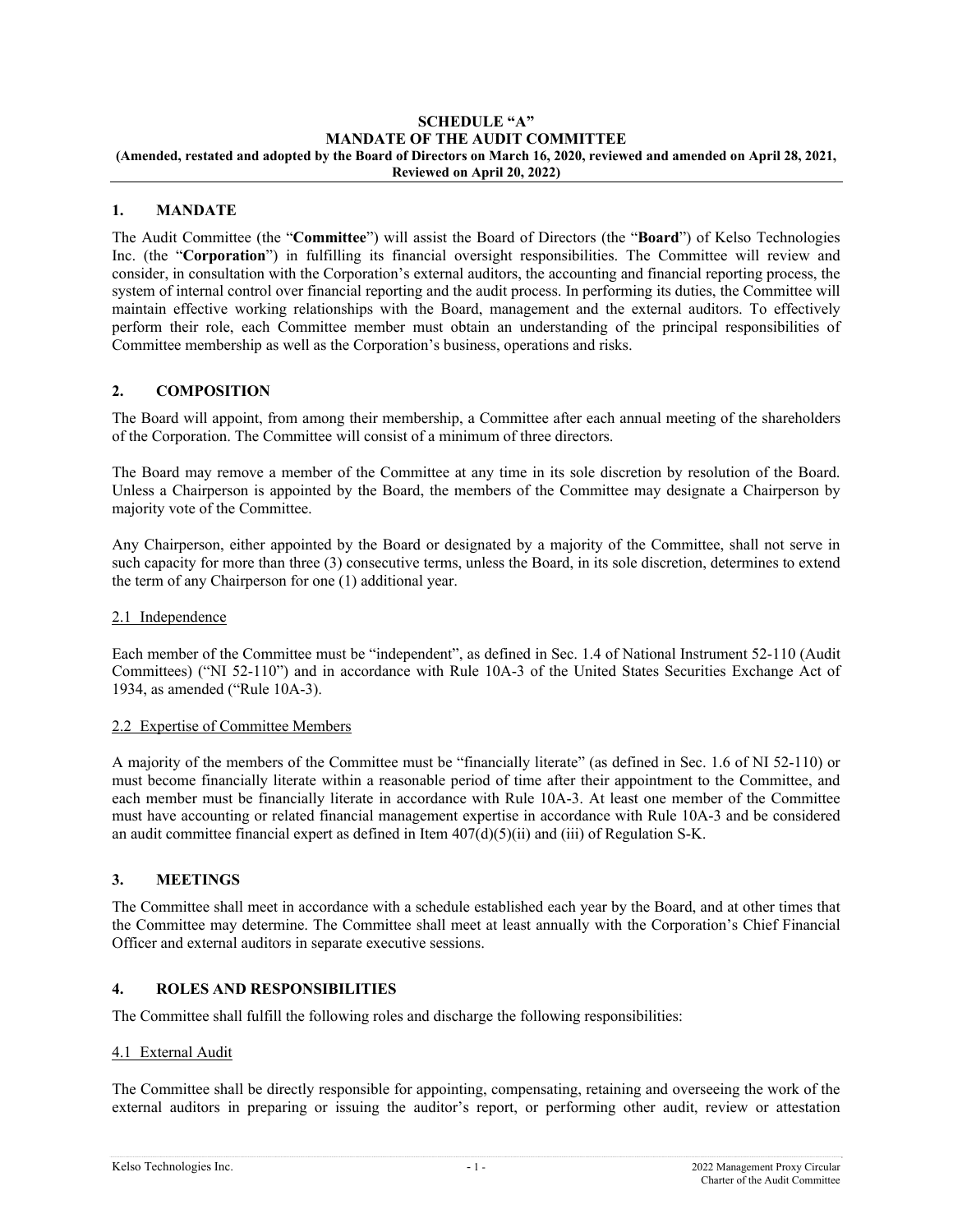services, including the resolution of disagreements between management and the external auditors regarding financial reporting. In carrying out this duty, the Committee shall:

- (a) recommend to the Board that the external auditor to be nominated for the purpose of preparing or issuing an auditor's report or performing other audit, review or attestation services for the Corporation;
- (b) review (by discussion and enquiry) the external auditors' proposed audit scope and approach;
- (c) review the performance of the external auditors and recommend to the Board the appointment, retention or discharge of the external auditors;
- (d) review and recommend to the Board the compensation to be paid to the external auditors;
- (e) resolve disagreements between management and the external auditor regarding financial reporting;
- (f) ensure receipt from the external auditors of a formal written statement delineating all relationships between the external auditors and the Company and actively engage in a dialogue with the external auditors with respect to any disclosed relationships or services that may impact the objectivity and independence of the external auditors;
- (g) review and confirm the independence of the external auditors by reviewing the non-audit services provided and the external auditors' assertion of their independence in accordance with professional standards;
- (h) take or recommend that the Board take appropriate action to oversee the independence of the external auditors; and
- (i) review and approve the Corporation's hiring policies regarding partners and employees, and former partners and employees, of the present and former external auditor of the Corporation.

#### 4.2 Internal Control

The Committee shall consider whether adequate controls are in place over annual and interim financial reporting as well as controls over assets, transactions and the creation of obligations, commitments and liabilities of the Corporation. In carrying out this duty, the Committee shall:

- (a) evaluate the adequacy and effectiveness of management's system of internal controls over the accounting and financial reporting system within the Corporation; and
- (b) ensure that the external auditors discuss with the Committee any event or matter which suggests the possibility of fraud, illegal acts or deficiencies in internal controls.

#### 4.3 Financial Reporting

The Committee shall review the financial statements and financial information of the Corporation prior to their release to the public. In carrying out this duty, the Committee shall:

General

- (a) review significant accounting and financial reporting issues, especially complex, unusual and related party transactions; and
- (b) review and ensure that the accounting principles selected by management in preparing financial statements are appropriate.

#### Annual Financial Statements

- (a) review the draft annual financial statements and provide a recommendation to the Board with respect to the approval of the financial statements;
- (b) meet with management and the external auditors to review the financial statements and the results of the audit, including any difficulties encountered; and
- (c) review management's discussion & analysis respecting the annual reporting period prior to its release to the public.

Interim Financial Statements

- (a) review and approve the interim financial statements prior to their release to the public; and
- (b) review management's discussion & analysis respecting the interim reporting period prior to its release to the public.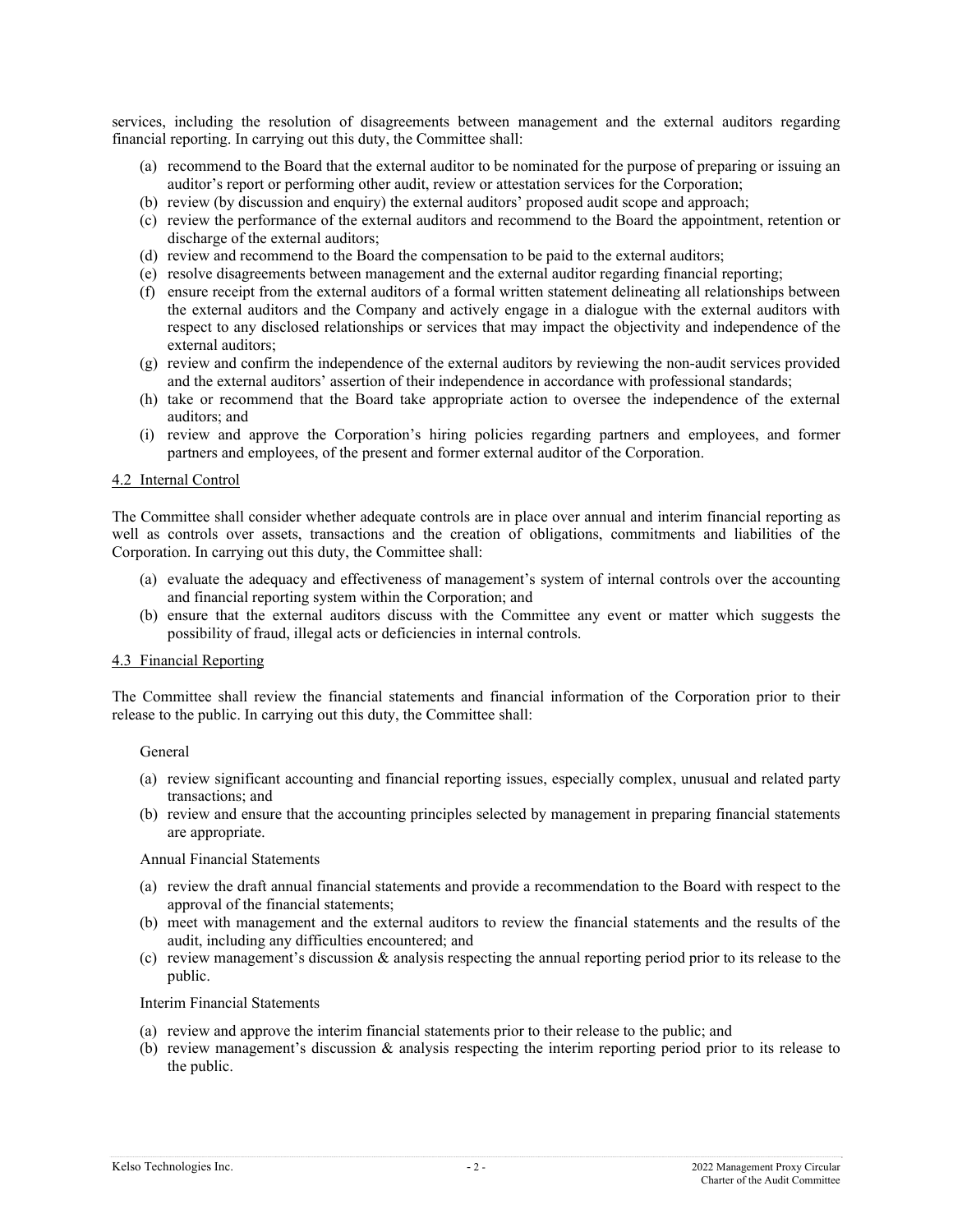#### Release of Financial Information

(a) where reasonably possible, review and approve all public disclosure containing financial information, including news releases, prior to release to the public. The Committee must be satisfied that adequate procedures are in place for the review of the Corporation's public disclosure of financial information extracted or derived from the Corporation's financial statements, and must periodically assess the adequacy of those procedures.

#### 4.4 Non-Audit Services

All non-audit services (being services other than services rendered for the audit and review of the financial statements or services that are normally provided by the external auditor in connection with statutory and regulatory filings or engagements) which are proposed to be provided by the external auditors to the Corporation or any subsidiary of the Corporation shall be subject to the prior approval of the Committee.

Delegation of Authority

(a) The Committee may delegate to one or more independent members of the Committee the authority to approve non-audit services, provided any non-audit services approved in this manner must be presented to the Committee at its next scheduled meeting.

#### De-Minimis Non-Audit Services

- (a) The Committee may satisfy the requirement for the pre-approval of non-audit services if:
	- (i) the aggregate amount of all non-audit services that were not pre-approved is reasonably expected to constitute no more than five per cent of the total amount of fees paid by the Corporation and its subsidiaries to the external auditor during the fiscal year in which the services are provided; or
	- (ii) the services are brought to the attention of the Committee and approved, prior to the completion of the audit, by the Committee or by one or more of its members to whom authority to grant such approvals has been delegated.

#### Pre-Approval Policies and Procedures

- (a) The Committee may also satisfy the requirement for the pre-approval of non-audit services by adopting specific policies and procedures for the engagement of non-audit services, if:
	- (i) the pre-approval policies and procedures are detailed as to the particular service;
	- (ii) the Committee is informed of each non-audit service; and
	- (iii) the procedures do not include delegation of the Committee's responsibilities to management.

### 4.5 Other Responsibilities

The Committee shall:

- (a) establish procedures for the receipt, retention and treatment of complaints received by the Corporation regarding accounting, internal accounting controls or auditing matters;
- (b) establish procedures for the confidential, anonymous submission by employees of the Corporation of concerns regarding questionable accounting or auditing matters;
- (c) ensure that significant findings and recommendations made by management and the external auditor are received and discussed on a timely basis;
- (d) review the policies and procedures in effect for considering officers' expenses and perquisites;
- (e) perform other oversight functions as requested by the Board from time to time;
- (f) oversee and annually review the Corporation's Code of Business Conduct and Ethics as well as the Corporation's:

Blackout Period Policy Internal Employee Alert Policy Anti-Bribery and Anti-Corruption Policy and receive approval of any changes to such policies from the Board.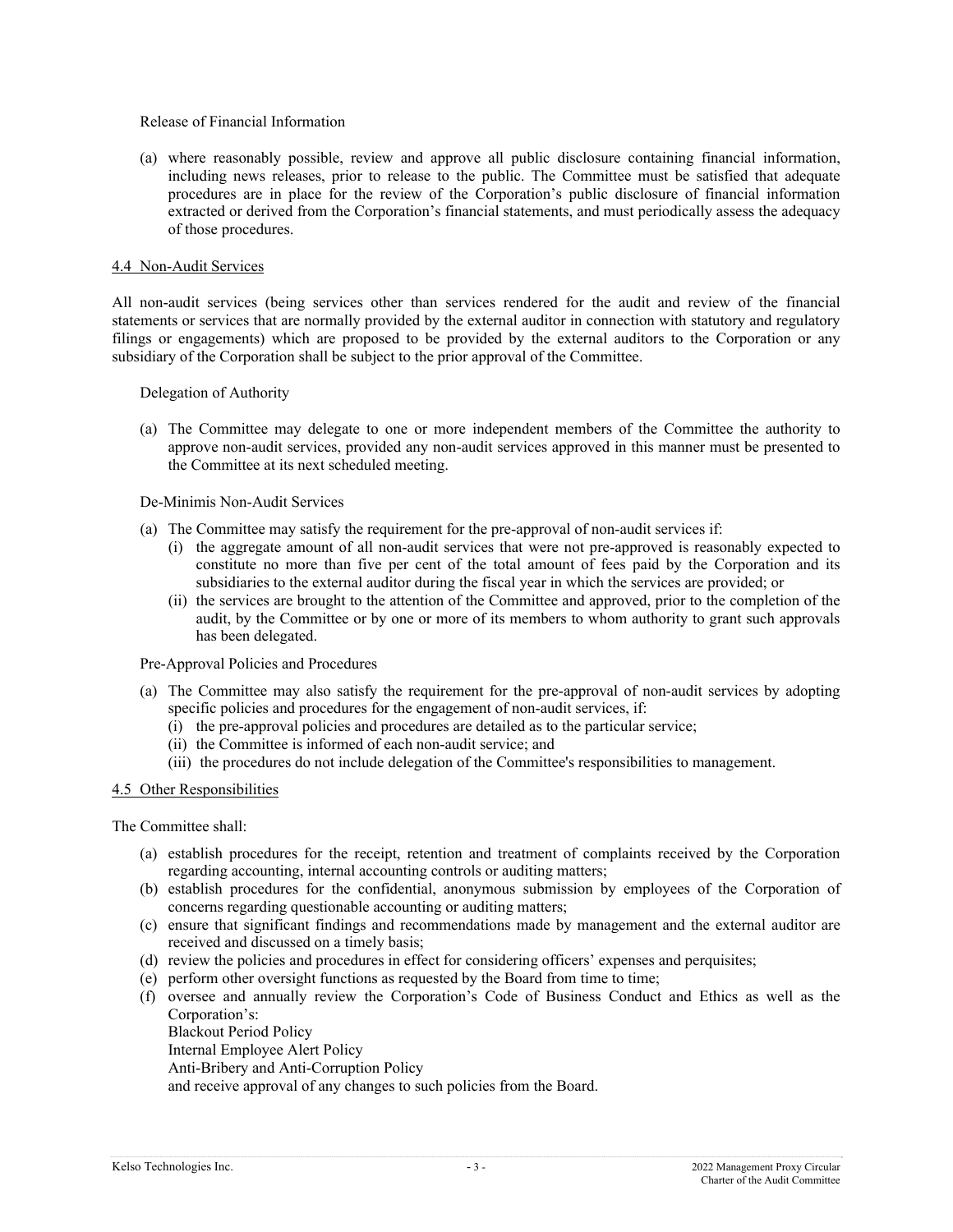- (g) annually review and reassess the adequacy of this Mandate; and
- (h) update this Mandate and receive approval of changes to this Mandate from the Board.

#### 4.6 Reporting Responsibilities

The Committee shall regularly update the Board about Committee activities and make appropriate recommendations.

#### **5. RESOURCES AND AUTHORITY OF THE AUDIT COMMITTEE**

The Committee shall have the resources and the authority appropriate to discharge its responsibilities, including the authority to:

- (a) engage independent counsel and other advisors as it determines necessary to carry out its duties;
- (b) set and pay the compensation for the external auditor and any advisors employed by the Committee;
- (c) pay ordinary administrative expenses that are necessary or appropriate in carrying out its duties; and
- (d) communicate directly with the internal and external auditors.

### **6. GUIDANCE – ROLES & RESPONSIBILITIES**

The Committee should consider undertaking the actions described in the following guidance, which is intended to provide the Committee members with additional guidance on fulfilment of their roles and responsibilities on the Committee:

#### 6.1 Internal Control

- (a) evaluate whether management is setting the goal of high standards by communicating the importance of internal control and ensuring that all individuals possess an understanding of their roles and responsibilities,
- (b) focus on the extent to which external auditors review computer systems and applications, the security of such systems and applications, and the contingency plan for processing financial information in the event of an IT systems breakdown, and
- (c) gain an understanding of whether internal control recommendations made by external auditors have been implemented by management.

#### 6.2 Financial Reporting

General

- (a) review significant accounting and reporting issues, including recent professional and regulatory pronouncements, and understand their impact on the financial statements;
- (b) ask management and the external auditors about significant risks and exposures and the plans to minimize such risks; and
- (c) understand industry best practices and the Corporation's adoption of them.

#### Annual Financial Statements

- (a) review the annual financial statements and determine whether they are complete and consistent with the information known to Committee members, and assess whether the financial statements reflect appropriate accounting principles in light of the jurisdictions in which the Corporation reports or trades its shares;
- (b) pay attention to complex and/or unusual transactions such as restructuring charges and derivative disclosures;
- (c) focus on judgmental areas such as those involving valuation of assets and liabilities, including, for example, the accounting for and disclosure of loan losses; warranty, professional liability; litigation reserves; and other commitments and contingencies;
- (d) consider management's handling of proposed audit adjustments identified by the external auditors; and
- (e) ensure that the external auditors communicate all required matters to the Committee.